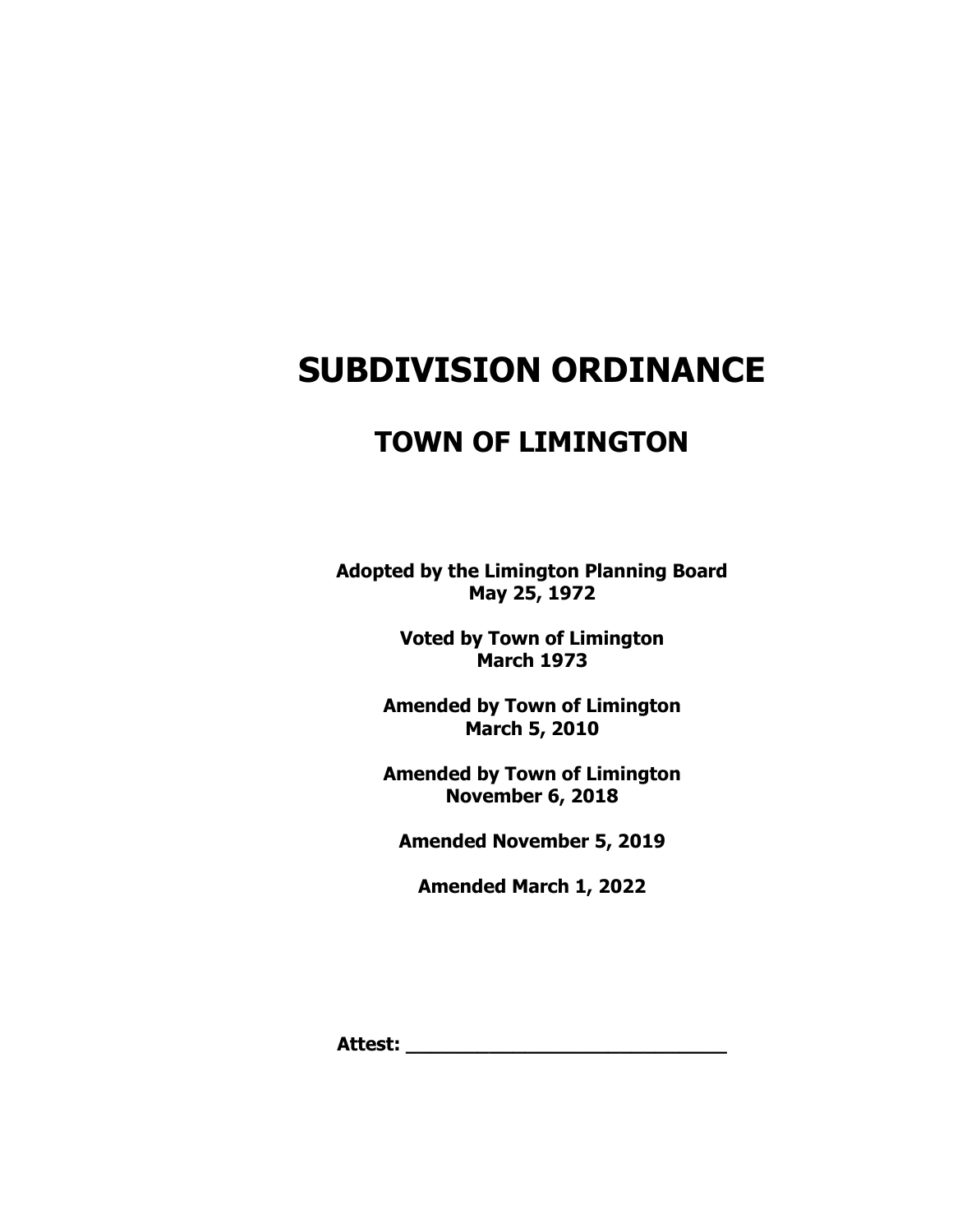| <b>Article 1.</b> | <b>Purpose and Statutory Review Criteria</b>    | 6         |
|-------------------|-------------------------------------------------|-----------|
|                   | 1.01 Purpose                                    | 6         |
|                   | 1.02 Statutory Review                           | 6         |
| <b>Article 2.</b> | <b>Authority and Administration</b>             | <b>10</b> |
| 2.01              | Authority                                       | 10        |
|                   | 2.02 Administration                             | 10        |
|                   | 2.03 Amendments                                 | 10        |
| Article 3.        | <b>Definitions</b>                              | 12        |
| <b>Article 4.</b> | <b>Administrative Procedure</b>                 | 15        |
| Article 5.        | <b>Waivers</b>                                  | <b>16</b> |
| 5.01              | <b>Waivers Authorized</b>                       | 16        |
|                   | 5.02 Waivers of Certain Improvements Authorized | 16        |
| 5.03              | No Waiver of Zoning Ordinance Requirements      | 16        |
|                   | 5.04 Imposition of Conditions                   | 16        |
| 5.05              | Waivers are to be shown on Final Plan           | 16        |
| Article 6.        | <b>Sketch Plan and Site Inspection</b>          | <b>17</b> |
|                   | 6.01 Purpose                                    | 17        |
|                   | 6.02 Procedure                                  | 17        |
| 6.03              | Submissions                                     | 17        |
| 6.04              | Contour Interval and On-site Inspection         | 18        |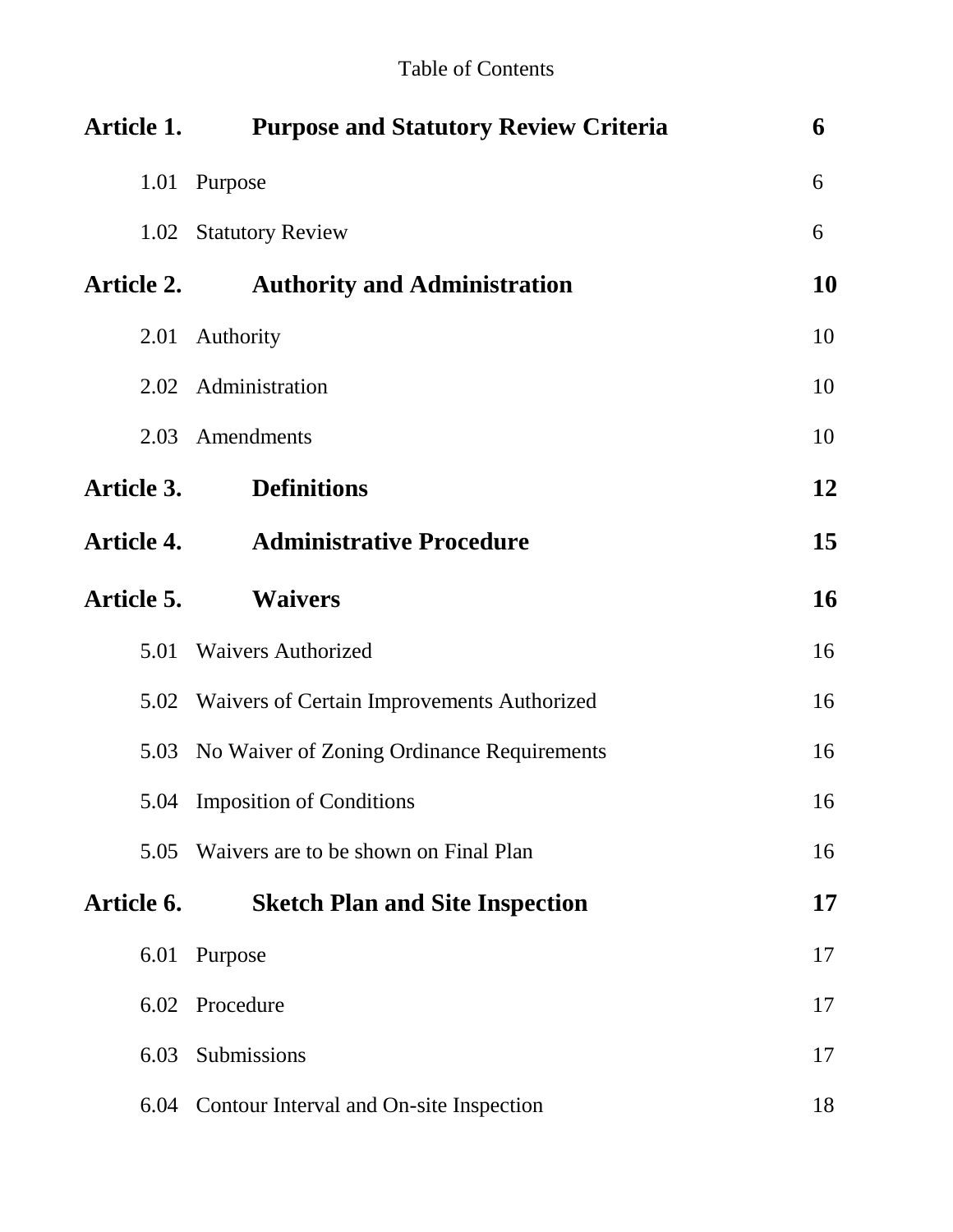| 6.05        | <b>Rights not Vested</b>                         | 18 |
|-------------|--------------------------------------------------|----|
|             | 6.06 Establishment of File                       | 18 |
| Article 7.  | <b>Review and Approval of Minor Subdivisions</b> | 19 |
| 7.01        | General                                          | 19 |
| 7.02        | Procedure                                        | 19 |
|             | 7.03 Submissions                                 | 20 |
|             | 7.04 Public Hearing                              | 21 |
| Article 8.  | <b>Preliminary Plan for a Major Subdivision</b>  | 23 |
| 8.01        | General                                          | 23 |
|             | 8.02 Procedure                                   | 23 |
| 8.03        | Submissions                                      | 25 |
| Article 9.  | <b>Final Plan for a Major Subdivision</b>        | 28 |
|             | 9.01 Procedure                                   | 28 |
|             | 9.02 Submissions                                 | 29 |
|             | 9.03 Bond                                        | 32 |
| Article 10. | <b>Performance and Design Standards</b>          | 33 |
|             | 10.01 Pollution                                  | 33 |
|             | 10.02 Sufficient Water                           | 33 |
|             | 10.03 Impact on Existing Water Supply            | 37 |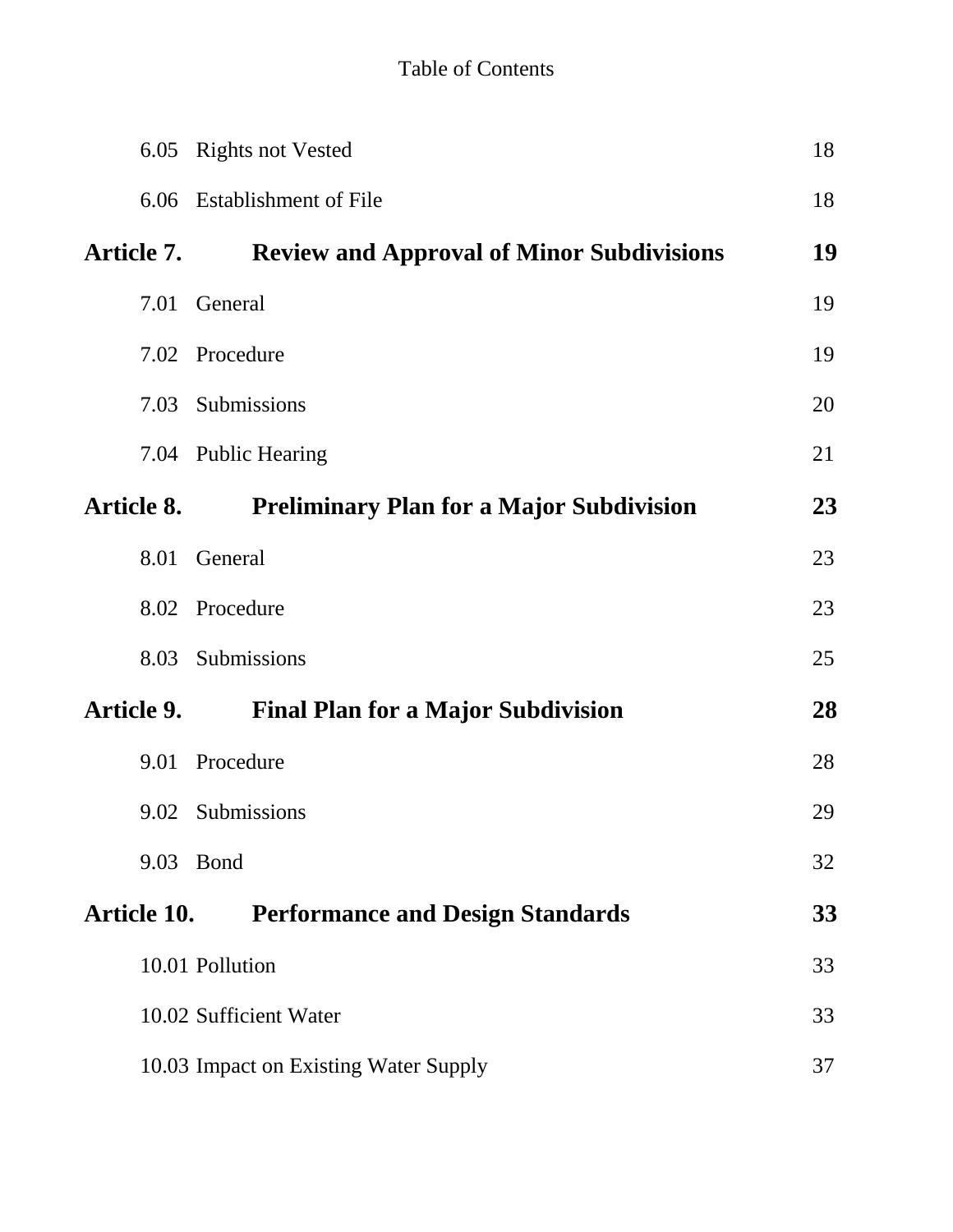# Table of Contents

|            | 10.04 Soil Erosion                                                                                               | 38 |
|------------|------------------------------------------------------------------------------------------------------------------|----|
|            | 10.05 General Requirements for Traffic Control                                                                   | 38 |
|            | 10.06 Sewage Disposal                                                                                            | 41 |
|            | 10.07 Impact on Municipality's Ability to Dispose of Solid Waste                                                 | 42 |
|            | 10.08 Impact on Historic Sites, Wildlife Habitat,<br>Public Access to the Shoreline                              | 42 |
|            | 10.09 Conformance with Zoning Ordinance and<br><b>Other Land Use Ordinances</b>                                  | 42 |
|            | 10.10 Impact on Ground water Quality or Quantity                                                                 | 42 |
|            | 10.11 Impact on Water Quality of Shoreline                                                                       | 44 |
|            | 10.12 Identification of Freshwater Wetlands, Rivers, Streams or Brooks                                           | 44 |
|            | 10.13 Storm Water Management                                                                                     | 44 |
|            | 10.14 Reservation or Dedication and Maintenance of Open Space and<br><b>Common Land, Facilities and Services</b> | 46 |
|            | 10.15 Phosphorus Impacts on Great Ponds                                                                          | 47 |
|            | 10.16 Street Designs and Construction Standards                                                                  | 47 |
|            | Design Standards Table according to Street Classification                                                        | 50 |
| 10.17 Lots |                                                                                                                  | 54 |
|            | 10.18 Utilities                                                                                                  | 55 |
|            | 10.19 Monuments                                                                                                  | 55 |
|            | 10.20 Cluster Developments                                                                                       | 56 |
|            | 10.21 Multi-Family Development                                                                                   | 59 |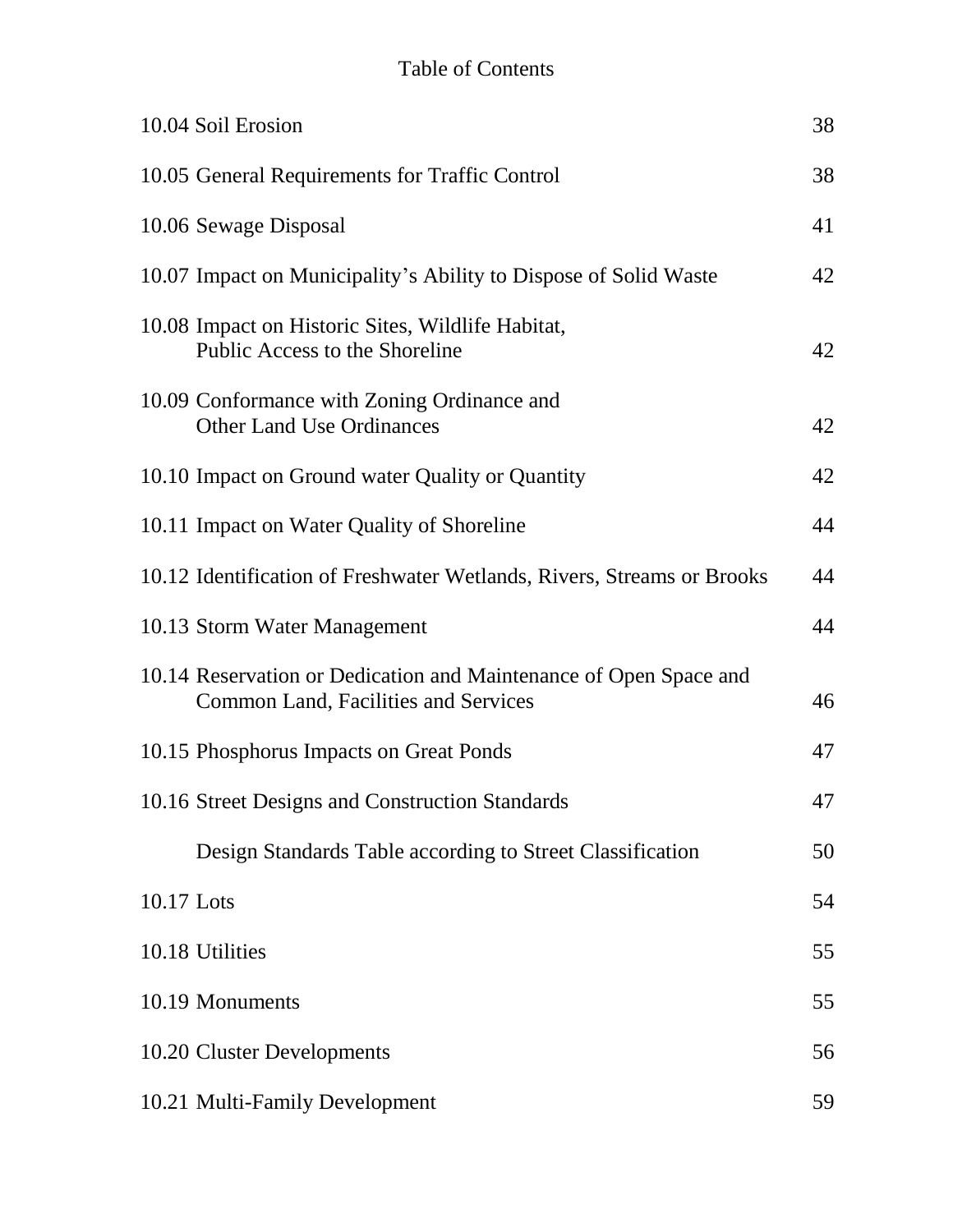| 10.22 Floodplain Management |                                                |    |  |  |
|-----------------------------|------------------------------------------------|----|--|--|
| Article 11.                 | <b>Revisions to Approved Subdivision Plans</b> | 63 |  |  |
| 11.01 Procedure             |                                                | 63 |  |  |
| 11.02 Submission            |                                                | 63 |  |  |
|                             | 11.03 Scope of Review                          | 63 |  |  |
| Article 12.                 | <b>Performance Guarantees</b>                  | 64 |  |  |
|                             | 12.01 Type of Guarantees                       | 64 |  |  |
|                             | 12.02 Contents of Guarantee                    | 64 |  |  |
|                             | 12.03 Escrow Account                           | 64 |  |  |
|                             | 12.04 Performance Bond                         | 65 |  |  |
|                             | 12.05 Letter of Credit                         | 65 |  |  |
|                             | 12.06 Phasing of Development                   | 65 |  |  |
|                             | 12.08 Release of Guarantee                     | 65 |  |  |
|                             | 12.09 Improvements Guarantee                   | 65 |  |  |
| Article 13.                 | <b>Inspections and Enforcement</b>             | 67 |  |  |
|                             | 13.01 Inspection of Required Improvements      | 67 |  |  |
|                             | 13.02 Violations and Enforcement               | 68 |  |  |
| <b>Article 14.</b>          | <b>Appeals</b>                                 | 69 |  |  |
| Article 15.                 | <b>Separability and Effective Date</b>         | 70 |  |  |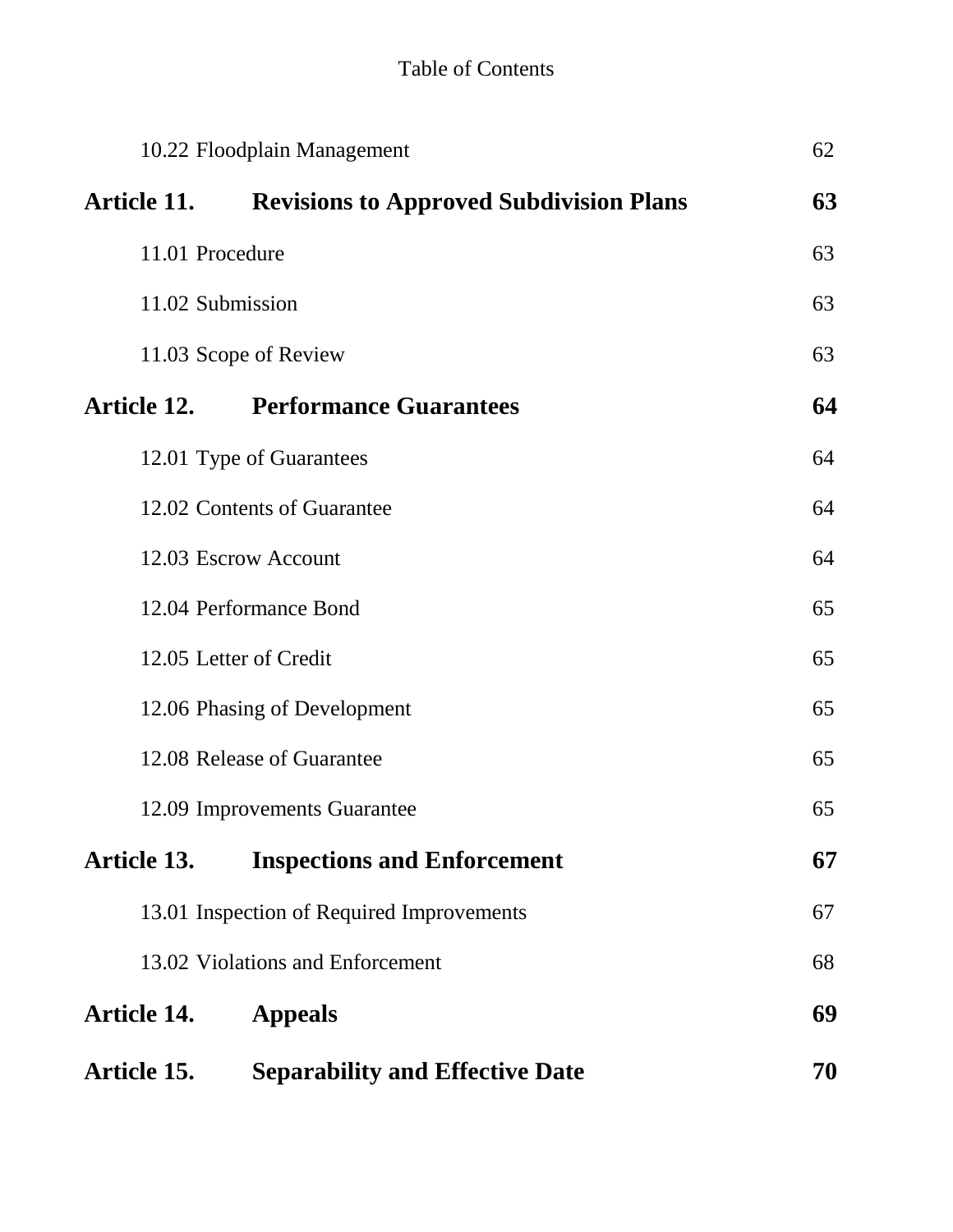## **ARTICLE 1. PURPOSES AND STATUTORY REVIW CRITERIA**

### **1.01 Purposes**

The purposes of this Ordinance are:

- A. To provide for an expeditious and efficient process for the review of proposed subdivisions;
- B. To clarify the approval criteria of the State Subdivision Law, found in 30A, M.R.S.A., 4404;
- C. To assure new development in the Town of Limington works to meet the objectives of the Limington Comprehensive Plan;
- D. To assure the comfort, convenience, safety, health and welfare of the people of the Town of Limington;
- E. To protect the environment and conserve the natural and cultural resources identified in the Limington Comprehensive Plan as important to the community;
- F. To assure that a minimal level of services and facilities are available to the residents of new subdivisions and that lots in subdivisions are capable of supporting the proposed uses and structures;
- G. To minimize the potential impacts from new subdivisions on neighboring properties and on the municipality;
- H. To promote the development of an economically sound and stable community; and
- I. To encourage cluster developments and multi-family housing to allow for flexibility in the design of housing developments to allow for the creation of open space. It is recommended that all residential subdivision development proposals encompassing ten (10) or more acres of existing open fields or pasture shall be laid out according to the "cluster" standards;

### **1.02 Statutory Review**

When reviewing any application for a subdivision, the Planning Board shall consider the following criteria and, before granting final approval, shall make findings of fact that the proposed subdivision will meet the following criteria as found in 30-A A.M.R.S.A., 4404, as well as all applicable provisions of the Zoning Ordinance and this Ordinance:

**A. Pollution.** Will not result in undue water or air pollution. In making this determination, the Planning Board shall at least consider: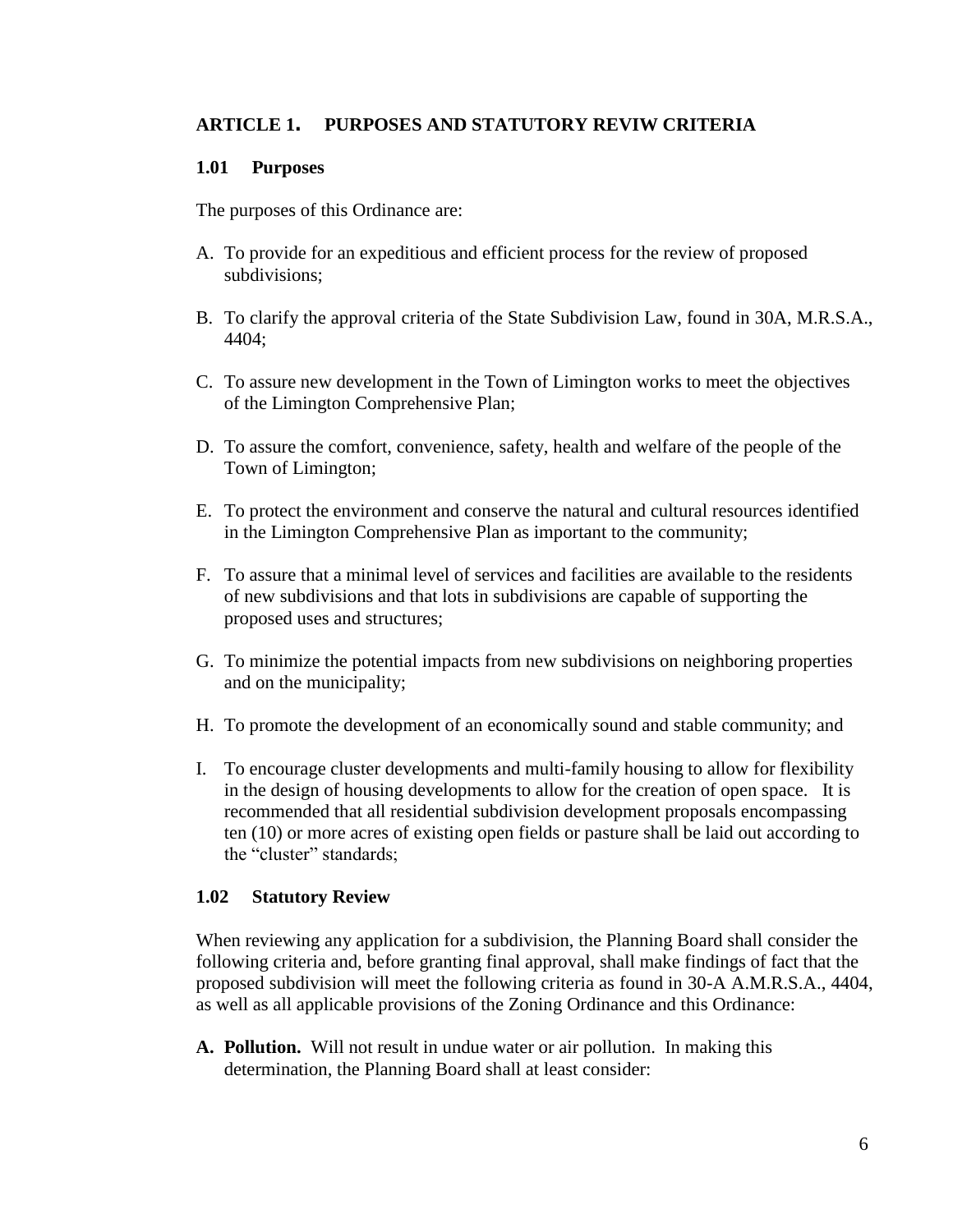- A.1. The elevation of the land above sea level and its relation to the flood plains;
- A.2. The nature of soils and subsoils and their ability to adequately support waste disposal;
- A.3. The slope of the land and its effect on effluents;
- A.4. The vulnerability of streams for disposal of effluents; and
- A.5. The applicable State and local health and water resources rules and regulations.
- **B. Sufficient Water.** Has sufficient water available for the reasonably foreseeable needs of the subdivision.
- **C. Municipal Water Supply.** Will not cause an unreasonable burden on an existing water supply, if one is to be used.
- **D. Erosion.** Will not cause unreasonable soil erosion or reduction in the land's capacity to hold water so that a dangerous or unhealthy condition results.
- **E. Traffic.** Will not cause unreasonable highway or public road congestion or unsafe conditions with respect to the use of the highways or public roads existing or proposed and, if the proposed subdivision requires driveways or entrances onto a state or state aid highway, located outside the urban compact area of an urban compact municipality, the Department of Transportation has provided documentation indicting that the driveways or entrances conform to Title 23, Section 704 and any rules adopted under that section.
- **F. Sewage Disposal.** Will provide for adequate sewage disposal and will not cause an unreasonable burden on municipal services if they are utilized.
- **G. Municipal Solid Waste Disposal.** Will not cause an unreasonable burden on the municipality's ability to dispose of solid waste if municipal services are to be used.
- **H. Aesthetic, Cultural and Natural Values.** Will not have an undue adverse effect on the scenic or natural beauty of the area, aesthetics, historic sites, significant wildlife habitat identified by the State Department of Inland Fisheries and Wildlife, or rare and irreplaceable natural areas or any public rights for physical or visual access to the shoreline.
- **I. Conformity with Local Ordinances and Plans.** Is in conformance with a duly adopted subdivision ordinance, comprehensive plan, development plan or land use plan, if any. In making this determination, the municipal reviewing authority may interpret these ordinances and plans.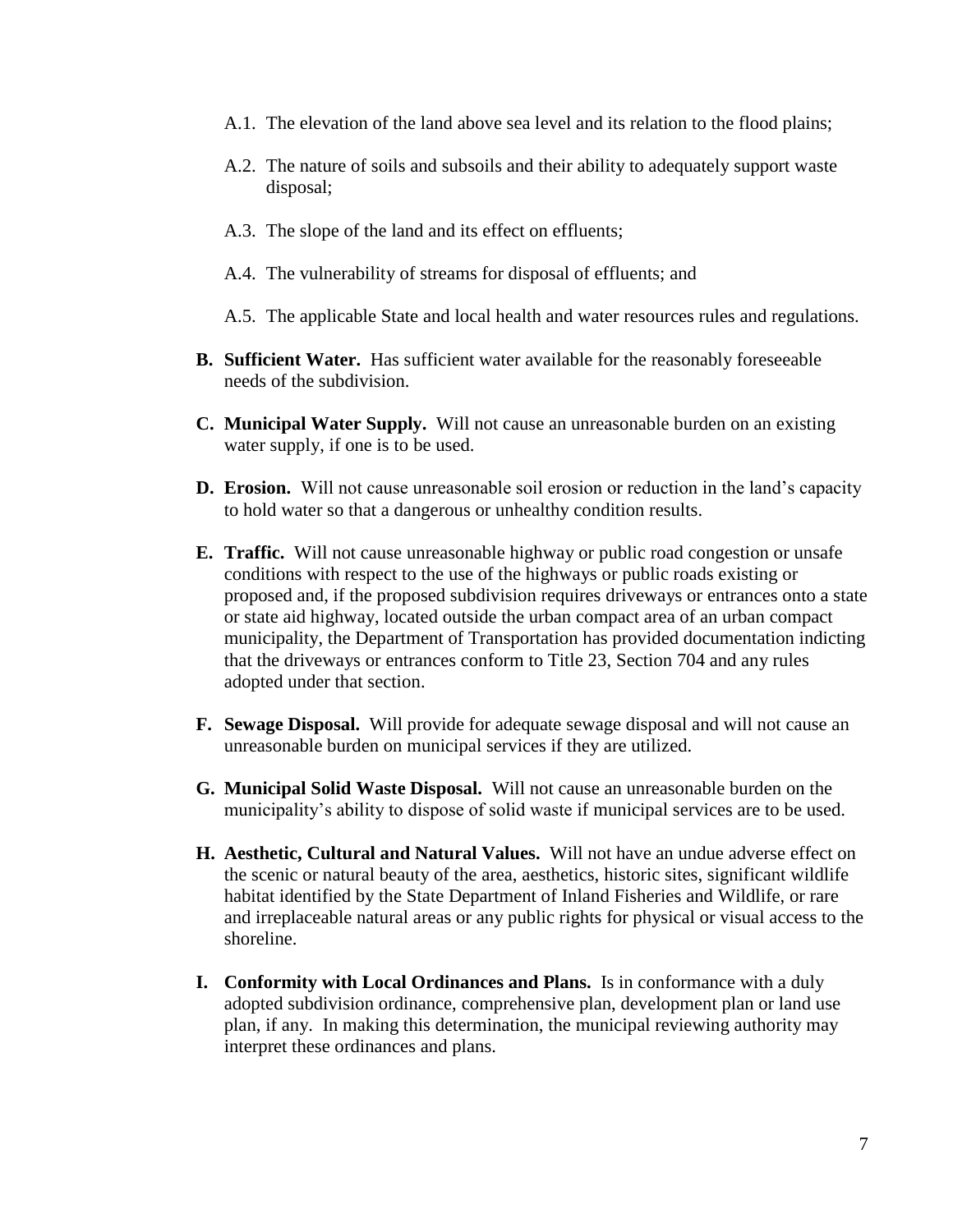- **J. Financial and Technical Capacity.** The developer has adequate financial and technical capacity to meet the standards of this section.
- **K. Surface Waters.** Whenever situated entirely or partially within the watershed of any pond or lake or within 250 feet of any wetland, great pond or river as defined in 38 M.R.S.A., 435 through 490, will not adversely affect the quality of such body of water or unreasonably affect the shoreline of such body of water.
	- 1. When lots in a subdivision have frontage on an outstanding river segment, the proposed subdivision plan must require principle structures to have a combined lot shore frontage and setback from the normal high water mark of 500 feet.
		- a. To avoid circumventing the intent of this provision, whenever a proposed subdivision adjoins a shoreland strip narrower than 250 feet which is not plotted, the proposed subdivision shall be reviewed as if lot lines extended to the shore.
		- b. The frontage and setback provisions of this paragraph do not apply either within areas zoned as general development or its equivalent under Shoreland Zoning, Title 38, Chapter 3, Subchapter I, Article 2-B, or within areas designated by ordinance as densely developed. The determination of which areas are densely developed must be based on a finding that existing development met the definitional requirements of Section 4401, Subsection 1, on September 23, 1983.
- **L. Ground Water.** Will not, alone or in conjunction with existing activities, adversely affect the quality or quantity of ground water.
- **M. Flood Areas.** Based on the Federal Emergency Management Agency's Flood Boundary and Floodway Maps and Flood Insurance Rate Maps, and information presented by the applicant whether the subdivision is in a flood prone area. If the subdivision, or any part of it, is in such an area, the applicant shall determine the 100 year flood elevation and flood hazard boundaries within the subdivision. The proposed subdivision or project plan must include a condition of plan approval requiring that principal structures in the subdivision will be constructed with their lowest floor, including the basement, at least one (1) foot above the 100 year flood elevation.
- **N. Freshwater Wetlands.** All freshwater wetlands within the proposed subdivision have been identified on any maps submitted as part of the application, regardless of the size of these wetlands. Any mapping of freshwater wetlands may be done with the help of the local soil and water conservation district.
- **O. Rivers, Streams or Brooks.** Any river, stream or brook within or abutting the proposed subdivision has been identified on any maps submitted as part of the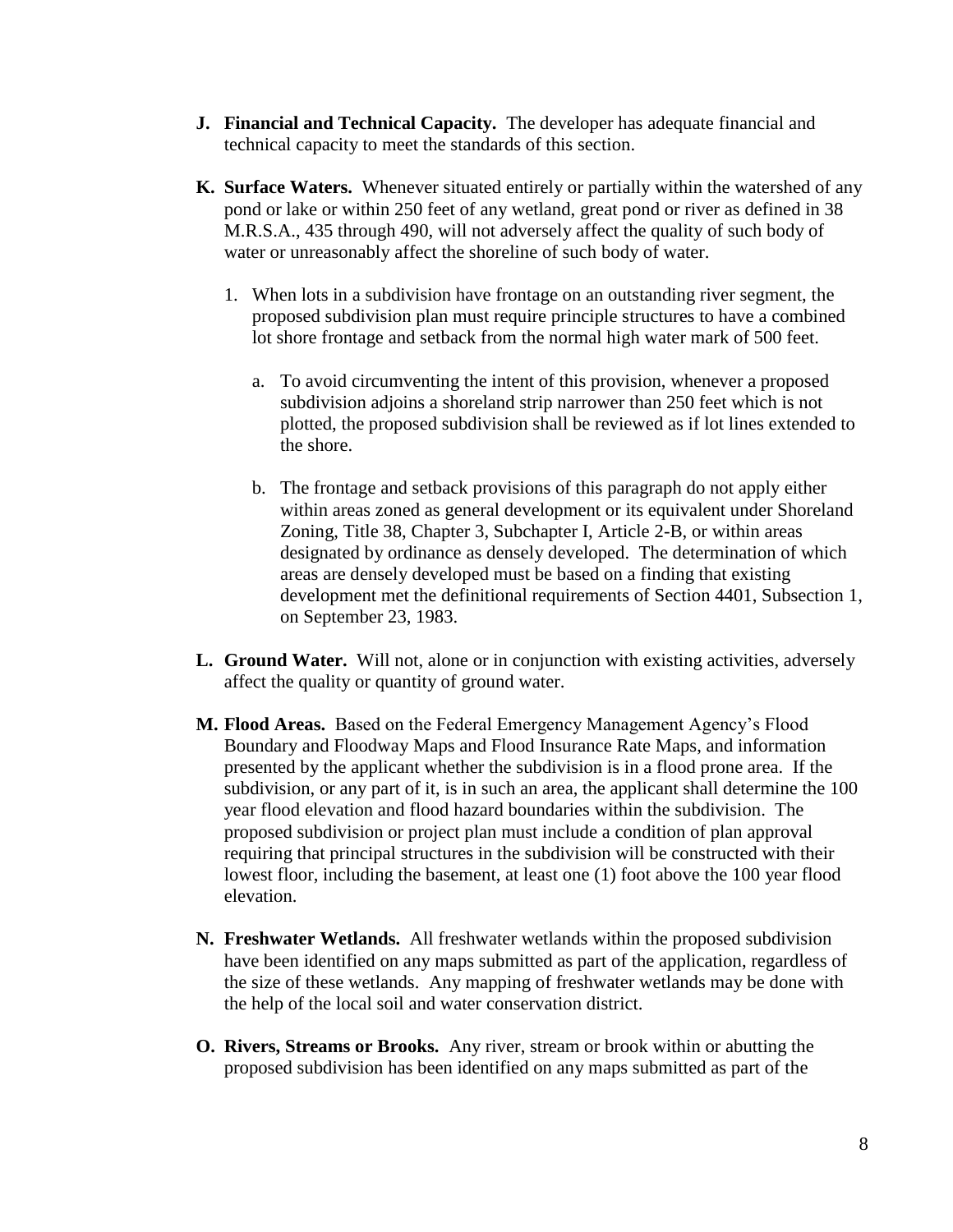application. For purposes of this section, "river, stream or brook" has the same meaning as in 38 M.R.S.A., 480-B(9).

- **P. Storm Water.** The proposed subdivision will provide for adequate storm water management.
- **Q. Spaghetti Lots Prohibited.** If any lots in the proposed subdivision have shore frontage on a river, stream or brook, great pond or coastal wetland as these features are defined in 38 M.R.S.A., 480-B, none of the lots created within the subdivision have a lot depth to shore frontage ratio greater than 5 to 1.
- **R. Lake Phosphorous Concentration.** The long term cumulative effects of the proposed subdivision will not unreasonably increase a great pond's phosphorus concentration during the construction phase and life of the proposed subdivision.
- **S. Impact on Adjoining Municipalities.** For any proposed subdivision that crosses municipal boundaries, the proposed subdivision will not cause unreasonable traffic congestion or unsafe condition with respect to the use of existing public ways in an adjoining municipality in which part of the subdivision is located; and
- **T. Lands Subject to Liquidation Harvesting.** Timber on the parcel being subdivided has not been harvested in violation of rules adopted pursuant to 12 M.R.S.A., 8869(14). If a violation of rules adopted by the Maine Forest Service to substantially eliminate liquidation harvesting has occurred, the Planning Board must determine, prior to granting approval for the subdivision, that five (5) years have elapsed from the date the landowner under whose ownership the harvest occurred acquired the parcel. The Planning Board may request technical assistance from the Department of Conservation, Bureau of Forestry to determine whether a rule violation has occurred, or the Board may accept a determination certified by a forester licensed pursuant Title 32, Chapter 76. If the Bureau agrees to provide assistance, it shall make a finding and determination as to whether a rule violation has occurred. If the Bureau notifies the Planning Board that it will not provide assistance, the Board may require a subdivision applicant to provide a determination certified by a licensed forester. For the purposes of this subsection, "liquidation harvesting" has the same meaning as in 12 M.R.S.A., 8868(6) and "parcel" means a contiguous area within one municipality, township or plantation owned by one person or a group of persons in common or joint ownership.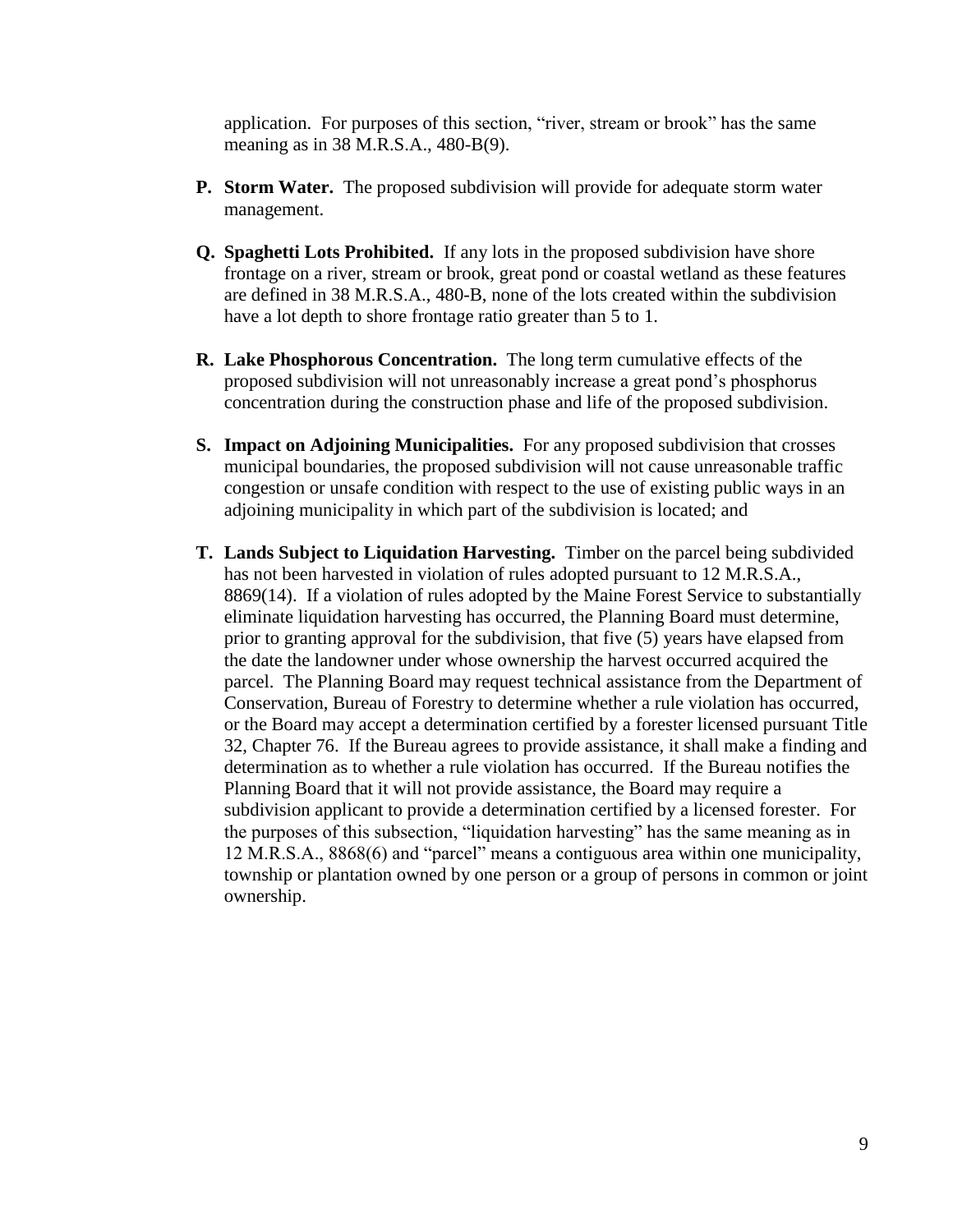## **ARTICLE 2. AUTHORITY AND ADMINISTRATION**

## **2.01. Authority**

- A. These standards have been prepared in accordance with the provisions of 30-A M.R.S.A., 4403.
- B. These standards shall be known and be cited as "Subdivision Ordinance of the Town of Limington, Maine".

### **2.02. Administration**

- A. The Planning Board of the Town of Limington hereinafter called the Board, shall administer this Ordinance.
- B. The provisions of this Ordinance shall pertain to all land and buildings proposed for subdivisions within the boundaries of the Town of Limington.

### **2.03. Amendments**

#### **A. Initiation.**

A proposal for an amendment to this Ordinance may be initiated by:

- A.1. The Planning Board, by majority vote of the Board;
- A.2. The Municipal Officers of the Town of Limington through a request to the Planning Board;
- A.3. A written petition of a number of voters equal to at least ten percent (10%) of the number of votes cast in Limington in the last gubernatorial election.

## **B. Procedure.**

- B.1. Any proposal for an amendment shall be made to the Planning Board in writing stating the specific changes requested.
- B.2. Within thirty (30) days of receiving an amendment proposal the Planning Board shall hold a public hearing on the proposed amendment. Unless the amendment has been submitted by the Municipal Officers or by a petition, the Board shall vote whether to forward the amendment to the Legislative body. The Board shall make a written recommendation regarding the passage to the Municipal Officers and the Legislative body prior to any action on the amendment.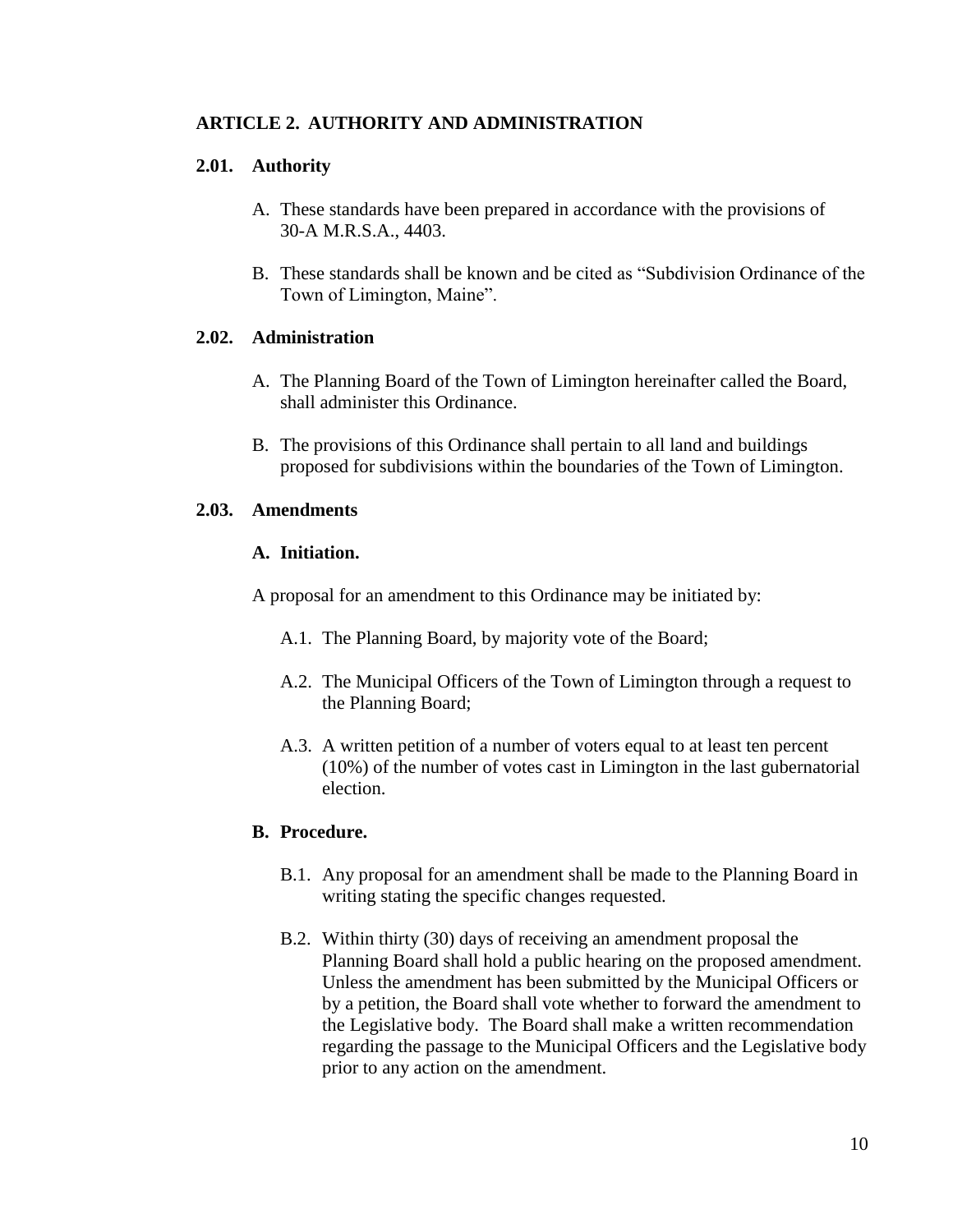- B.3. The Municipal Officers shall hold a public hearing on the proposed amendment at least ten (10) days prior to the day of voting. Notice of the hearing shall be posted and advertised in a newspaper of general circulation in the Municipality at least seven (7) days prior to the public hearing. The notice shall contain the time, date and place of hearing, and sufficient detail about the proposed changes as to give adequate notice of their content. If the proposed changes are extensive, a brief summary of the changes, together with an indication that a full text is available at the Town Clerk's office shall be adequate notice.
- B.4. Any amendment initiated by citizen's petition shall be governed by the applicable provisions of 30-A M.R.S.A., 2522 and 2528(5).

## **C. Adoption.**

C.1. Any amendments to this Ordinance shall be adopted by the Legislative body of the Town of Limington by referendum ballot.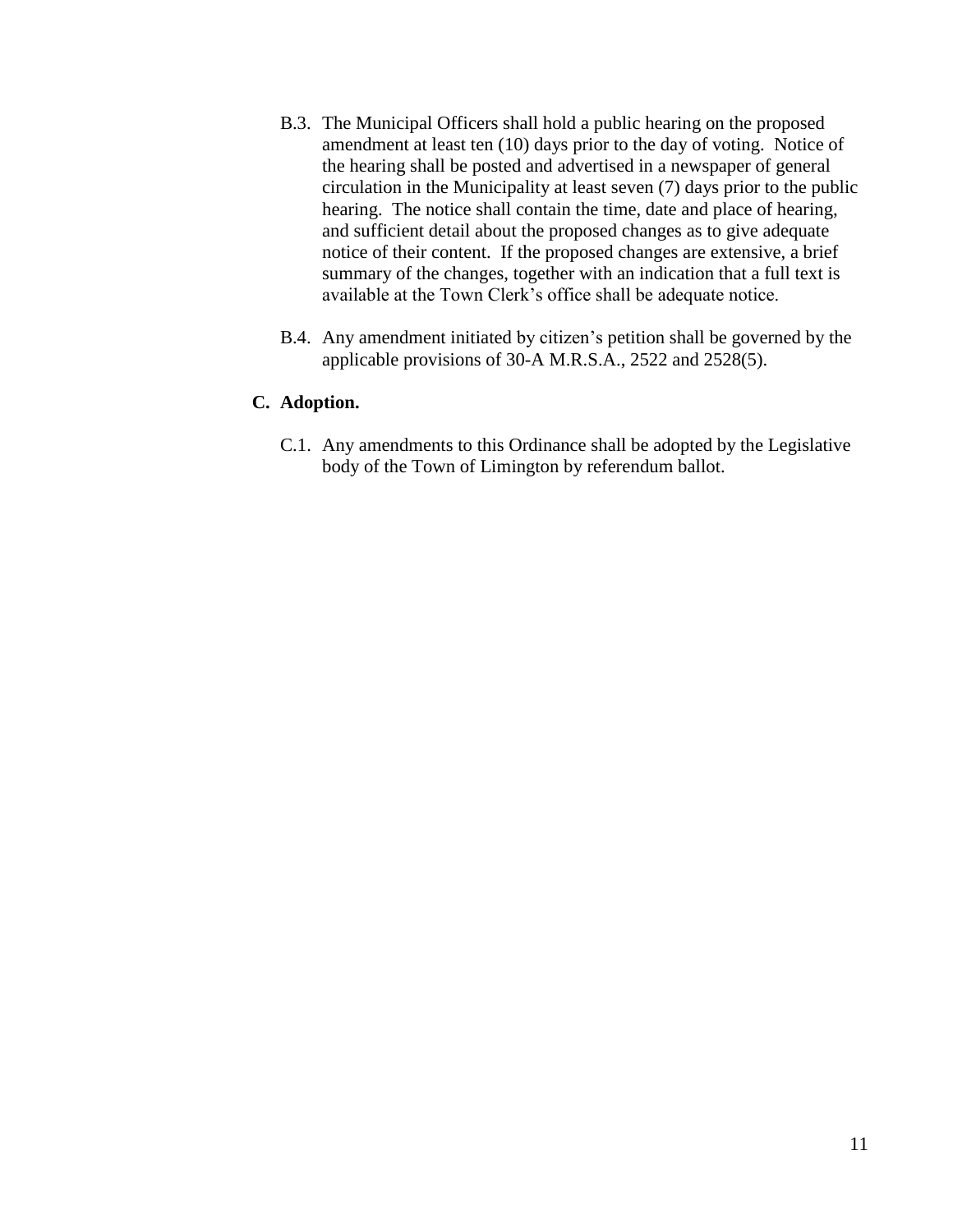## **ARTICLE 3. DEFINITIONS**

In general, words and terms used in this Ordinance shall have their customary dictionary meanings. More specifically, any word or term defined in the Limington Zoning Ordinance shall have the definition contained in that Ordinance, unless defined differently below. Other words and terms used herein are defined as follows:

- **Affordable Housing:** A safe and sanitary dwelling**,** apartment or other living accommodation for a household whose income does not exceed 80% of the median income for the area as defined by the United States Department of Housing and Urban Development under the U.S. Housing Act of 1937, Public Law 412, 50 Stat. 888, Section 8, as amended.
- **Capital Improvement Program (CIP):** The Municipality's proposed schedule of future projects listed in order of construction priority together with cost estimates and the anticipated means of financing each project.
- **Capital Investment Plan:** The portion of the Comprehensive Plan that identifies the projects by consideration for inclusion within the capital improvements program, together with an estimate of the order of magnitude for the cost of each project.
- **Cluster Subdivision:** A form of development that allows a subdivision design in which individual lot sizes and setbacks are reduced in exchange for the creation of common open space and recreation areas, the preservation of environmentally sensitive areas, agriculture and silviculture and the reduction in the size of road and utility systems.
- **Common Open Space:** Land within or related to a subdivision, not individually owned or within an individual lot, which is designed and intended for the common use or enjoyment of the residents of the development or the general public. It may include complementary structures and improvements, typically used for maintenance and operation of the open space, such as for outdoor recreation.
- **Comprehensive Plan:** A document or interrelated documents containing the elements established under 30-A M.R.S.A., 4326(1) to (4), including the strategies for an implementation program which are consistent with the goals and guidelines established under 30-A M.R.S.A., Chapter 187, Subchapter 2.
- **Conservation Easement:** A non-possessory interest in real property imposing limitations or affirmative obligations, the purposes of which include retaining or protecting natural, scenic or open space values of real property; assuring its availability for agricultural, forest, recreational or open space use; protecting natural resources; or maintaining air or water quality.
- **Direct Watershed or a Great Pond:** That portion of the watershed which drains directly to the great pond without first passing through an upstream great pond. For the purposes of this Ordinance, the watershed boundaries, as depicted in the drainage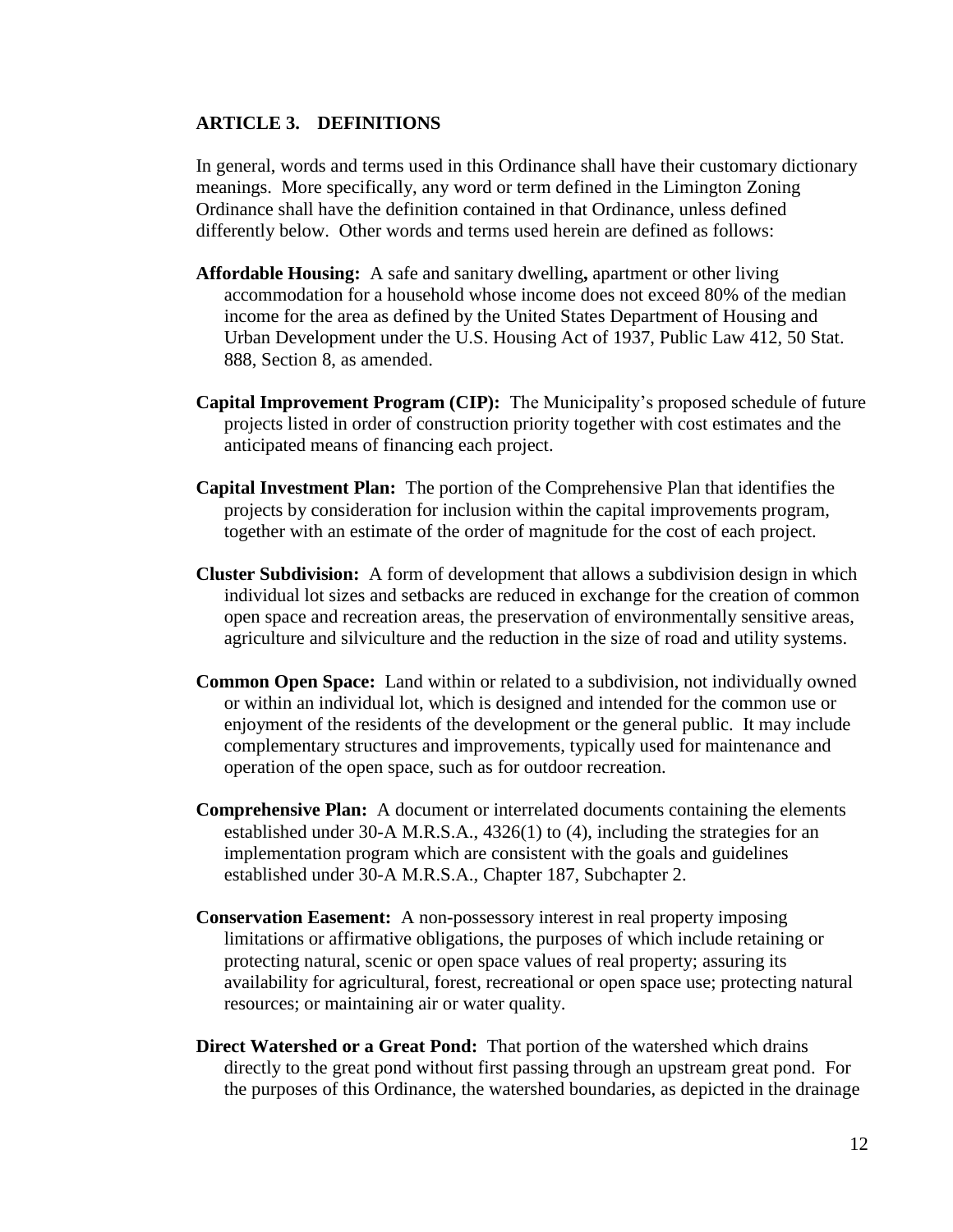divide data layer provided by the Maine Office of GIS. Due to the scale of the map there may be small inaccuracies in the delineation of the watershed boundary. Where there is a dispute as to exact location of a watershed boundary, the Board or its designee, and the applicant shall conduct an on-site investigation to determine where the drainage divide lies. If the Board and the applicant cannot agree on the location of the drainage divide based on the on-site investigation, the burden of proof shall lie with the applicant to provide the Board with information from a professional land surveyor showing where the drainage divide lies.

- **Driveway.** A vehicular access serving one or two private lots.
- **Easement:** An interest in land owned by another that entitles its holder to a specific, limited use or enjoyment.
- **Engineer:** A professional engineer licensed by the State of Maine.
- **Final Plan:** The final drawing on which the applicant's plan of subdivision is presented to the Board for approval and which, if approved, may be recorded at the Registry of Deeds.
- **Legislative Body:** Town Meeting
- **Multi-family Development**: A lot which contains one or more multi-family dwellings, two or more duplexes, three or more single family dwellings, or any combination of buildings containing three or more dwelling units or land in common ownership, such as apartment buildings, condominiums, or mobile home parks.
- **Municipality:** Town of Limington.
- **Official Maps:** All maps adopted by the Town of Limington.
- **Person:** Includes a firm, association, organization, partnership, trust, company or corporation, as well as an individual.
- **Planning Board:** The Planning Board of the Town of Limington.
- **Preliminary Plan:** The preliminary drawings indicating the proposed layout of the subdivision to be submitted to the Planning Board for its consideration.
- **Private Roads:** Private roads may be designated for use in building lot(s) serving one (1) or two (2) homes and shall follow the standards stipulated in the Street Design Standards chart in the Zoning Ordinance.

**Recording Plan:** An original of the Final Plan, suitable for recording at the Registry of Deeds.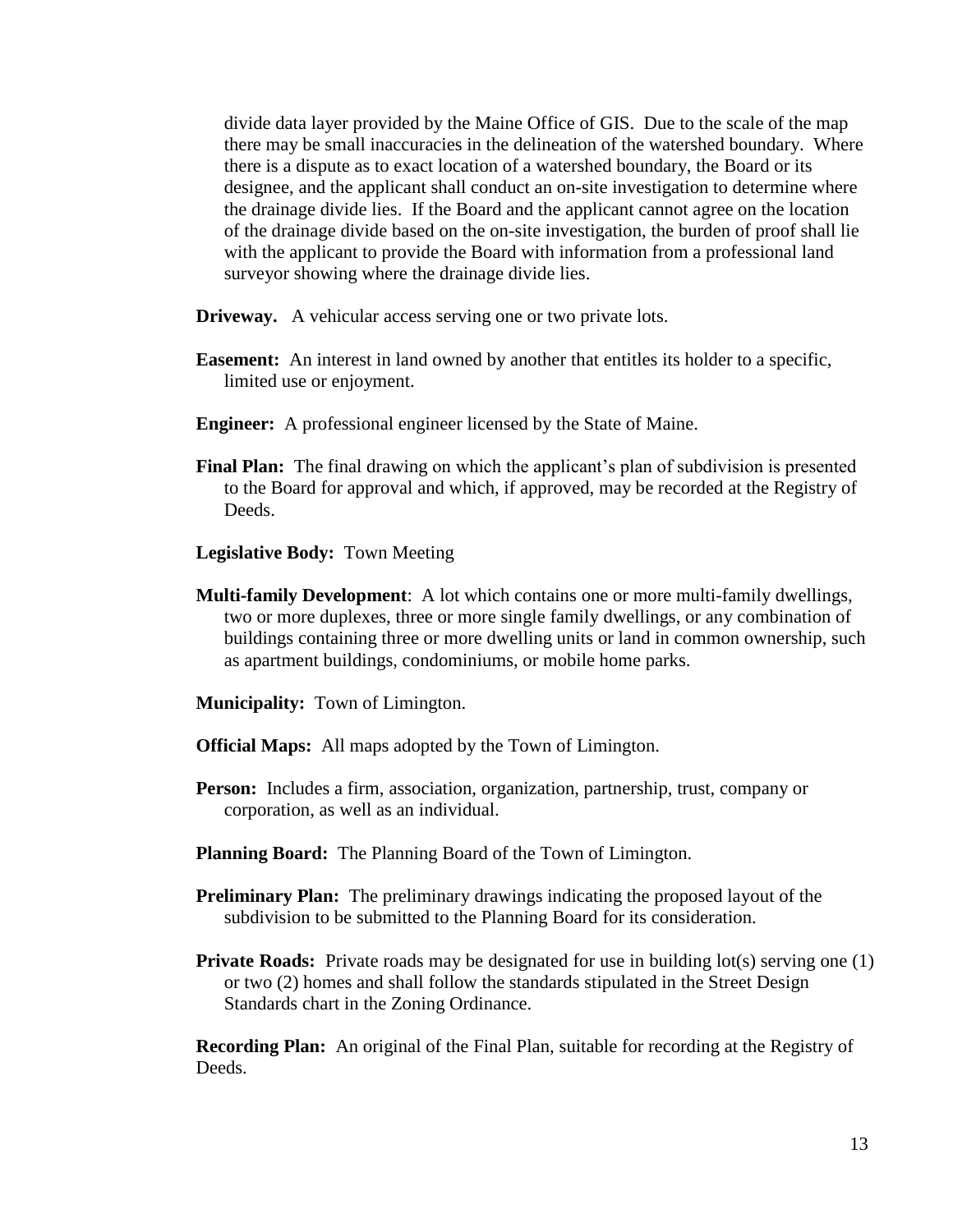- **Reserve Strip:** A narrow strip of land between an existing or proposed street and other property which can be used to limit access to the street by others.
- **Reserved Affordable Housing:** Affordable housing which is restricted by means of deed covenants, financing restrictions, or other binding long term methods to occupancy by households making eighty percent (80%) or less of the area median household income.
- **Revision:** Any change in a previously approved subdivision.
- **Sketch Plan:** Conceptual maps, renderings, and supportive data describing the project proposed by the applicant for initial review prior to submitting an application for subdivision approval.
- **Street:** Public and private ways such as alleys, avenues, highways, roads, and other rights-of-way, as well as areas on subdivision plans designated as rights-of-way for vehicular access. Driveways, as defined, are excluded.
- **Subdivision:** The term shall be defined as in 30-A M.R.S.A., 4401(4), as amended.
- **Subdivision, Major:** Any subdivision containing four (4) or more lots or dwelling units, or any subdivision requiring any new public street extension, or the extension of municipal facilities.
- **Subdivision, Minor:** Any subdivision containing three (3) lots or dwelling units.
- **Tract or Parcel of Land:** All contiguous land in the same ownership, provided that lands located on opposite sides of a public or private street shall be considered each a separate tract or parcel of land unless such street was established by the owner of land on both sides of the street after September 22, 1971.
- **Useable Open Space:** That portion of the common open space which, due to its slope, drainage characteristics and soil conditions can be used for active recreation, horticulture or agriculture.
- **Waiver:** A waiver or modification of the requirements of this Ordinance, granted by the Planning Board. Such waiver or modification must meet the criteria as stated in Article 5 of this Subdivision Ordinance.
- **Wet Pond:** Acts as a settling basin to remove sediment from the run-off and to assimilate suspended phosphorus prior to the run-off leaving the property. They must be dredged periodically to remove phosphorus bearing sediment and maintain their design capacity.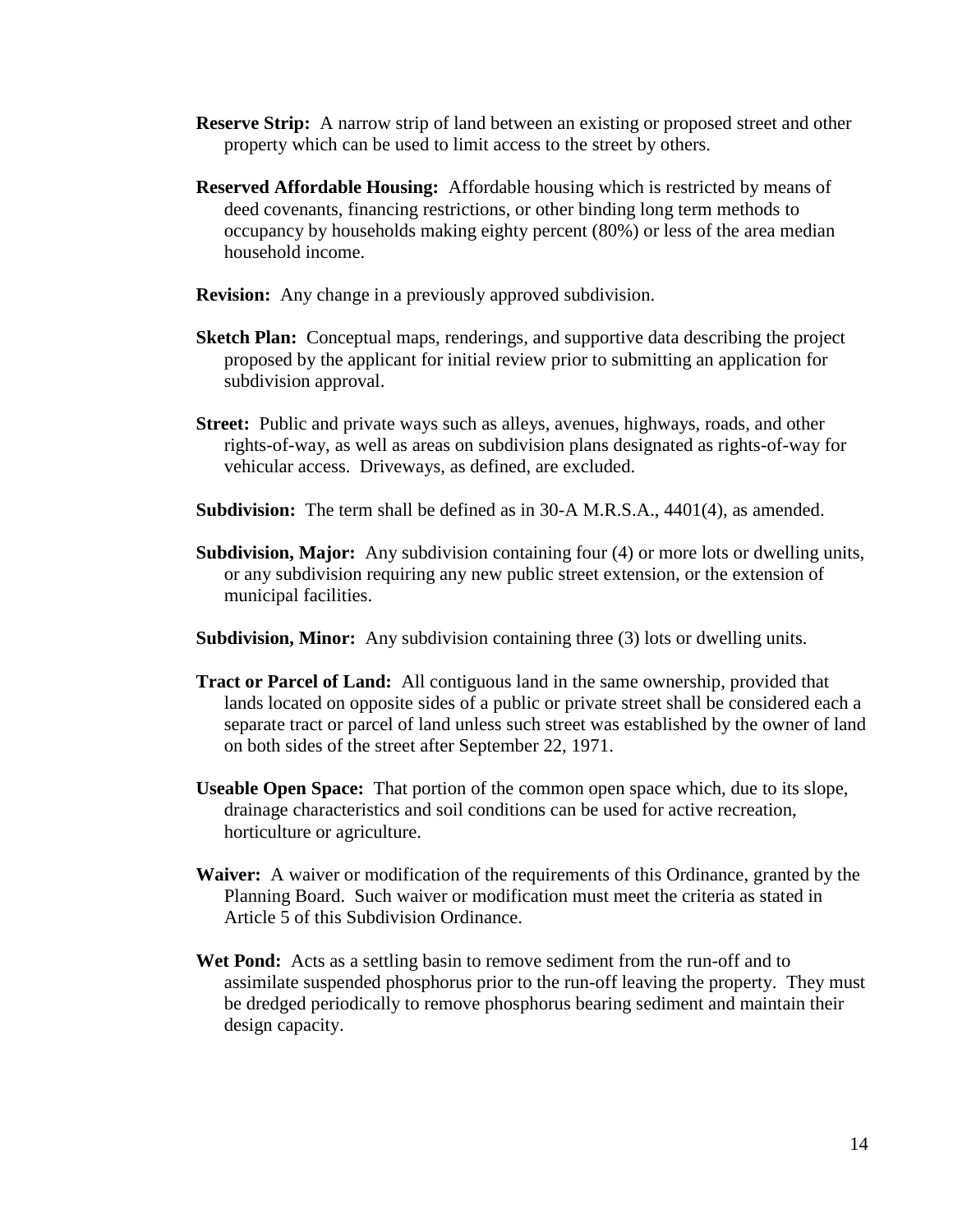## **ARTRICLE 4. ADMINISTRATIVE PROCEDURE**

In order to establish an orderly, equitable and expeditious procedure for reviewing subdivisions and to avoid unnecessary delays in processing applications for subdivision review:

- A. Applicants shall request to be placed on the Board's agenda two (2) weeks in advance of a regularly scheduled meeting by contacting the Code Enforcement Officer.
- B. Applicants who attend a meeting but who are not on the Board's agenda may be heard only after all agenda items have been completed, and then only if a majority of the Board so votes.
- C. The Board shall take no action on any application not appearing on the Board's written agenda.
- D. If at any point during or after its review of an application for subdivision approval, the Board determines that it requires the assistance of independent technical or legal consultants to provide information relevant to its determination of whether the application meets any of the criteria set forth in this Ordinance, or, whether any approved subdivision complies with the terms or conditions of approval, the Board may retain the services of said consultants. Any and all costs and expenses associated with these services will be borne exclusively by the applicant.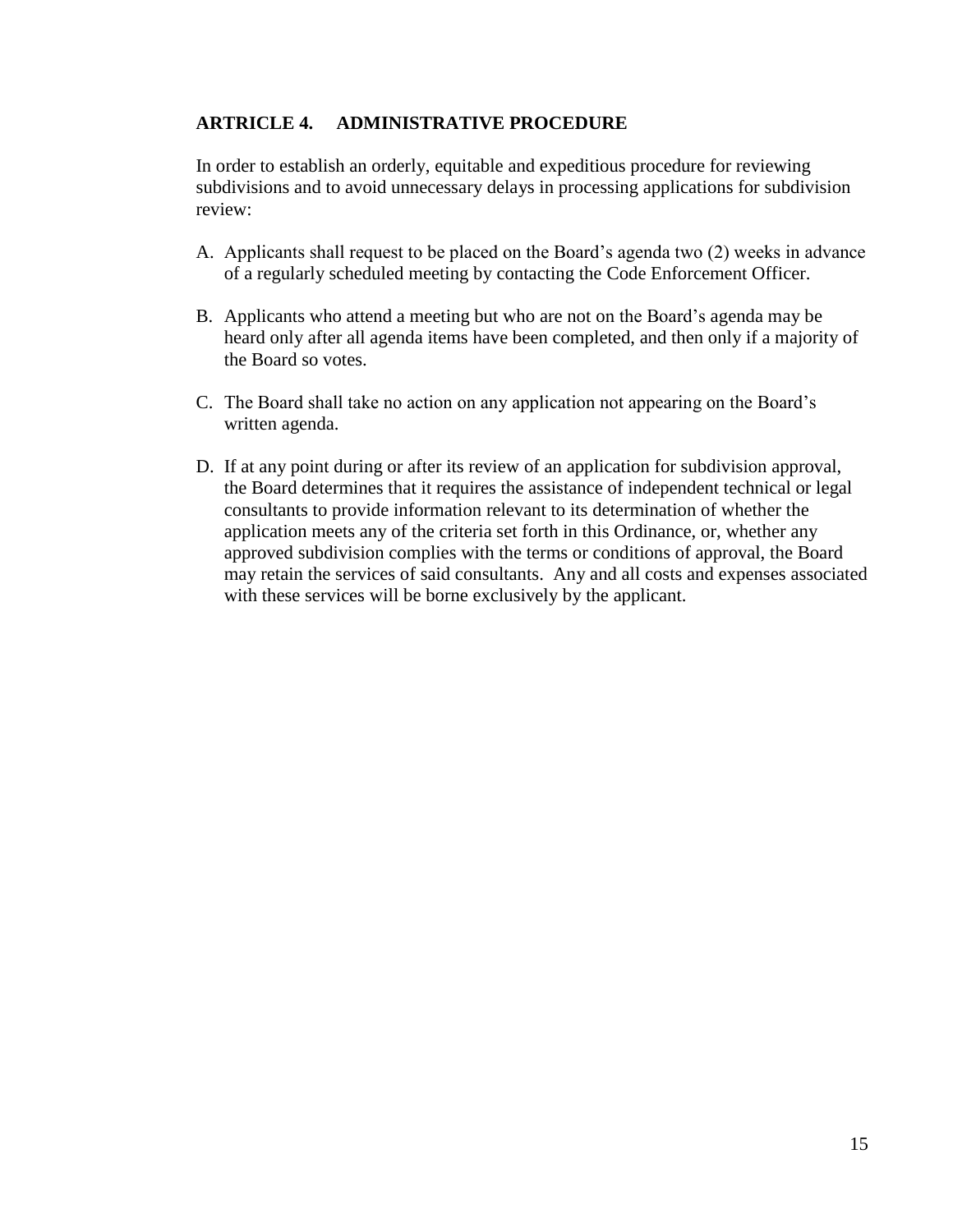## **ATRICLE 5. WAIVERS**

## **5.01. Waivers Authorized.**

Where the Board makes written findings of fact that there are special circumstances of a particular parcel proposed to be subdivided, or that the application is simple and minor in nature, it may waive portions of the submission requirements, unless prohibited by this Ordinance or Maine law, provided that the applicant has demonstrated that the performance and design standard of this Ordinance and the criteria of the subdivision statue have been or will be met, the public health, safety, and welfare are protected, and provided the waivers do not have the effect of nullifying the intent and purpose of the Zoning Ordinance or this Ordinance.

## **5.02. Waivers of Certain Improvements Authorized.**

Where the Board makes written findings of fact that due to special circumstances of a particular lot proposed to be subdivided, the provision of certain required improvements is not requisite to provide for the public health, safety or welfare, or are inappropriate because of inadequate or lacking connecting facilities adjacent to or in proximity of the proposed subdivision, it may waive the requirement for such improvements, subject to appropriate conditions, provided the waivers do not have the effect of nullifying the intent and purpose of the Zoning Ordinance or this Ordinance, and further provided that the performance criteria of this Ordinance and the criteria of the subdivision statute have been or will be met by the proposed subdivision.

## **5.03. No Waiver of Zoning Ordinance Requirements.**

The Planning Board does not have the authority to grant waivers from the standards set forth in the Zoning Ordinance, except as specifically set forth in this Ordinance and the Zoning Ordinance.

### **5.04. Imposition of Conditions**.

In granting waivers, the Planning Board shall require such conditions as will, in its judgment, secure the objectives of the requirements so waived.

### **5.05. Waivers are to be shown on Final Plan.**

When the Board grants a waiver of any improvements required by this Ordinance, the final plan to be recorded at the Registry of Deeds shall indicate the waivers granted and the date on which they were granted.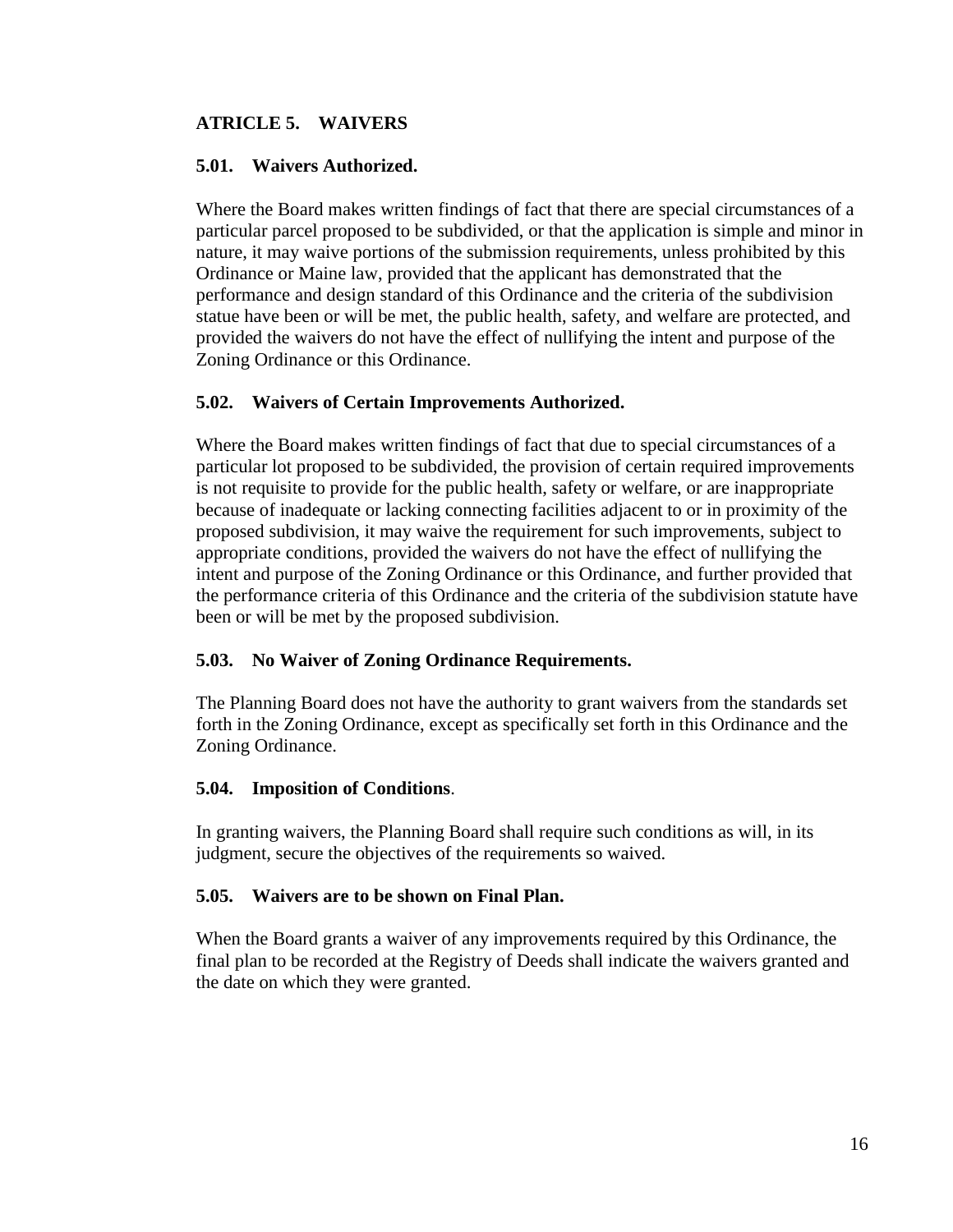## **ARTICLE 6. SKETCH PLAN AND SITE INSPECTION**

#### **6.01. Purpose.**

The purpose of the Sketch Plan meeting and on-site inspection is for the applicant to present general information regarding the proposed subdivision to the Board and receive the Board's comments prior to the expenditure of substantial sums of money on surveying, soils identification, and engineering by the applicant.

### **6.02. Procedure.**

- A. The applicant shall present the Sketch Plan and make a verbal presentation regarding the site and the proposed subdivision.
- B. Following the applicant's presentation, the Board may ask questions and make suggestions to be incorporated by the applicant into the application.
- C. The date of the on-site inspection is selected.
- D. The Board will make a determination as to whether the proposed subdivision is a minor or a major subdivision and shall also determine, where appropriate, whether the proposed subdivision will be classified as a cluster subdivision.
- E. All applications for subdivision plan approval shall be accompanied by a nonrefundable application fee, payable by check to the municipality. See application form for fee.

### **6.03. Submissions.**

Eight (8) copies of the Sketch Plan and all supporting materials must be submitted two (2) weeks prior to a regularly scheduled Planning Board meeting in order to be placed on the agenda. The Sketch Plan shall show in simple sketch form the proposed layout of streets, lots, buildings and other features in relation to existing conditions. The Sketch Plan should be supplemented with general information to describe or outline the existing conditions of the site and the proposed development. It will be most helpful to both the applicant and the Board for site conditions such as steep slopes, wet areas and vegetative cover to be identified in a general manner. It is recommended that the Sketch Plan be superimposed on or accompanied by a copy of the Assessor's map(s) on which the land is located. The Sketch Plan shall be accompanied by:

A. A copy of a portion of the U.S.G.S. topographic map of the area showing the outline of the proposed subdivision unless the proposed subdivision is less than ten (10) acres in size.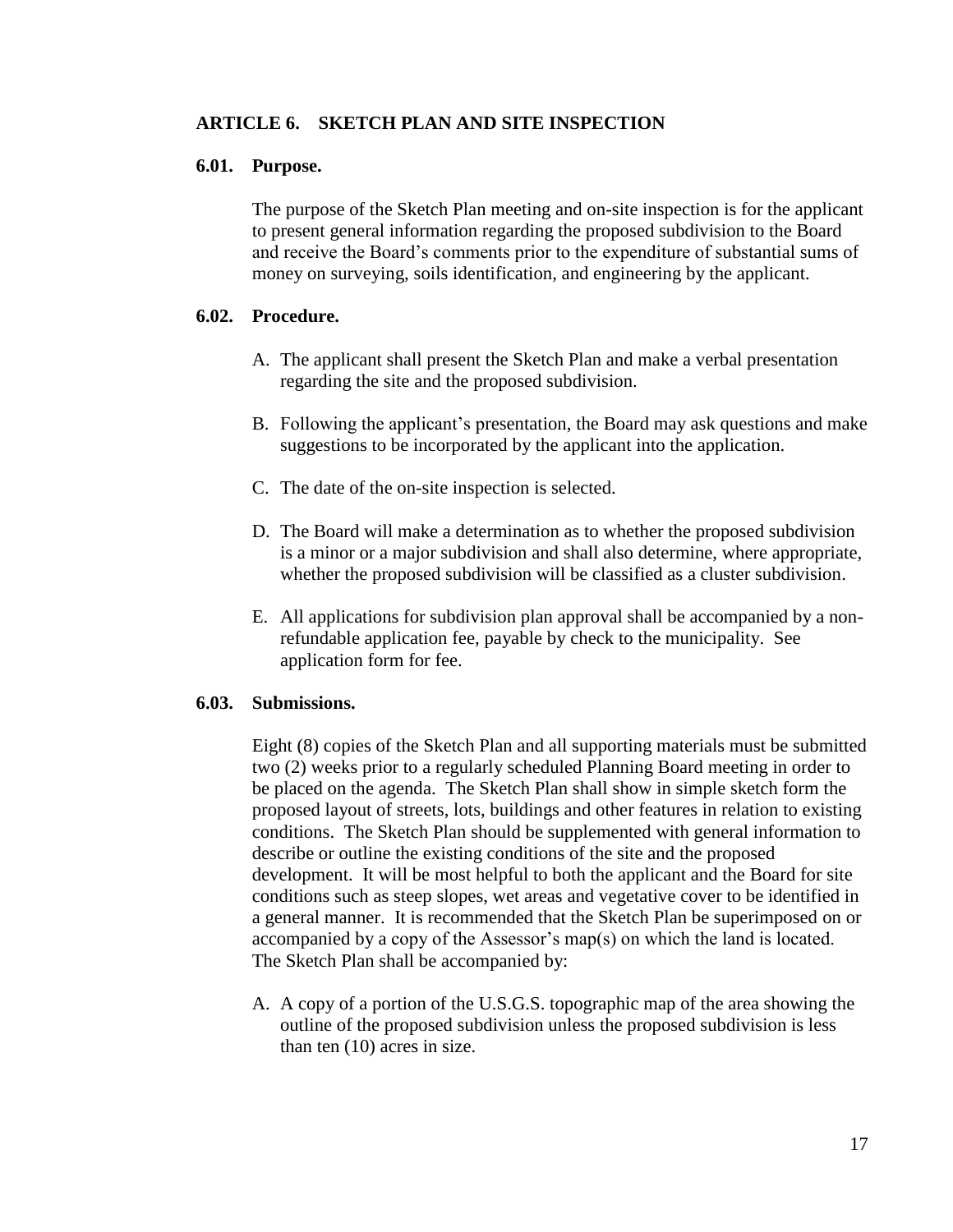- B. A copy of that portion of the county soil survey covering the proposed subdivision, showing the outline of the proposed subdivision.
- C. A brief written narrative describing the project.

## **6.04. Contour Interval and On-site Inspection.**

Within thirty (30) days of the Sketch Plan meeting the Board may hold an on-site inspection of the property and inform the applicant in writing of the required contour interval on the Preliminary Plan, or Final Plan in the case of a Minor Subdivision. The applicant shall place "flagging" at the centerline of any proposed streets, and at the approximate intersections of the street centerlines and lot corners, prior to the on-site inspection. A site walk is expected for all subdivisions but the Planning Board reserves the right to waive this requirement. The Board may choose not to conduct on-site inspections when there is inclement weather or snow on the ground. On-site inspections shall be noticed as required by 1 M.R.S.A., 401-410, and the public shall be allowed to accompany the Board.

## **6.05. Rights Not Vested.**

The Sketch Plan meeting, the submittal or review of the Sketch Plan or the on-site inspection shall not be considered the initiation of the review process for the purposes of bringing the plan under the protection of 1 M.R.S.A., 302.

### **6.06. Establishment of File.**

Following the Sketch Plan meeting the Board shall establish a file for the proposed subdivision. All correspondence and submissions regarding the Sketch Plan application meeting and application shall be maintained in the file.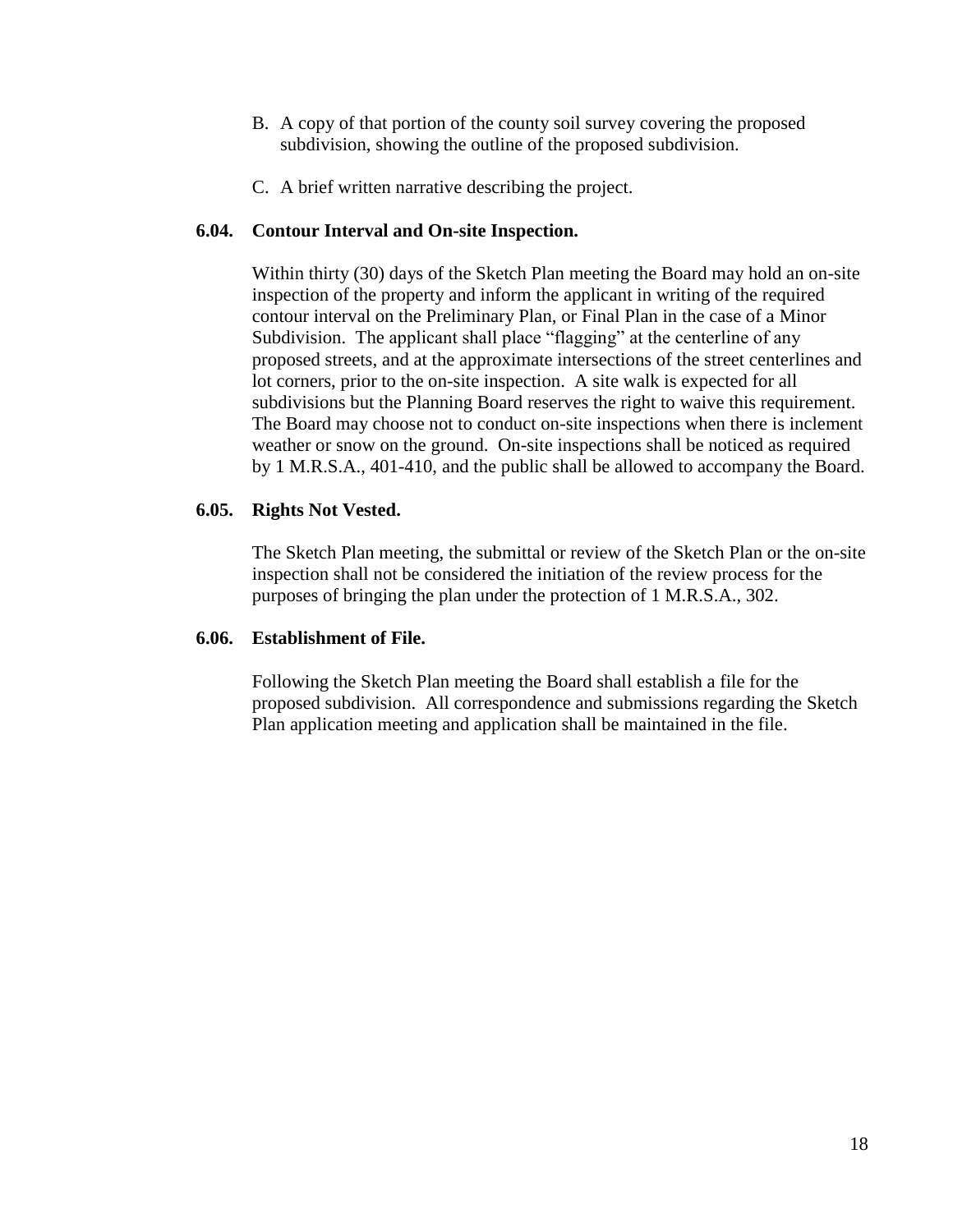## **ARTICLE 7. REVIEW AND APPROVAL OF MINOR SUBDIVISIONS**

### **7.01. General**

In addition to the following requirements for Minor Subdivisions, the Planning Board may require where it deems it necessary for the protection of public health, safety and welfare, and to meet the standards of Article 10, that a Minor Subdivision comply with all or any of the requirements specified for a Major Subdivision.

### **7.02. Procedure**

- A. Within six (6) months after the on-site inspection by the Board, the applicant shall submit a Final Plan for approval.
- B. The Final Plan shall be submitted by mail to the Code Enforcement Officer at least ten (10) days prior to a scheduled meeting of the Board. Failure to submit the Final Plan within six (6) months shall require re-submission of the Sketch Plan to the Board.
- C. The Final Plan shall conform to the layout shown on the Sketch Plan plus any recommendations made by the Planning Board.
- D. The subdivider, or his/her duly authorized representative, shall attend all meetings of the Planning Board to discuss the Final Plan, otherwise, the Board shall reschedule review of the subdivider's application to its next regularly scheduled meeting.
- E. Within ten (10) business days of the receipt of the Final Plan application, the Board, or its designee, shall:
	- E.1. Issue a dated receipt to the applicant;
	- E.2. Notify in writing by First Class Mail all owners of abutting property that an application for subdivision approval has been submitted, specifying the location of the proposed subdivision and including a general description of the project.
	- E.3. Notify the clerk and the review authority of the neighboring municipalities if any portion of the subdivision abuts or crosses the municipal boundary.
- F. Within thirty (30) days after the Planning Board has reviewed the application, the Board shall notify the applicant in writing either that the application is complete or, if the application is incomplete, the specific additional material needed to complete the application. All submissions shall be signed and sealed by the appropriate Maine State licensed professional.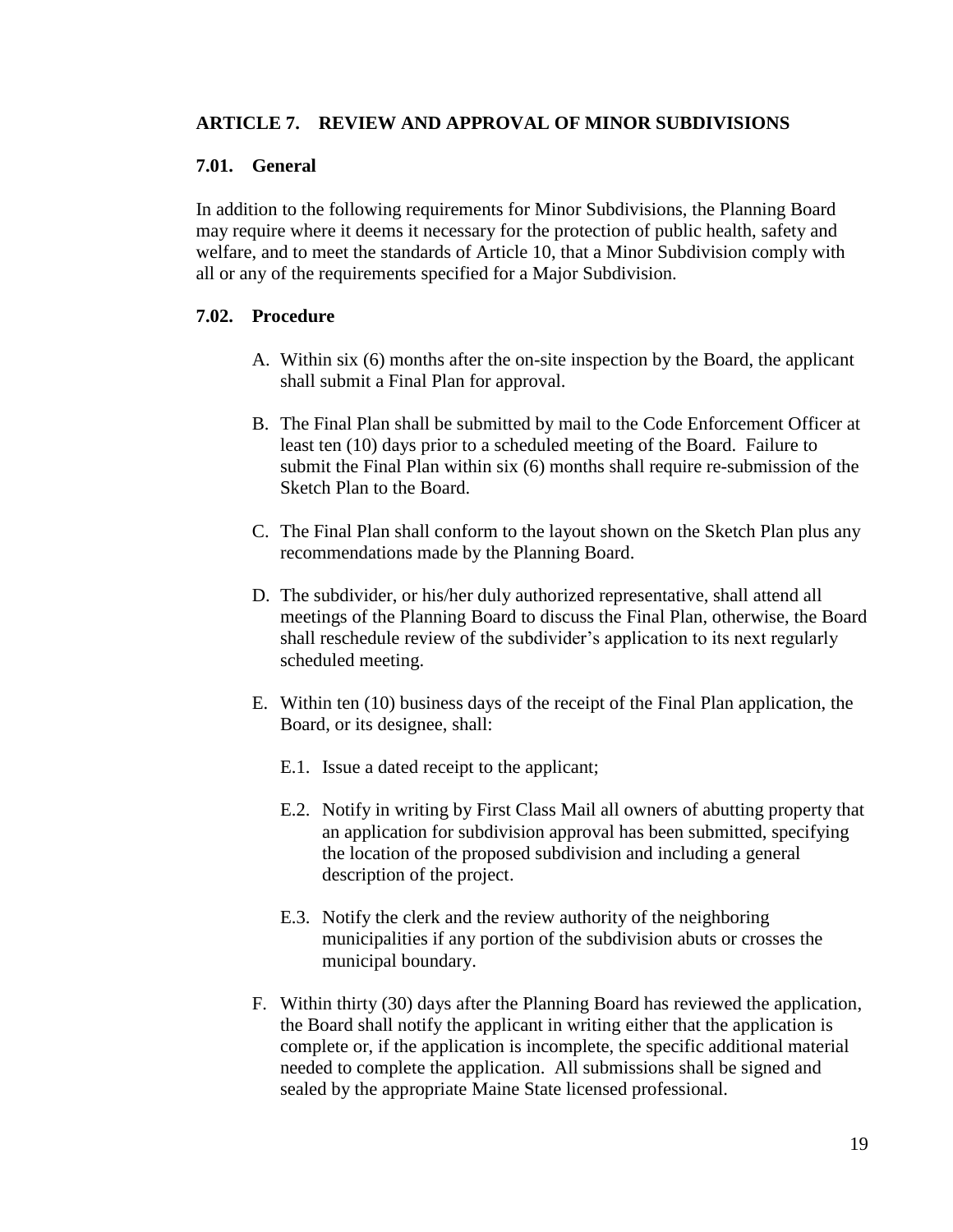- G. Prior to submittal of the Final Plan, the following approvals shall be obtained in writing, where applicable:
	- G.1. Maine Department of Environmental Protection, under the Site Location of Development Act.
	- G.2. Maine Department of Environmental Protection, under the Natural Resources Protection Act if a storm water management permit or a waste water discharge license is needed.
	- G.3. Maine Department of Human Services, if an engineered subsurface waste water disposal system(s) is to be utilized.
	- G.4. U.S. Army Corps of Engineers, if a permit under Section 404 of the Clean Water Act is required.
	- G.5. Any other required state or federal permit or approval.

## **7.03. Submissions**

- A. The applicant shall submit eight (8) copies of the application and any accompanying documents. The Final Plan shall be on 24 x 36 inch size sheets drawn to a scale of not more than one hundred (100) feet to the inch with reserved space for endorsement by the Planning Board members. This plan shall include all the conditions voted by the Planning Board as described in the Notice of Decision.
- B. All applications for approval of minor subdivisions shall be accompanied by a non-refundable application fee, payable by check to the municipality. See application form for fees.
- C. The application for approval of the Final Plan for a Minor Subdivision shall include all the information presented on the Sketch Plan plus the following:
	- C.1. Verification of right, title or interest in the property by deed, purchase and sales agreement, option to purchase, or some other proof of interest.
	- C.2. A copy of such covenants or deed restrictions as are intended to cover all or part of the tract.
	- C.3. A field survey of the boundary lines of the tract, giving complete descriptive data by bearings and distance, made and certified by a licensed land surveyor. The corners of the tract shall be located on the ground and marked by iron pins, stone or precast monumentation, and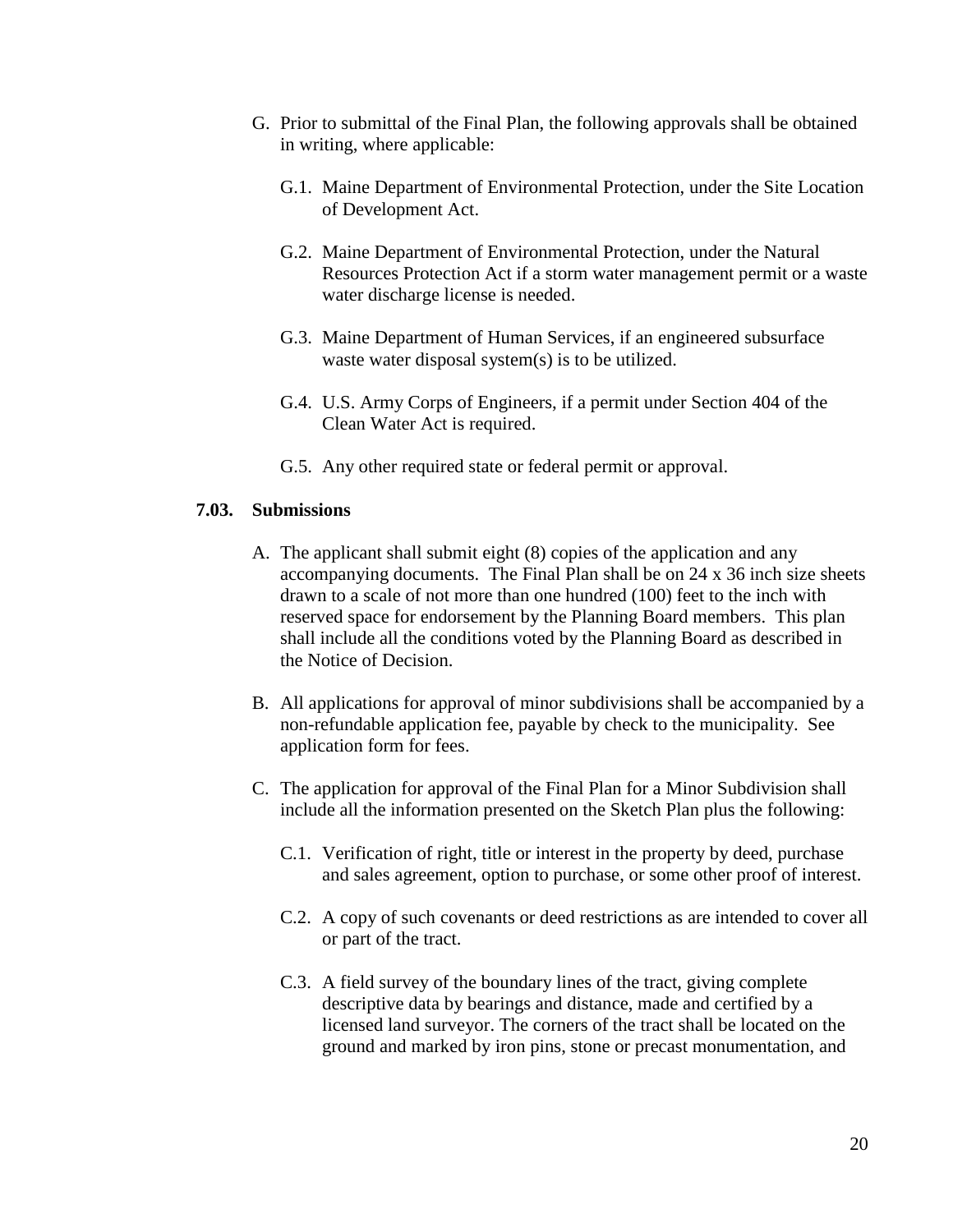shall be referenced as shown on the Plan. The entire parcel or tract shall be shown, including all contiguous land in common ownership within the last five (5) years, as required by Title 30-A M.R.S.A. 4401.

- C.4. A soils report identifying the soils boundaries and names in the proposed development with the soils information superimposed upon the plot plan in accord with U.S.D.A. Soil Conservation Service National Cooperative Soil Classification. The intensity of this study must identify changes in soil conditions down to one eighth of an acre.
- C.5. A lot by lot soils suitability determination for house building with septic sewerage disposal will be made in accord with the State of Maine Subsurface Wastewater Disposal Rules and will accompany the plot plan soils study.
- C.6. The proposed name of the subdivision and the name of the municipality in which it is located.
- C.7. The date, north point, graphic map scale, name and address of record owner, subdivider, individual or company who prepared the plan, and names of adjoining property owners shall be shown on the plan.
- C.8. A soil erosion and sediment control plan designed to comply with the DEP best management practices.
- C.9. A list of all abutters to the proposed subdivision.
- C.10. The Planning Board may require any additional information not listed above when it is determined necessary by the Board to determine whether the statutory review criteria of 30-A M.R.S.A., 4404 have been met.

#### **7.04. Public Hearing**

The Planning Board shall hold a public hearing within thirty (30) days of determining that it has received a completed Final Plan.

- A. Notice of the public hearing containing the date, time and place of said hearing shall be mailed to the applicant and to all abutters.
- B. Notice of the hearings must be posted and published twelve (12) days prior to the date of the scheduled hearing. One such notice must be posted at the municipal building.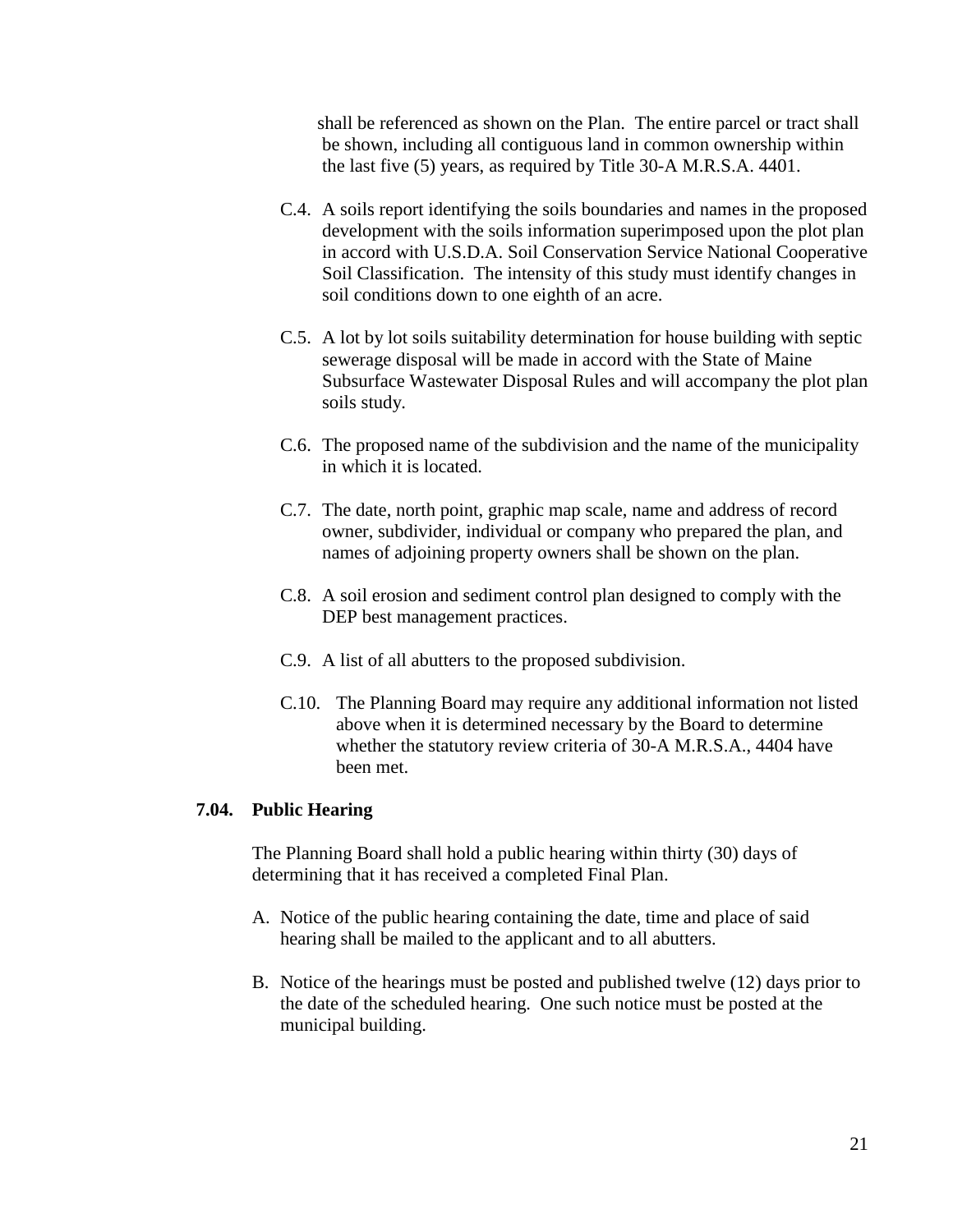- C. Notice shall also be published at least two (2) times in a newspaper(s) having general circulation in the Town, once at least twelve (12) days before the hearing.
- D. The date of the second publication must be at least seven (7) days before the hearing.
- E. The Planning Board shall, within thirty (30) days of the public hearing, or within any other time limit otherwise mutually agreed to:
	- E.1. Issue a decision granting approval of the proposed subdivision with all waivers granted, and applicable terms and conditions; or
	- E.2. Issue a decision denying the proposed subdivision.
	- E.3. In issuing its decision, the Planning Board shall make findings of fact establishing that the proposed subdivision does/does not meet the criteria established herein.

The Final Plan shall include one (1) reproducible, stable based transparency and three (3) paper copies to be filed at the Town Office. Space shall be reserved thereon for endorsement by the Planning Board. This plan shall include all the conditions voted by the Planning Board as described in the Notice of Decision.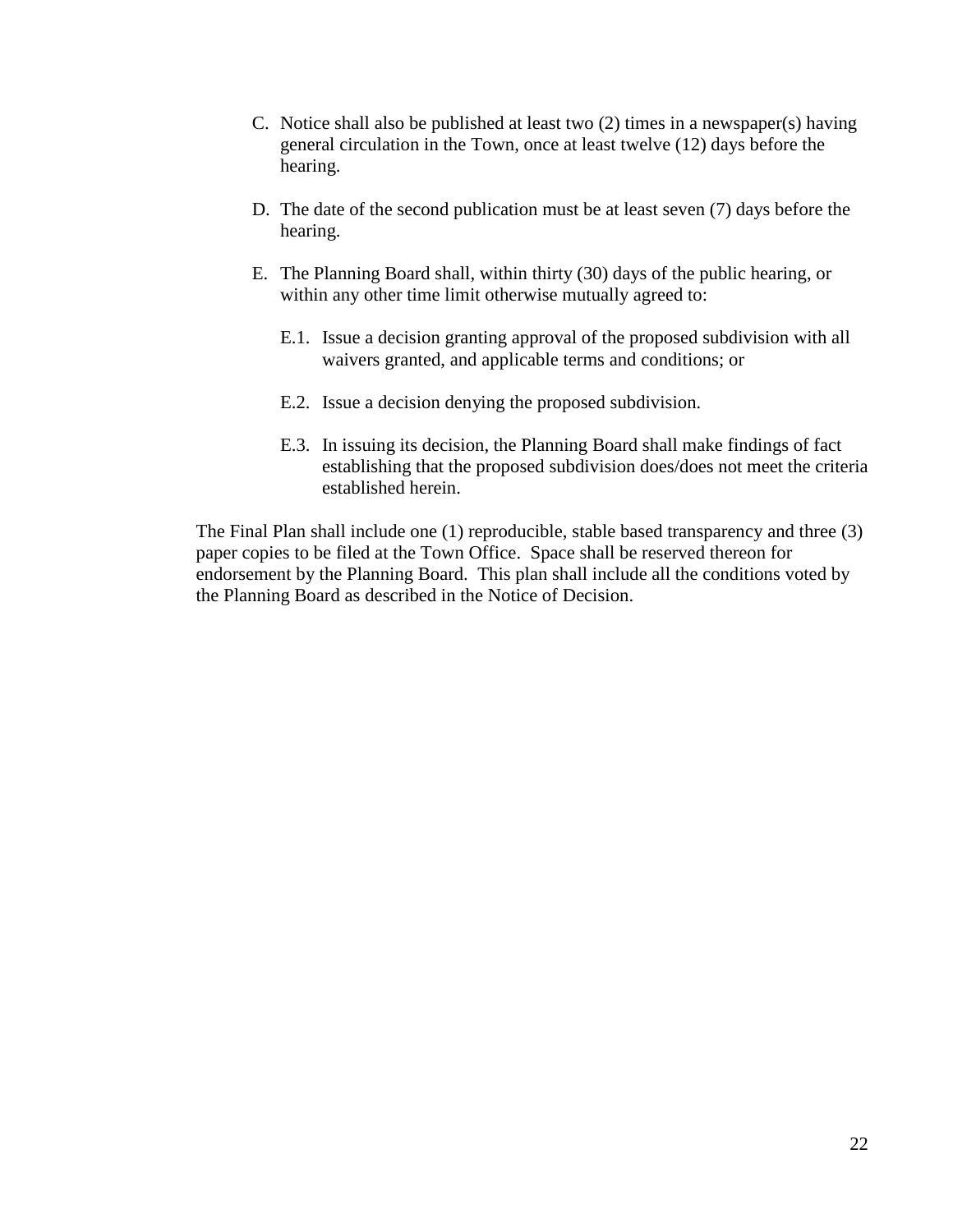## **ARTICLE 8. PRELIMINARY PLAN FOR A MAJOR SUBDIVISION**

### **8.01. General**

The standards stated in Article 10 are applicable for the approval of a Major Subdivision.

### **8.02. Procedure**

- A. Within six (6) months after classification of the Sketch Plan as a Major Subdivision, the applicant shall submit an application for the consideration of a Preliminary Plan. Failure to do so shall require re-submission of the Sketch Plan to the Planning Board for reclassification.
- B. Applications shall be submitted to the Code Enforcement Officer at the municipal office at least ten (10) days prior to a scheduled meeting of the Board. Failure to submit the application within six (6) months shall require re-submission of the Sketch Plan to the Board.
- C. The Preliminary Plan shall conform to the layout shown on the Sketch Plan plus any recommendations made by the Planning Board.
- D. A non-refundable fee for major subdivisions shall be remitted at the time of submission of the Preliminary Plan, payable by check to the municipality. See application form for fees.
- E. The subdivider, or his/her duly authorized representative, shall attend all meetings of the Planning Board to discuss the Preliminary Plan; otherwise the Board shall reschedule review of the subdivider's application to its next regularly scheduled meeting.
- F. Within ten (10) days of the receipt of the Preliminary Plan application, the Board, or its designee, shall:
	- F.1. Issue a dated receipt to the applicant and,
	- F.2. Notify in writing by First Class Mail all owners of abutting property that an application for subdivision approval has been submitted, specifying the location of the proposed subdivision and including a general description of the project.
	- F.3. Notify the clerk and the review authority of the neighboring municipalities if any portion of the subdivision abuts or crosses the municipal boundary.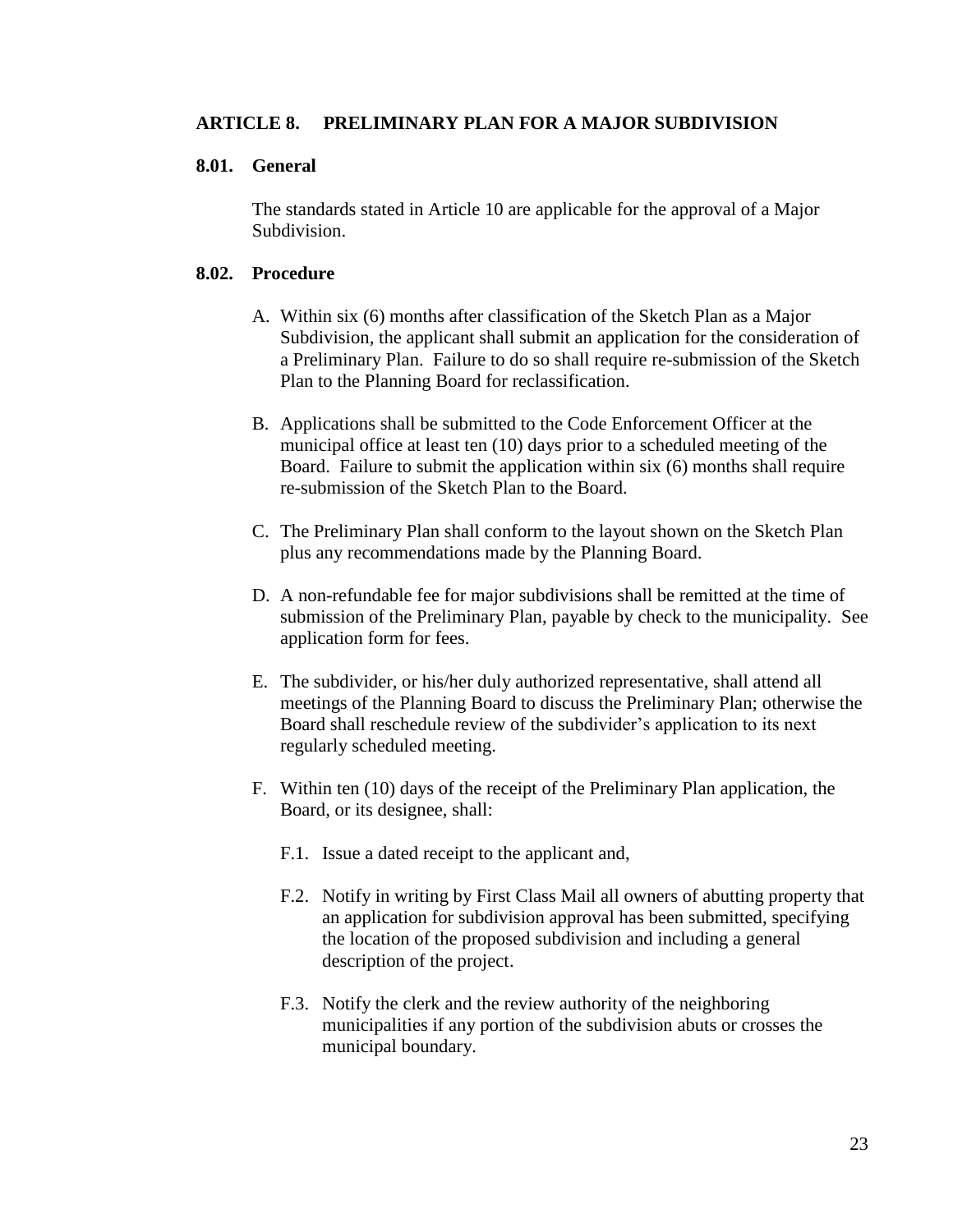- G. Within thirty (30) days after the Planning Board reviews the application, the Board shall:
	- G.1. Notify the applicant in writing, or at a meeting with the applicant, either that the application is complete or, if the application is incomplete, the specific additional material needed to complete the application.
- H. Upon determination that a complete application has been submitted for review, the Board shall notify the Road Commissioner and the Fire Chief of the proposed subdivision, the number of dwelling units proposed, the length of roadways, and the size and construction characteristics of any multi-family, commercial or industrial buildings. The Board shall request that these officials comment upon the adequacy of their department's existing capital facilities to service the proposed subdivision.
- I. Prior to submittal of the Preliminary Plan application, the following approvals shall be obtained in writing, where applicable:
	- I.1. Maine Department of Environmental Protection, under the Site Location of Development Act.
	- I.2. Maine Department of Environmental Protection, under the Natural Resources Protection Act if a storm water management permit or a wastewater discharge license is needed.
	- I.3. Maine Department of Human Services, if an engineered subsurface wastewater disposal system(s) is to be utilized.
	- I.4. U.S. Army Corps of Engineers, if a permit under Section 404 of the Clean Water Act is required.
	- I.5. Inland Fisheries and Wildlife approval where necessary.
	- I.6. Any other applicable state or federal approval or permit.
- J. Prior to approval of the Preliminary Plan for a Major Subdivision the Planning Board shall hold a public hearing. The procedure for the public hearing shall be the same as identified in Article 7.04.
- K. Within thirty (30) days after the public hearing, or within any other time limit otherwise mutually agreed to, the Planning Board shall either approve, with or without modifications, or disapprove the Preliminary Plan. The reasons for any modifications required, or the grounds for disapproval, shall be stated upon the records of the Board. The applicant shall be notified in writing of such findings.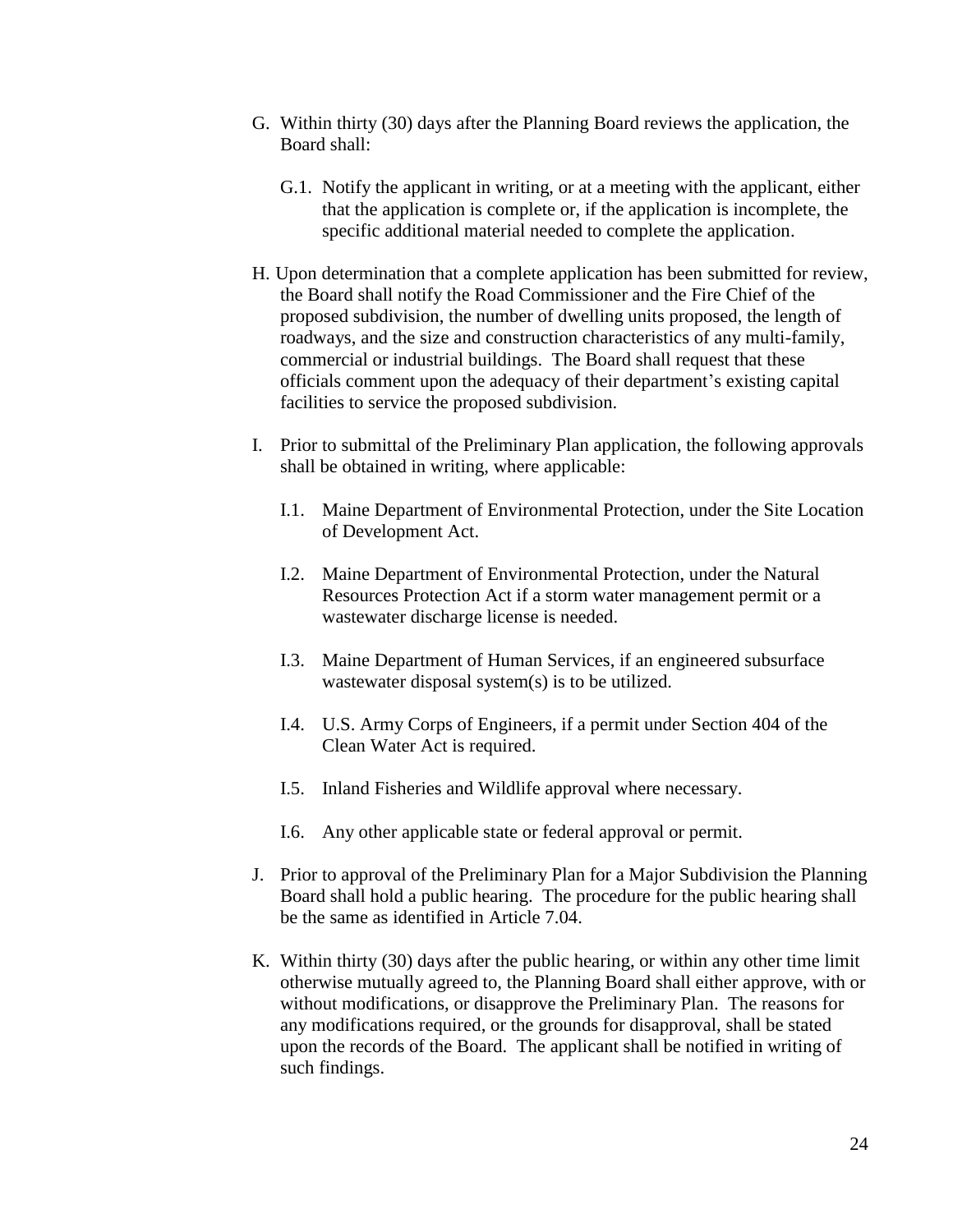- L. When granting approval of the Preliminary Plan, the Board shall state the conditions of such approval, if any, with respect to:
	- L.1. The specific changes which it will require in the Final Plan.
	- L.2. The character and extent of the required improvements for which waivers may have been requested and which the Board finds may be waived without jeopardy to the public health, safety, and general welfare; and
	- L.3. The amount of all bonds which will be required as a prerequisite to the approval of the Final Plan.
- M. Approval of the Preliminary Plan shall not constitute approval of the Final Plan.

## **8.03. Submissions**

- A. The applicant shall submit eight (8) copies of the Preliminary Plan on standard size sheets with reserved space for endorsement by the Planning Board members upon approval of the Final Plan.
- B. The application for approval of the Preliminary Plan for a Major Subdivision shall include all the information presented on the Sketch Plan plus the following:
	- B.1. Verification of right, title or interest in the property by deed, purchase and sales agreement, option to purchase or some other proof of interest.
	- B.2. A copy of such covenants or deed restrictions as are intended to cover all or part of the tract.
	- B.3. The number of acres within the proposed subdivision, location of property lines, existing easements, buildings, watercourses and other essential existing physical features.
	- B.4. The names of all subdivisions immediately adjacent and the names of owners of record of adjacent acreage.
	- B.5. The zoning district in which the proposed subdivision is located and the location of any zoning district boundaries affecting the subdivision.
	- B.6. Location, names and present width of existing and proposed streets, easements, building lines, and public open spaces in or adjacent to the proposed subdivision. The plan shall contain sufficient data to allow the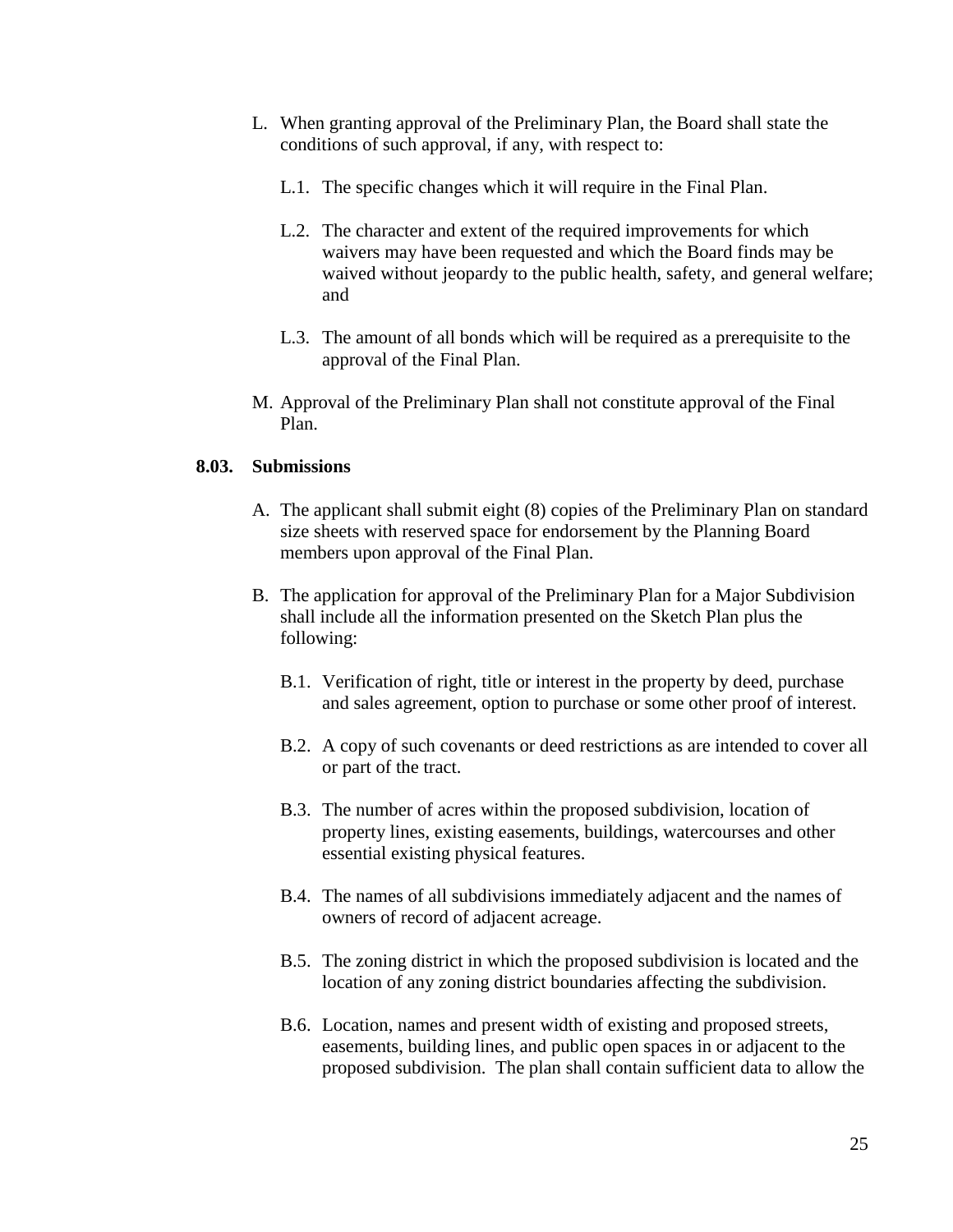location, bearing and length of every street line, lot line, and boundary line to be readily determined and reproduced on the ground..

- B.7. Contour lines at intervals of nor more than five (5) feet or at such intervals as the Planning Board may require, based on U.S. Geological Survey datum of existing grades where change of existing found elevation will be five (5) feet or more.
- B.8. A field survey of the boundary lines of the tract, giving complete descriptive data by bearings and distance, made and certified by a licensed land surveyor. The corners of the tract shall be located on the ground and marked by iron pins, stone, or precast concrete monumentation and shall be referenced as shown on the Plan. The entire parcel or tract shall be shown, including all contiguous land in common ownership within the last five (5) years, as required by 30-A M.R.S.A. 4401.
- B.9. A soils report identifying the soils boundaries and names in the proposed development with the soils information superimposed upon the plot plan in accord with U.S.D.A. Soil Conservation Service National Cooperative Soil Classification. The intensity of this study must identify changes in soil conditions down to one eighth of an acre.
- B.10. A lot by lot soils suitability determination for house building with septic sewerage disposal will be made in accord with the Soil Suitability Guide for Land Use Planning in Maine and will accompany the plot plan soils study.
- B.11. All on site sewerage and water supply facilities shall be shown designed to meet the minimum specifications of these standards and all pertinent State and local Ordinances. Compliance shall be stated on the plan and signed by a Licensed Site Evaluator. A map showing the location of all test pits dug on the site shall be submitted.
- B.12. The proposed name of the subdivision and the name of the municipality in which it is located and the assessor's map and lot numbers of the parcel(s) proposed to be subdivided.
- B.13. The date, north point, graphic map scale, name and address of owner of record and subdivider, individual or company who prepared the plan, and names of adjoining property owners shall be shown on the plan.
- B.14. A soil erosion and sediment control plan that meets Standard Best Management Practices for Soil Erosion and Sediment Control.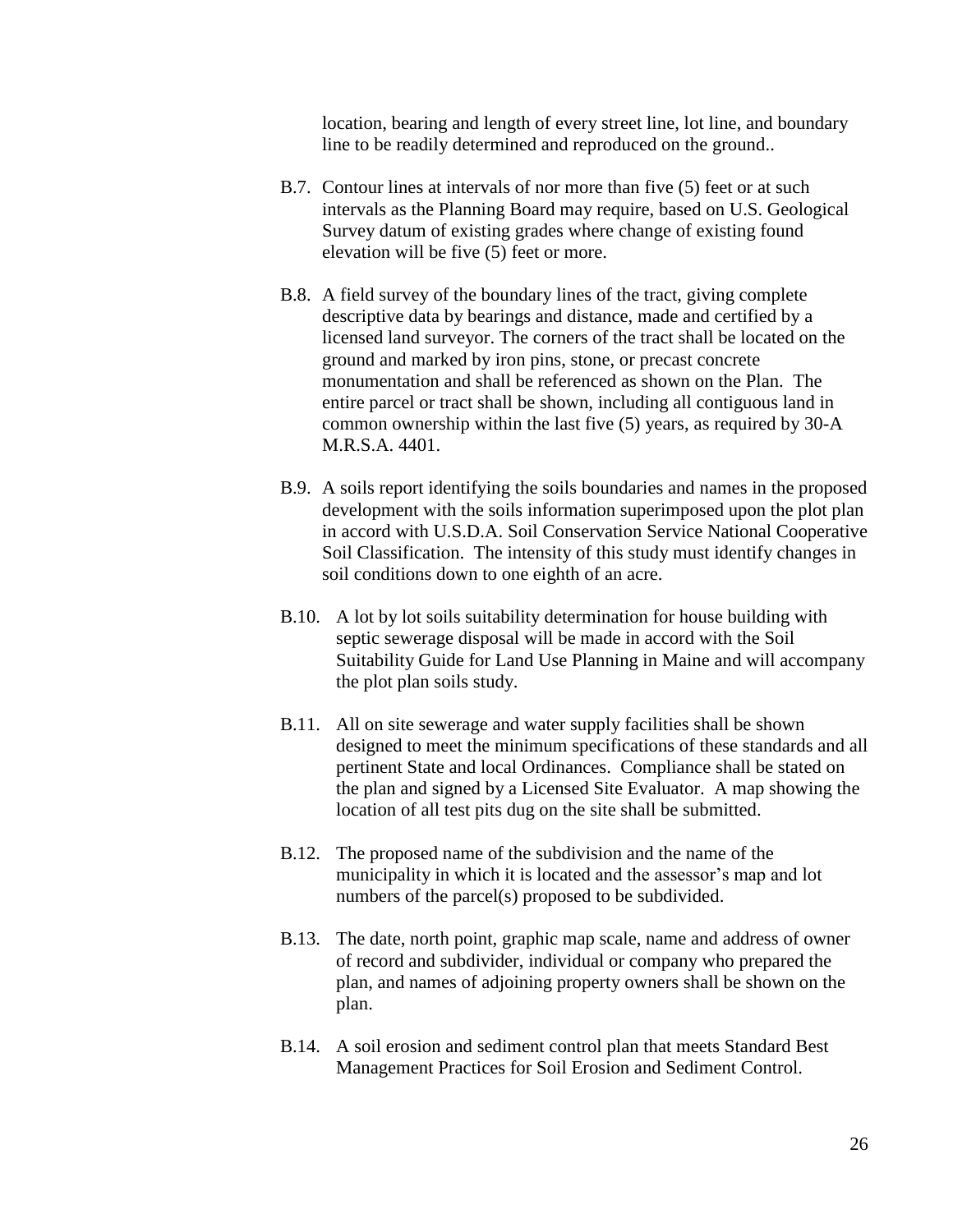- B.15. Typical cross sections of the proposed grading for roadways and sidewalks.
- B.16. The proposed location and test results for waste water disposal systems to ascertain subsurface soil and ground water conditions, depth to maximum ground water level.
- B.17. Provisions for collecting and discharging storm drainage, in the form of a drainage plan.
- B.18. The proposed lot lines with approximate dimensions and suggested locations of buildings.
- B.19. The location of all natural features or site elements to be preserved.
- B.20. All parcels of land, if any, proposed to be dedicated to public use and the conditions of such dedication.
- B.21. A list of all abutters to the proposed subdivision.
- B.22. Location, where applicable, of any vernal pools.
- B.23. The Planning Board may require any additional information not listed above, when it is determined necessary by the Board to determine whether the statutory review criteria of 30-A M.R.S.A., 4404 have been met.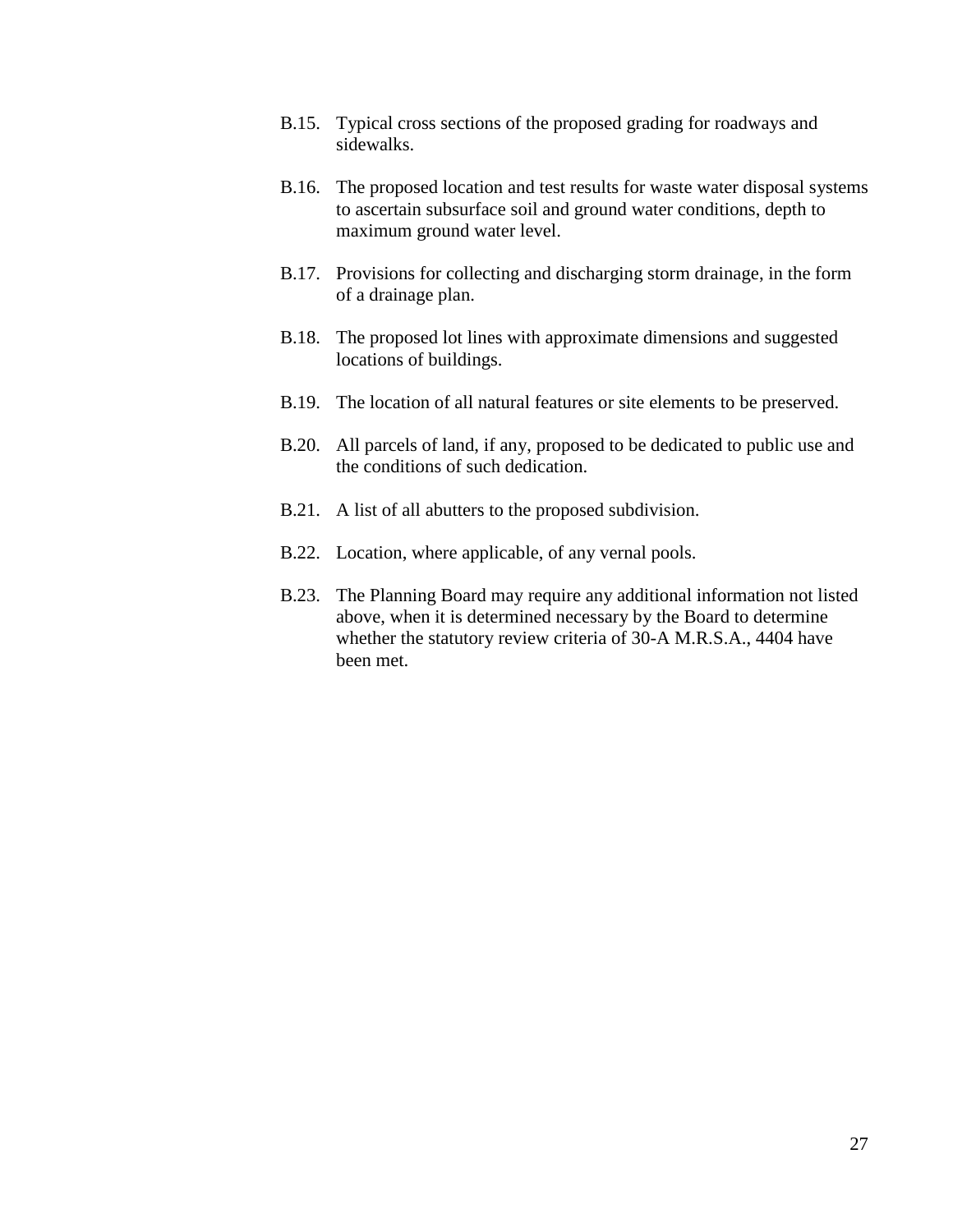#### **ARTICLE 9. FINAL PLAN FOR A MAJOR SUBDIVISION**

#### **9.01. Procedure**

- A. Within six (6) months after the approval of the Preliminary Plan, the applicant shall file an application for approval of the Final Plan. If the Final Plan is not submitted to the Planning Board within six (6) months after the approval of the Preliminary Plan, the Board may refuse without prejudice to act on the Final Plan and require re-submission of the Preliminary Plan.
- B. Within five (5) days of receipt of the Final Plan, the Board, or its designee, shall issue a dated receipt to the applicant.
- C. Within thirty (30) days of the receipt of the Final Plan application, the Board shall:
	- C.1. Determine whether the application is complete and notify the applicant in writing of its determination. If the application is not complete, the Board shall notify the applicant of the specific additional material needed in order to complete the application.
	- C.2. Notify in writing by First Class Mail all owners of abutting property that an application for subdivision approval has been submitted, specifying the location of the proposed subdivision and including a general description of the project.
	- C.3. Notify the clerk and the review authority of the neighboring municipalities if any portion of the subdivision abuts or crosses the municipal boundary.
- D. Upon determination that a complete Final Plan application has been submitted, the Board shall notify the applicant in writing.
- E. The Board shall hold a public hearing within thirty (30) days after determining that the Final Plan application is complete. The procedure for the public hearing shall be the same as identified in Article 7.04.
- F. The Planning Board shall, within thirty (30) days of a public hearing for the Final Plan or within any other time limit otherwise mutually agreed to, issue an order:
	- F.1. Denying approval of the proposed subdivision.
	- F.2. Granting approval of the proposed subdivision.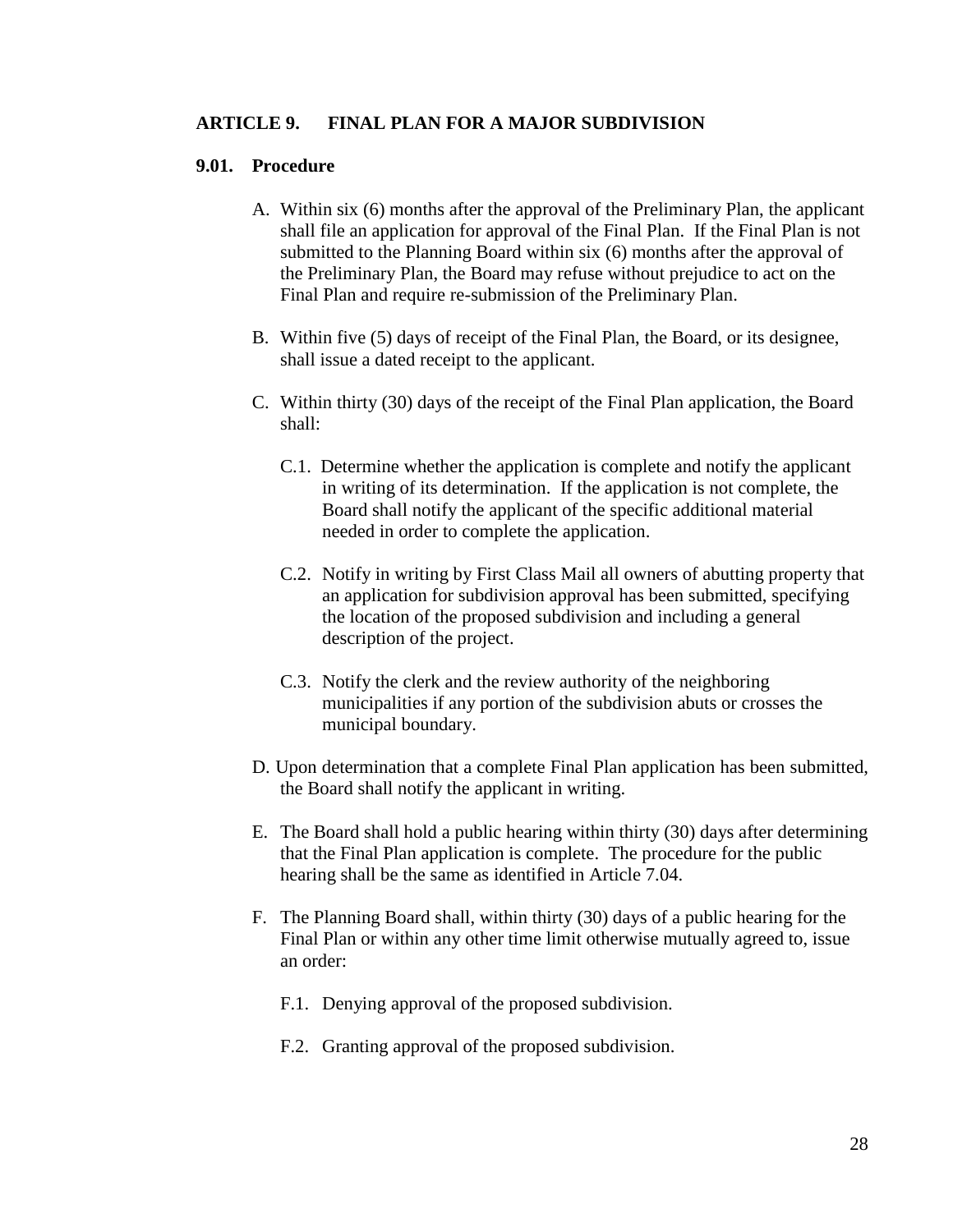- F.3. Granting approval upon any terms and conditions that it considers advisable to:
	- A. Satisfy the criteria listed in Title 30-A M.R.S.A. 4404 and the standards of Article 10 of this Ordinance.
	- B. Protect and preserve the public's health, safety and general welfare.
- G. The Final Plan shall consist of one (1) reproducible, stable based transparency, one to be filed at the Town office, plus two (2) paper copies. Space shall be reserved thereon for endorsement by the Planning Board. This plan shall include all the conditions voted by the Planning Board as described in the Notice of Decision.

### **9.02 Submissions**

The Final Plan shall show, unless waived by the Planning Board, the following items:

- A. All the information presented on the Preliminary Plan along with any amendments suggested or required by the Planning Board.
- B. Proposed name of the subdivision and the name of the municipality, plus the assessor's map and lot number.
- D. Verification of right, title, or interest in the property. A copy of the most recently recorded deed for the parcel. A copy of all deed restrictions, easements, rights-of-way, or other encumbrances currently affecting the property.
- E. A copy of any deed restrictions intended to cover all or part of the lots or dwellings in the subdivision.
- F. A standard boundary survey of the parcel, giving complete descriptive data by bearings and distances, made and certified by a registered land surveyor. The corners of the parcel shall be located on the ground and marked by iron pins, stone, or precast concrete monumentation.
- G. An indication of the type of sewage disposal system to be used in the subdivision.
	- G.1. When disposal is to be accomplished by connection to the public sewer, a letter from the Sewer District stating the district has the capacity to collect and treat the waste water shall be provided.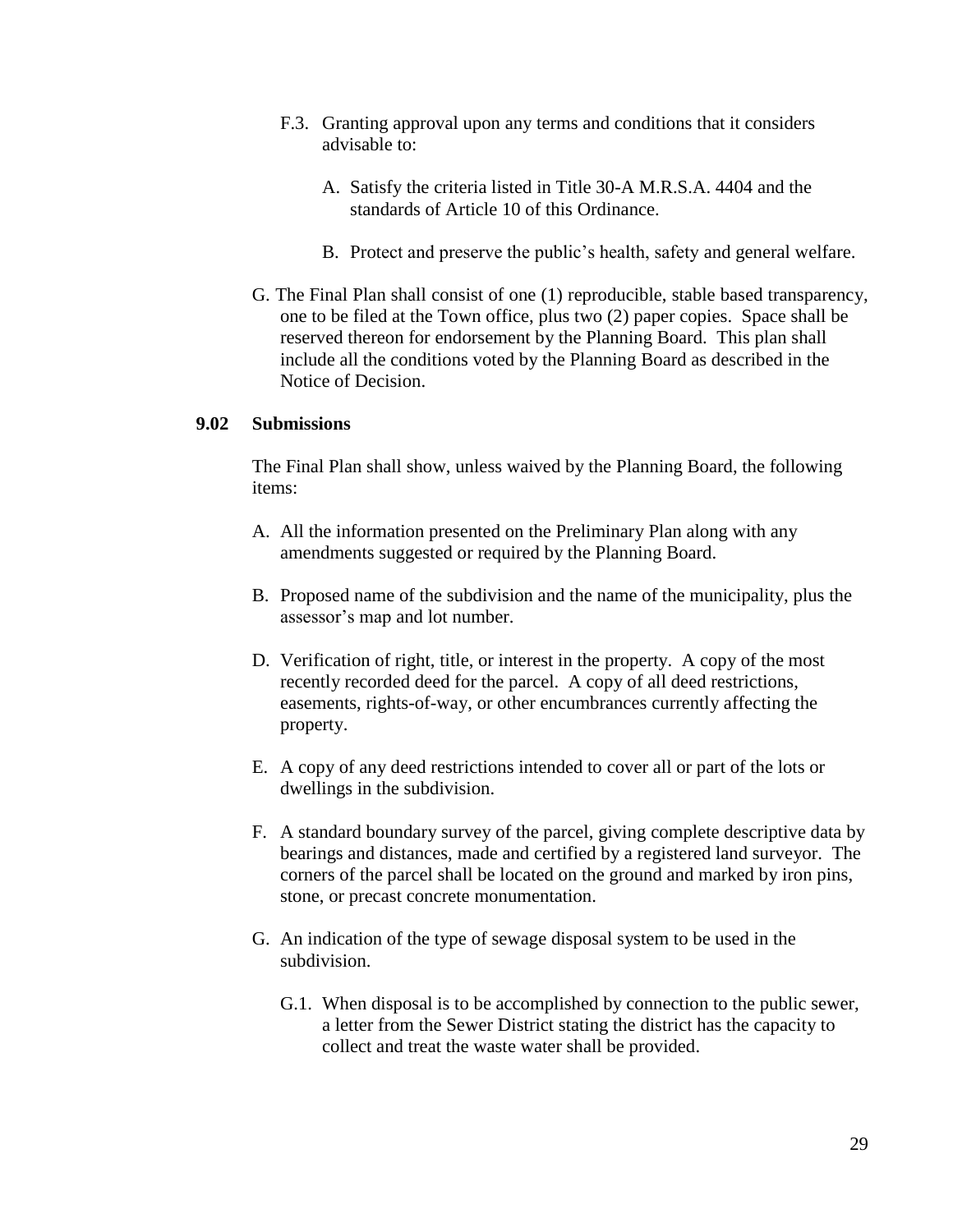- G.2. When sewage disposal is to be accomplished by subsurface waste water disposal systems, test pit analyses, prepared by a Licensed Site Evaluator shall be provided. A map showing location of all test pits dug on the site shall be submitted.
- G.3. When sewage disposal is to be accomplished by a central sewage collection and treatment system, any necessary approvals by the State of Maine Department of Health and Welfare shall be submitted.
- H. An indication of the type of water supply system(s) to be used in the subdivision.

H.1. When water is to be supplied by public water supply, a written statement from the servicing water district shall be submitted indicating there is adequate supply and pressure for the subdivision.

- H.2. When a central well is proposed, the applicant is required to provide all necessary written approvals by the State of Maine Department of Health and Welfare and to present information which indicates the "cone of influence" around the well to establish pre-development water table levels.
- I. The date the plan was prepared, north point, and graphic map scale.
- J. The names and addresses of the owner of record, applicant, and individual or company who prepared the plan, and abutting property owners.
- K. Soil survey by a Certified Soil Scientist.
- L. Wetland areas shall be identified on the survey, regardless of size.
- M. The number of acres within the proposed subdivision, location of property lines, existing buildings, vegetative cover type and other essential physical features.
- N. The location of all rivers, streams and brooks within or adjacent to the proposed subdivision. If any portion of the proposed subdivision is located in the direct watershed of a great pond, the application shall indicate which great pond.
- O. Contour lines at intervals of not more than five (5) feet or at such intervals as the Board may require, showing elevations in relation to mean sea level.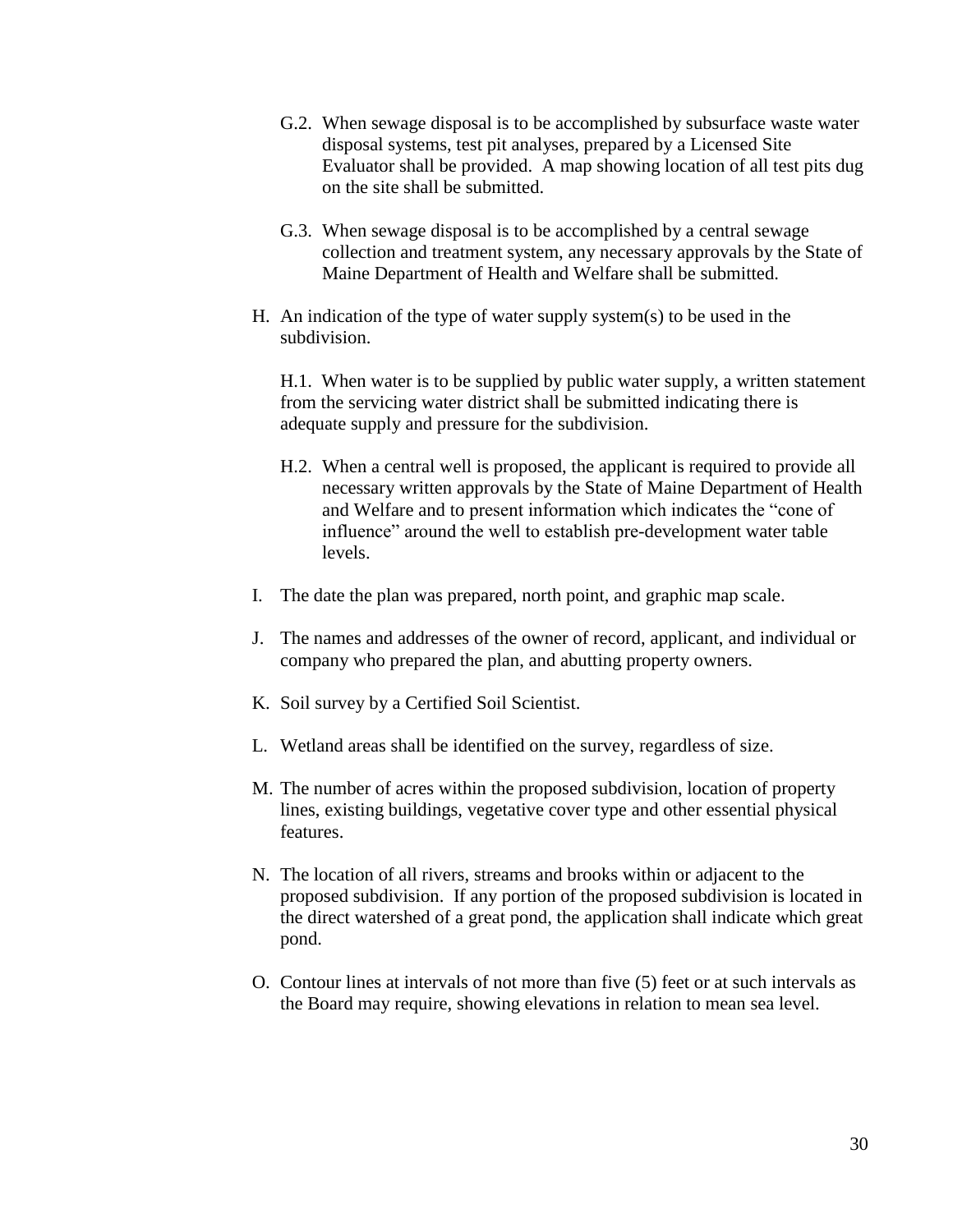- P. The zoning district in which the proposed subdivision is located and the location of any zoning boundaries affecting the subdivision.
- Q. The location and size of existing culverts and drainage ways on or adjacent to the property to be subdivided.
- R. The location, names, and present widths of existing streets and highways, and existing and proposed easements, building lines, parks and other open spaces on or adjacent to the subdivision. The plan shall contain sufficient data to allow the location, bearing and length of every street line, lot line, and boundary line to be readily determined and be reproduced on the ground.
- S. Street plans meeting the requirements of Section 10.16 are applicable.
- T. The width and location of any streets, public improvements or open space shown on the official map, if any, within the subdivision.
- U. The location of any open space to be preserved and a description of proposed improvements and its management.
- V. All parcels of land, if any, proposed to be dedicated to public use and the conditions of such dedication.
	- V.1 Written offers to convey title to the municipality of all public open spaces shown on the plan, and copies of agreements or other documents showing the manner in which open spaces to be retained by the applicant or lot owners are to be maintained shall be submitted.
	- V.2 If open space or other land is to be offered to the municipality, written evidence that the Planning Board is satisfied with the legal sufficiency of the written offer to convey title shall be included.
- W. If any portion of the subdivision is in a flood prone area, the boundaries of any flood hazard areas and the 100 year flood elevation, as depicted on the town's Flood Insurance Rate Map, shall be delineated on the plan.
- X. The board may require a hydrogeologic assessment prepared by a Certified Geologist or Registered Professional Engineer, experienced in hydrogeology, when:
	- X.1 Any part of the subdivision is located over a sand and gravel aquifer, as shown on a map entitled "Hydrogeologic Data for Significant Sand and Gravel Aquifers", by the Maine Geological Survey; or
	- X.2 The subdivision has an average density of more than one (1) dwelling unit per 120,000 square feet; or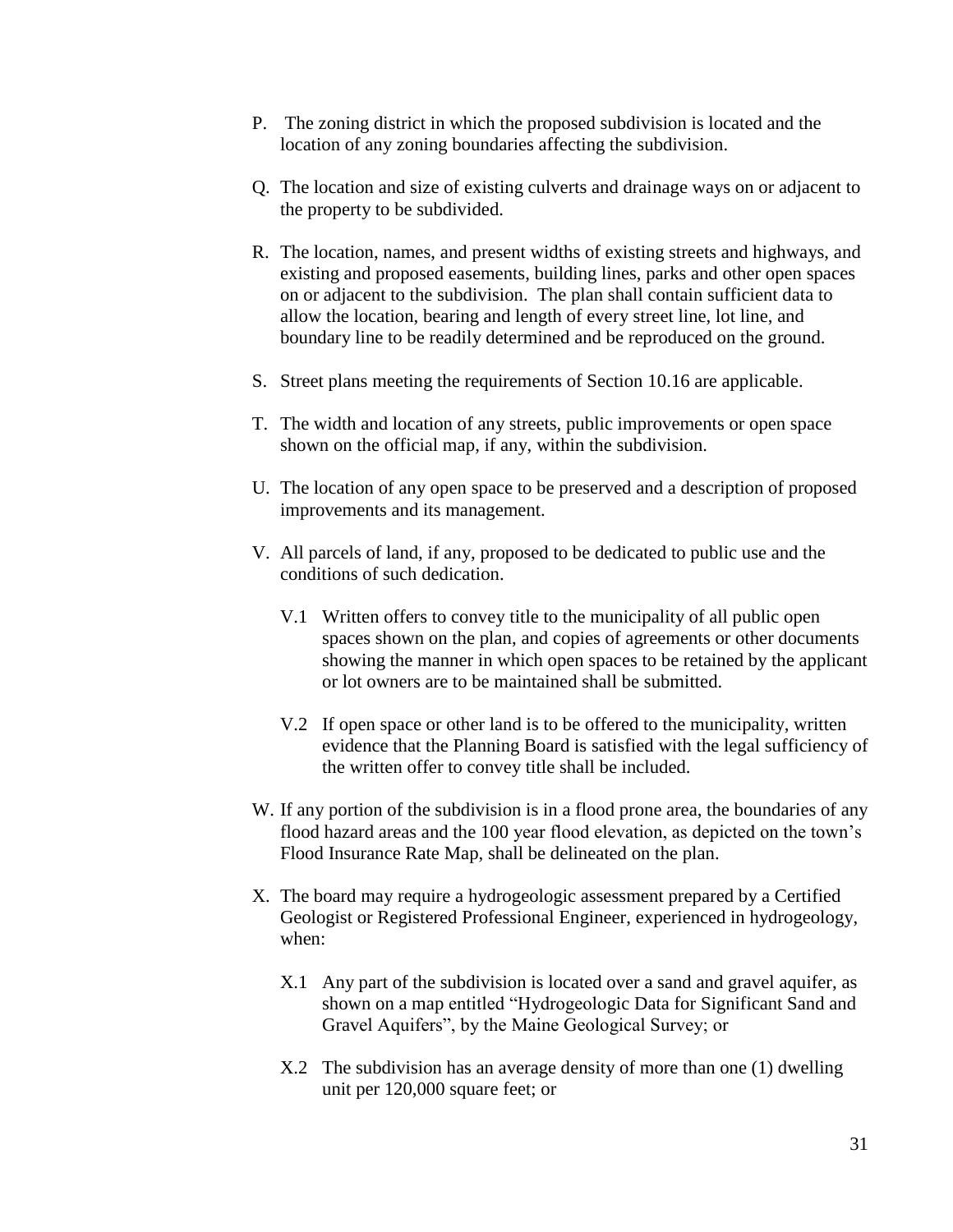- X.3 Where site considerations or development designs indicate greater potential of adverse impacts on ground water quality. The cases include:
	- a. Extensive areas of shallow to bedrock soils; or
	- b. Cluster subdivisions in which the average density is less than one (1) dwelling unit per 100,000 square feet but the density of the developed portion is in excess of one (1) dwelling unit per 80,000 square feet; or
	- c. The proposed use of shared or common subsurface waster water disposal systems.
- X.4 The hydrogeologic assessment shall be conducted in accordance with the provisions of Section 10.10.A.
- Y. The Board may require a storm water management plan, prepared by a Registered Professional Engineer in accordance with the *Stormwater Management for Maine: Best Management Practices*, published by the Maine Department of Environmental Protection.

A storm water management plan is required for new development in the watershed of a great pond.

Z. The location and method of disposal for land clearing and construction debris.

#### **9.03. Bond**

See Article 12 – Performance Guarantees.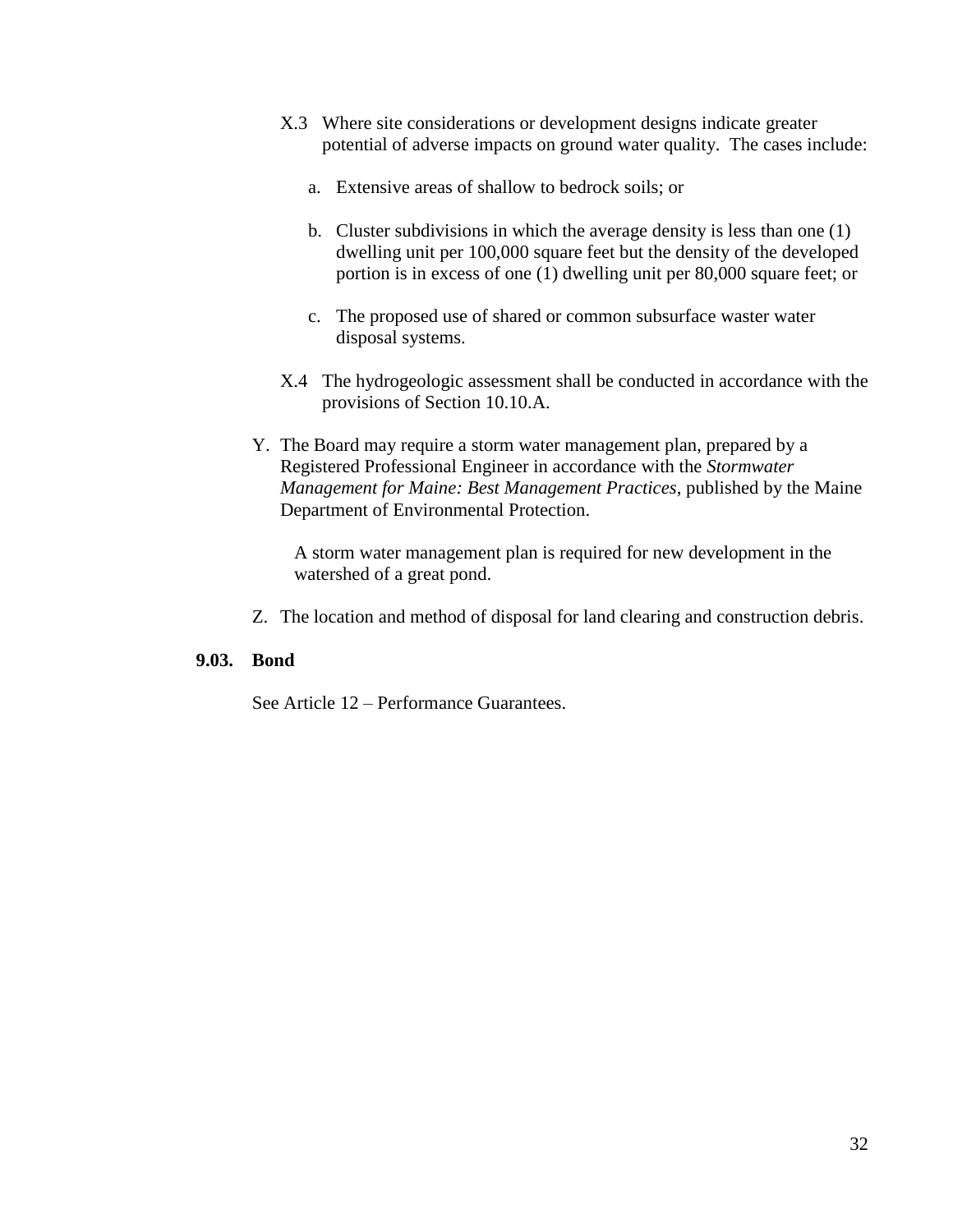## **ARTICLE 10. PERFORMANCE AND DESIGN STANDARDS**

The standards in this article are intended to clarify and expand upon the criteria for approval found within the Subdivision Statute (30-A M.R.S.A., 4404). In reviewing a proposed subdivision, the Board shall review the application for conformance with the following standards and make written findings that each has been met prior to the approval of a final plan. In all instances the burden of proof shall be upon the applicant to present adequate information to indicate all performance and design standards and statutory criteria for approval have been or will be met. However, any citizen claiming that any standard or statutory criteria have not been met must provide verifiable data to satisfy their claim.

## **10.01 Pollution**

- a. The proposed subdivision will not result in undue water or air pollution.
- b. The proposed subdivision shall not discharge wastewater to a water body without a license from the Maine Department of Environmental Protection.
- c. Discharge of storm water shall be treated to remove oil, grease, and sediment prior to discharge into surface water bodies. When the subdivision is within the watershed of a great pond, the storm water shall be treated in order to remove excess nutrients.

## **10.02 Sufficient Water**

- A. Water Supply
	- A.1. When a proposed subdivision is not within the area designated for public water supply service in the Comprehensive Plan, water supply shall be from individual wells or a private community water system.
		- a. Individual wells shall be sited and constructed to prevent infiltration of surface water and contamination from subsurface waste water disposal systems and other sources of potential contamination
		- b. Lot design shall permit placement of wells, subsurface waste water disposal areas, and reserve sites for subsurface waste water disposal areas in compliance with the Maine Subsurface Wastewater Disposal Rules and the Well Drillers and Pump Installers Rules.
		- c. If a central water supply system is provided by the applicant the location and protection of the source, the design, construction and operation of the system shall conform to the standards of the Maine Rules Relating to Drinking Water (10-144A C.M.R.231).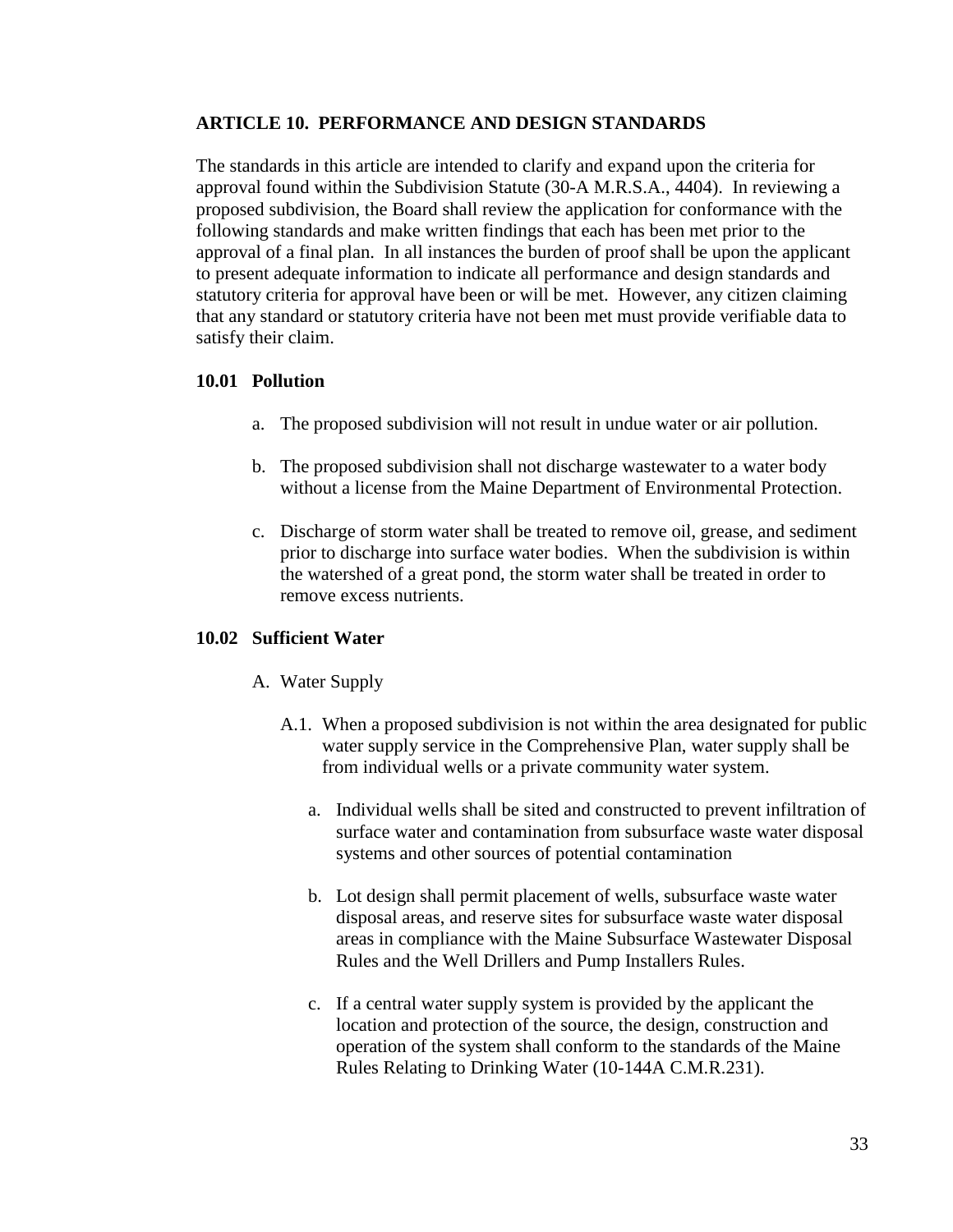## **B.Fire Protection and Public Safety**

## **B.1 Authority**

Except for exemptions cited herein, Section D shall be applicable to the following structures constructed after November  $6<sup>th</sup>$ , 2018 :

1. Residential subdivisions regulated by 30-A MRSA §4403 and subdivisions exempt by 30-A MRSA §4401.4 and 4401.4D -1, D-2, D-3, and D-4 [Probate and family divisions] consisting of:

a. Three (3) lots.

- b. Between four (4) and seven (7) lots located more than 1,500 linear feet by established travel way from a designated and operational Fire Department water supply of at least 15,000 gallon capacity.
- 2. Commercial and institutional structures within excess of 4,000 square feet of area, excepting agricultural buildings.

## **B.2 Performance Standards**

## **A. Residential Fire Protection Water Supply**

- 1. Proximity to Fire Protection Water Supply: All residential buildings governed by B.1. shall be located within 1,200 linear feet by established travel way of a designated and operational Fire Department water supply of at least 15,000 gallon capacity.
- 2. Alternative Water Supply Required: Proposed new residential structures failing to meet the standard B.2.A.1 will be required to provide one of the following remedies:
- a) Install a residential fire sprinkler system in all residential units in conformance with the standards of NFPA 13D or latest published edition of NFPA;
- b) Install an enclosed concrete or polycarbonate cistern with a minimum 15,000 gallon capacity on site or within 500 feet by established travel way of the principal structure and provide Fire Department vehicular access to the cistern;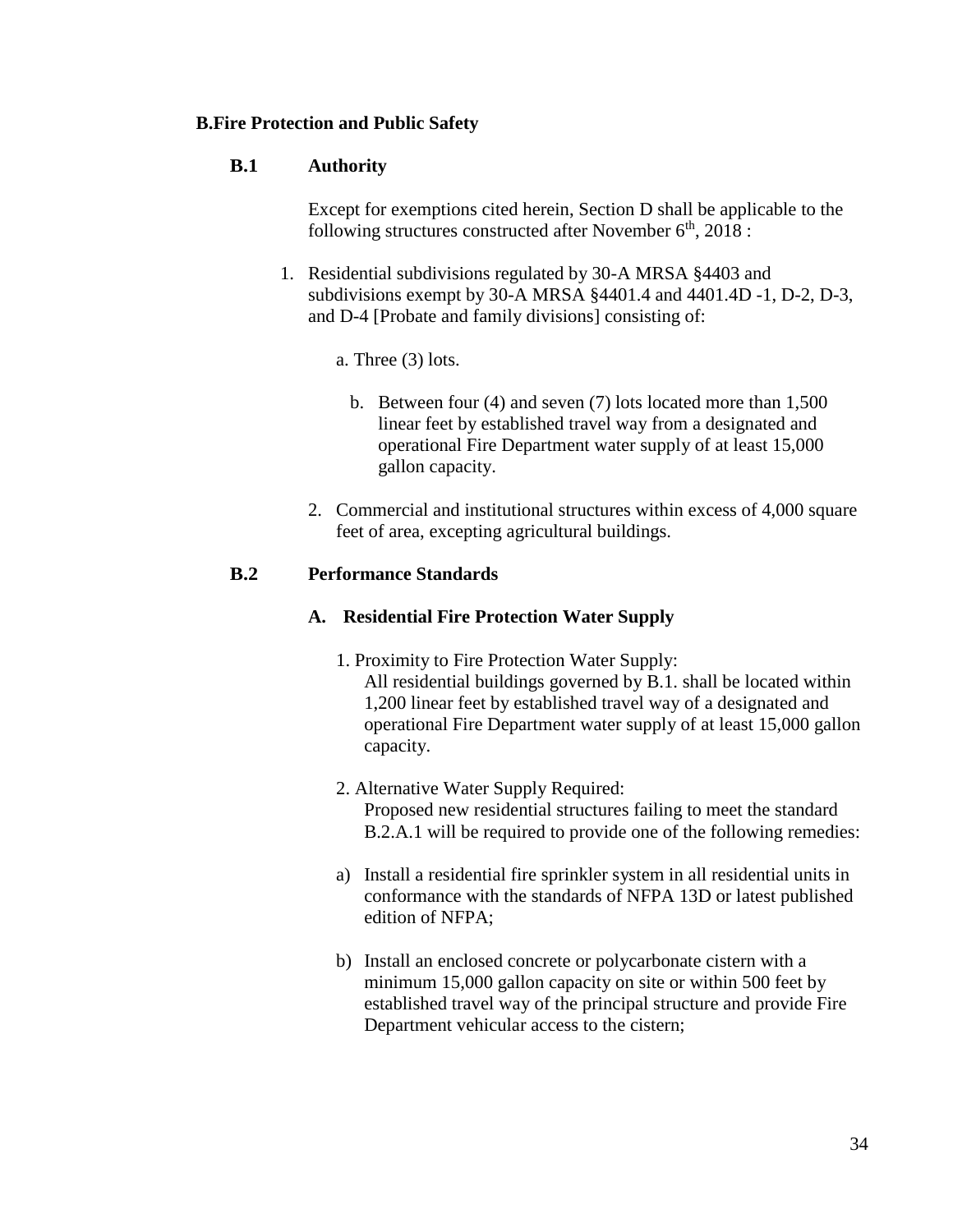## **B. Non-Residential Fire Protection Water Supply**

1. Proximity to Fire Protection Water Supply: Commercial and institutional structures in excess of 4,000 square feet in area must be located within 1,200 linear feet by established travel way of a designated and operational Fire Department water supply of at least 15,000 gallon capacity. The Fire Chief and/or Planning Board may require a water supply in excess of 15,000 gallons based on building size, use, fire load, and/or number of buildings served by the water supply.

## 2. Design Standards:

All hydrants shall be designed and constructed in conformance with NFPA 24 or latest published edition of NFPA24. No hydrant shall be serviced by a water supply main of less than six (6) inch diameter.

## 3.Costs & Responsibilities:

The applicant shall be responsible for expenses associated with the installation, maintenance, and/or lease of fire hydrants located in private ways, driveways, and private property. Applicants shall also be responsible for the installation and lease costs associated with a hydrant installed in the right-ofway of a Town or State road for a period of three (3) years, whereupon all lease costs shall be assumed by the Town of Limington.

## **C. Automatic Fire Sprinkler Systems**

1. Fire Sprinkler Design Standards

All Automatic Fire Sprinkler Systems shall conform to the following design criteria:

a. NFPA 13D or latest published edition for one and two family residential dwelling units;

- b. NFPA 13R or latest published edition in all residential structures except for one and two family dwelling units;
- c. NFPA 13 or latest published edition in any commercial or nonresidential structure.

## **D. Cistern Standards**

### 1. **Cisterns:**

Fire Water Supply cisterns shall be designed as follows: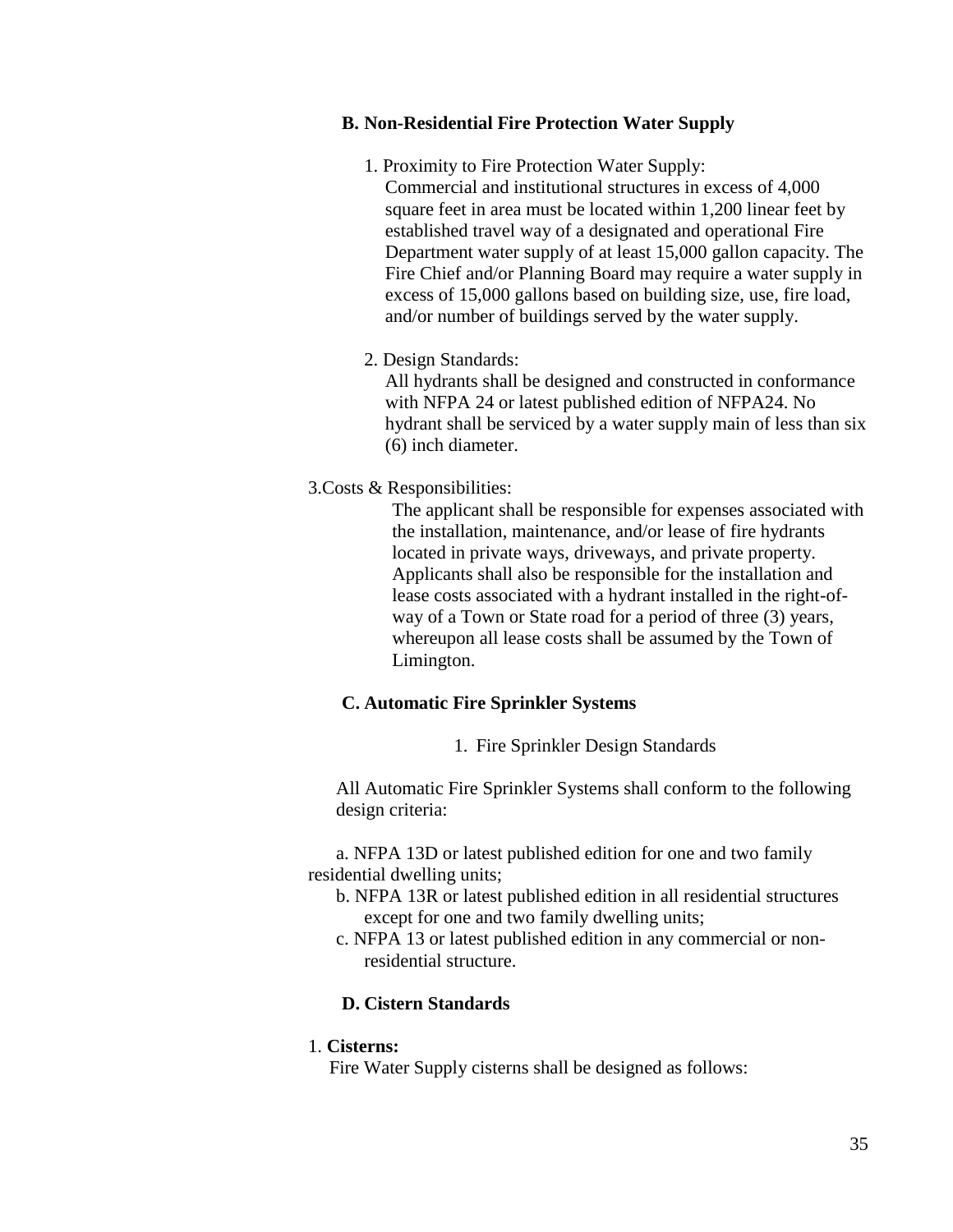## **Performance Standards**

- a. All cisterns shall be waterproofed prior to installation.
- b. Cisterns shall be plumbed with six (6) inch drafting outlet with a threaded fitting with long handles and a metal cap mounted on an elbow at least two (2) feet above the surface of the ground
- c. All plumbing fixtures shall be metal in construction.
- d. A separate vent pipe shall be installed
- e. A separate fill pipe on an elbow mounted at least 2 feet above the ground and fitted with a threaded 2.5 inch wye.
- f. A sight gauge showing water level in the cistern.
- g. Cisterns shall be constructed with a cleanout manhole enabling maintenance access to the interior with a locking mechanism to prevent vandalism.

### **2. Pumping Apron:**

a. Apron Design:

A paved access apron at least 15 feet long shall be constructed from the cistern to the edge of the street or private way to provide easy Fire Department access to the dry hydrant and fill pipe.

b. Bituminous Surface:

The apron shall consist of 2.5 inch bituminous concrete surface constructed on 18 inches of MDOT Type D gravel compacted to 95 Proctor.

c. Protective Bollards:

Two three-inch concrete filled metal pipe bollards shall be installed on either side of the fill pipe connections in order to protect the fittings from impact from vehicles.

### **2. Fire Response Accessibility**

1.Road & Parking Design:

All private ways, subdivision roads, private driveways, and parking lots shall be Designed to provide adequate travel way widths and curve/curb radii to accommodate a 100-foot ladder /tower apparatus with a minimum 65 - foot inside turning radius.

## 2.Fire Lanes:

Buildings of high-density occupancy, public accommodation or hazardous conditions; including but not limited to multifamily complexes, shopping centers, auditoriums, theaters, office buildings, hospitals, lodging, and manufacturing facilities, shall provide 15-foot fire lanes designated as "No Parking Zones" that will enable rapid and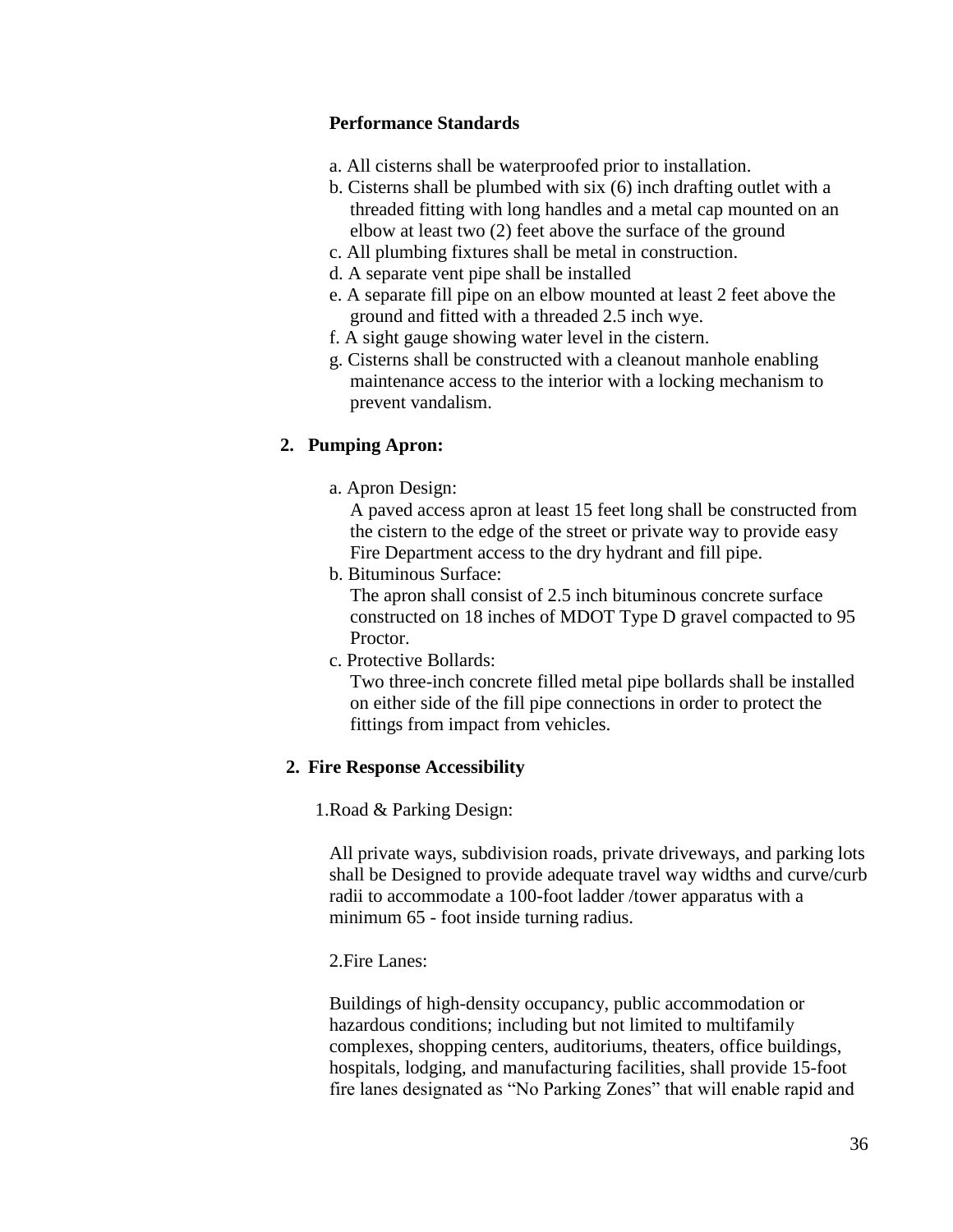unimpeded access of fire/rescue equipment and personnel to the interior, roof, mechanical room, and/or other critical areas. The Limington Fire Chief or designee shall exercise sole discretion in the location and design of such Fire Lanes.

3. Fire Department Connection (FDC)

All buildings fitted with an Automatic Fire Sprinkler System in conformance with NFPA 13 and NFPA 13R shall provide an exterior Fire Department Connection (FDC) in a location readily accessible to responding Fire apparatus. The Fire Chief or designee shall exercise sole discretion on the location of the FDC, and the configuration of road access to the FDC.

4. "Knox Box" Rapid Entry System (RES)

All multi-family uses and non-residential buildings, including but not limited to places of public accommodation, manufacturing and fabrication facilities, gated emergency accesses and similar uses shall install a secure Rapid Entry System box, containing keys facilitating rapid entry of fire and rescue personnel to a locked facility. The Limington Fire Chief or designee shall specify the location and number of such Knox Box systems.

### **3. Exemptions and Additions:**

1. Exemptions:

Given the proximity of adequate established Fire Department water supplies, the Fire Chief or designee may exempt a proposed development from providing an on-site water supply.

2. Additional Requirements:

Given site conditions and constraints, inaccessibility, fire loads, and /or exposures, the Fire Chief or designee may impose additional fire protection standards beyond the minimum requirements specified in Section B in order to maintain neighborhood safety, preserve property, and protect civilian and firefighter lives.

### **10.03 Impact on Existing Water Supplies**

In meeting the standards of Section 10.2, a proposed subdivision shall not generate a demand on the source, treatment facilities or distribution system of the servicing water company or district beyond the capacity of those system components, considering improvements that are planned to be in place prior to occupancy of the subdivision. The applicant shall be responsible for paying costs of system improvements to the district's or company's system a necessary to alleviate existing deficiencies.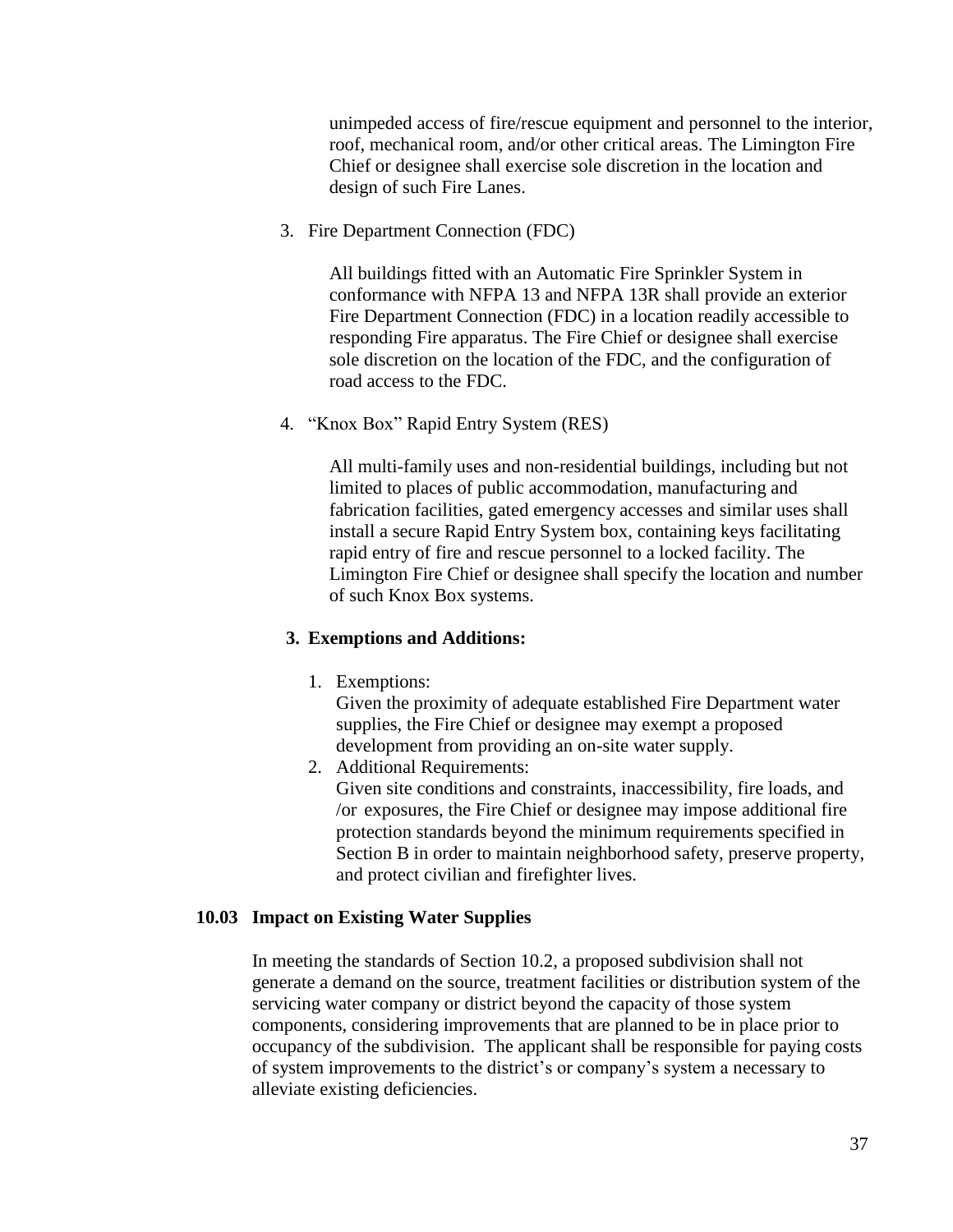#### **10.04 Soil Erosion**

The proposed subdivision shall prevent soil erosion from entering water bodies, wetlands, and adjacent properties.

#### **10.05 General Requirements for Traffic Control**

- A. Provision shall be made for vehicular access to the subdivision and circulation within the subdivision in such as manner as to:
	- A.1. Safeguard against hazards to traffic and pedestrians in existing streets and within the subdivision.
	- A.2. Avoid traffic congestion on any street.
	- A.3. Provide safe and convenient circulation on public streets and within the subdivision.
	- A.4. The street giving access to the subdivision and neighboring streets and intersections which can be expected to carry traffic generated by the subdivision shall have the capacity or be suitably improved to accommodate that traffic and avoid unreasonable congestion.
	- A.5. Where necessary to safeguard against hazards to traffic and pedestrians and/or to avoid traffic congestion, provision shall be made for turning lanes, traffic directional islands, frontage roads, sidewalks, bicycle ways and traffic controls within existing public streets.
	- A.6. Access ways to non-residential subdivisions or to multi-family developments shall be designed to avoid queuing of entering vehicles on any street.
	- A.7. Where topographic and other site conditions allow, provision may be made for street connections to adjoining lots of similar existing or potential uses.
	- A.8. In non-residential subdivisions such access shall be provided if it will:
		- b. Facilitate fire protection services as approved by the fire chief; or
		- c. Enable the public to travel between two existing or potential uses, generally open to the public, without need to travel upon a public street.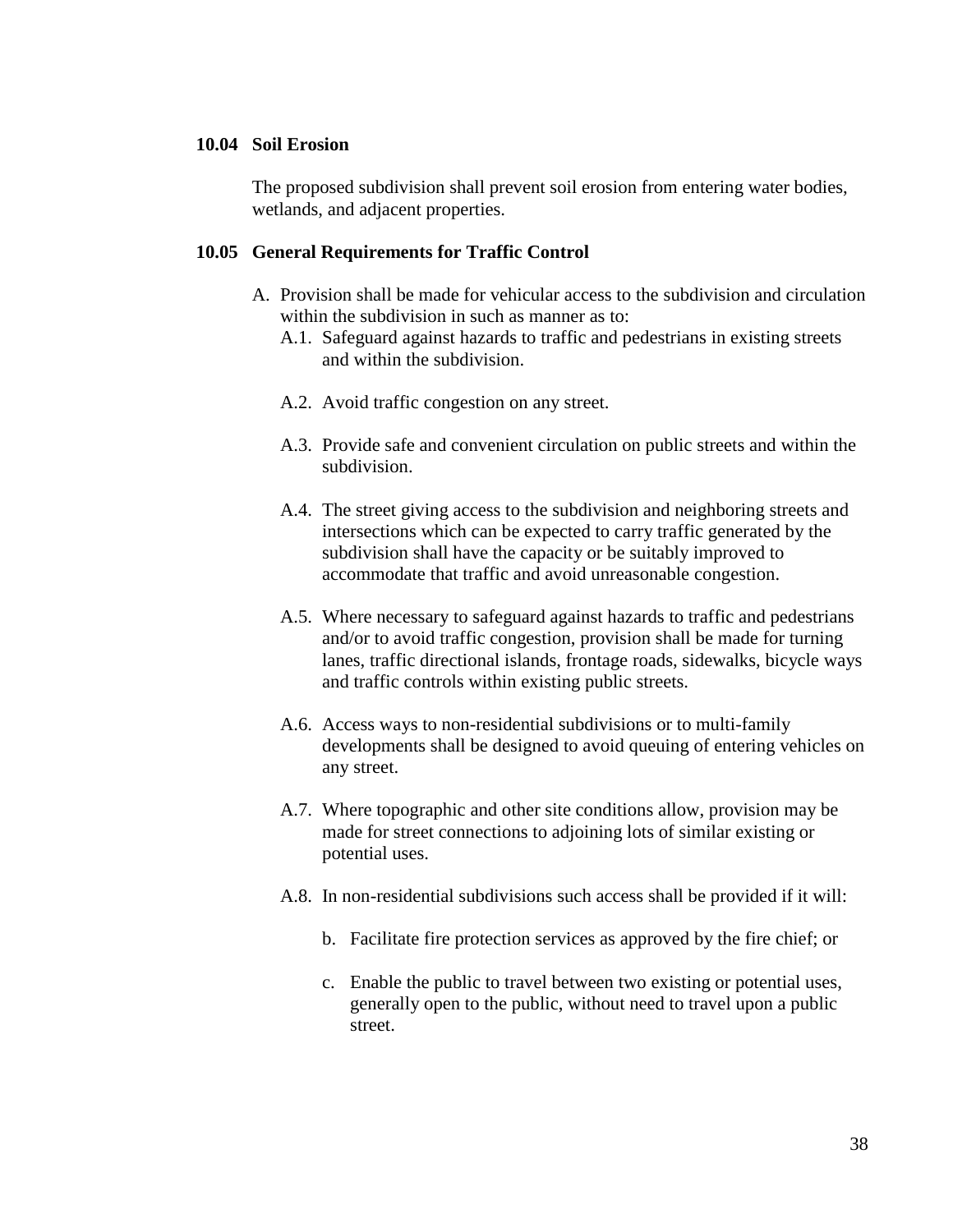A.9. Street Names and Signs

Streets which join and are in alignment with streets of abutting or neighboring properties shall bear the same name. Names of new streets shall not duplicate, nor bear phonetic resemblance to the names of existing streets within the Municipality and shall be subject to the approval of the 911 Coordinator. The developer shall either install street name, traffic safety and control signs meeting municipal specification or reimburse the Municipality for the costs of their installation.

- B. Access Control
	- B.1. Where a subdivision abuts or contains an existing or proposed arterial street, no residential lot may have vehicular access directly onto the arterial street. This requirement shall be noted on the plan and in the deed of any lot with frontage on the arterial street.
	- B.2. Subdivisions Entering onto Arterial Streets. When the access to a subdivision is a street, the street design and construction standards of Section 10.16.B. below shall be met. Where there is a conflict between the standards in this section and the standards of Section 10.16 below, the stricter or more stringent shall apply.
		- a. General

Access design shall be based on the estimated volume using the access classification defined below. Traffic volume estimates shall be as defined in the *Trip Generation Manual*, current edition, published by the Institute of Transportation Engineers.

- (i) Low Volume Access: An access with fifty (50) vehicle trips per day or less.
- (ii) Medium Volume Access: Any access with more than fifty (50) vehicle trips per day but less than two hundred (200) peak hour vehicle trips per day.
- (iii) High Volume Access: Peak hour volume of two hundred (200) or greater vehicle trips per day.
- b. Submissions

An access design shall be submitted as approved by the Maine Department of Transportation or the Limington Road Commissioner. The submitted design shall include, but not be limited to, the following: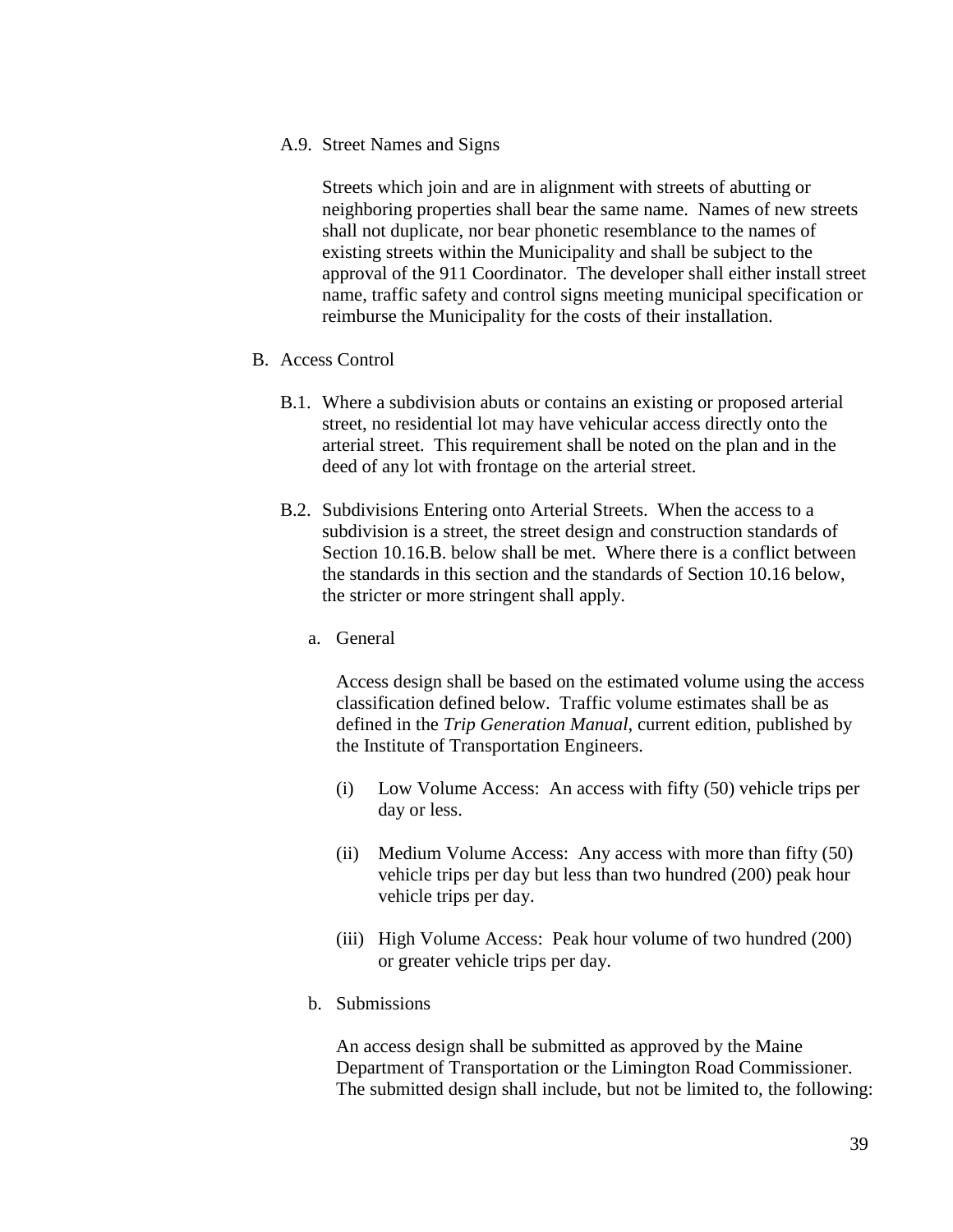- (i) Sight Distances. Accesses shall be located and designed in profile and grading to provide the required sight distance measured in each direction. Sight distance shall be measured from the driver's seat of a vehicle standing on that portion of the exit with the front of the vehicle a minimum of ten (10) feet behind the curb line or edge of shoulder, with the height of the eye three and one half  $(3 \frac{1}{2})$  feet, to the top of an object four and one half 4 ½ feet above the pavement.
- (ii) Vertical Alignment. Accesses shall be flat enough to prevent the dragging of any vehicle under carriage. Accesses shall slope upward or downward from the gutter line on a straight slope of three (3) percent or less for at least the first seventy-five (75) feet. The maximum grade over the entire length shall not exceed fifteen (15) percent.
- (iii) Skew Angle. Accesses shall intersect the road at an angle as nearly ninety (90) degrees as site conditions permit, but in no case less than sixty (60) degrees.
- (iv) Turning Radius according to access volume.
- (v) Access Width according to access volume.
- (vi) High Volume Access: Appropriate traffic control signage shall be erected at the intersection of the access and the street and on medians and channelization islands.
- (vii) Access Location and Spacing, including:
	- (1) Minimum Corner Clearance. Corner clearance shall be measured from the point of tangency for the corner to the point of tangency for the access. In general the maximum corner clearance should be provided as practical based on site constraints. If full access to the site cannot be provided on either the major or minor streets, the site shall be restricted to partial access. Alternately, construction of a shared access drive with an adjacent lot is recommended.
	- (2) Access Spacing. Accesses and street intersections shall be separated from adjacent accesses, streets and property lines in order to allow major through routes to effectively serve their primary function of conducting through traffic.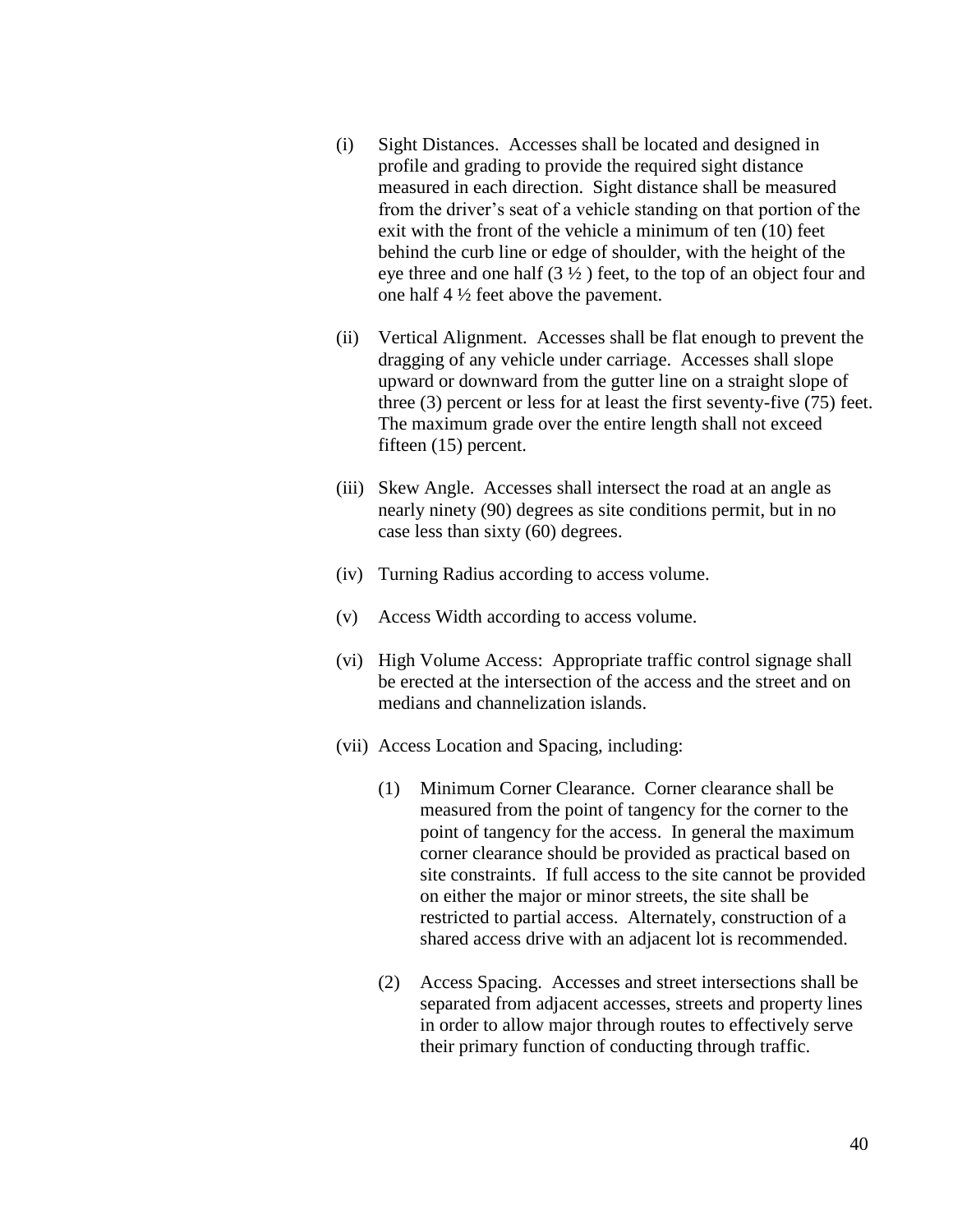c. Number of Accesses

The maximum number of accesses onto a single street is controlled by the available site frontage and approved minimum access spacing approved in Access Design submitted. In addition, the following criteria shall limit the number of accesses independent of frontage length.

- (i) No low volume traffic generator shall have more than one (1) two-way access onto a single roadway.
- (ii) No medium or high volume traffic generator shall have more than two (2) two-way accesses or three (3) accesses in total onto a single roadway.
- d. Construction Materials/Paving
	- (i) All accesses entering a curbed street shall be curbed with materials matching the street curbing. Sloped curbing is required around all raised channelization islands or medians.
	- (ii) All access shall be paved with bituminous concrete pavement within the street right-of-way. All commercial accesses, regardless of access volume, shall be paved with bituminous concrete pavement with thirty (30) feet of the street right-of-way.

### **10.06 Sewage Disposal**

- A. Sewage disposal shall be private subsurface wastewater disposal systems or a private treatment facility with surface discharge.
- B. The applicant shall submit evidence of site suitability for subsurface sewage disposal prepared by a Maine Licensed Site Evaluator in full compliance with the requirements of the Sate of Maine Subsurface Wastewater Disposal Rules.
	- B.1. The Site Evaluator shall certify in writing that all test pits which meet the requirements for a new system represent an area large enough for a disposal area on soils which meet the Disposal Rules.
	- B.2. In no instance shall a disposal area be on a site which requires a new system variance from the Subsurface Wastewater Disposal Rules.
	- B.3. When sewage disposal is to be accomplished by a private central sewage collection and treatment system, all required state approvals shall be submitted.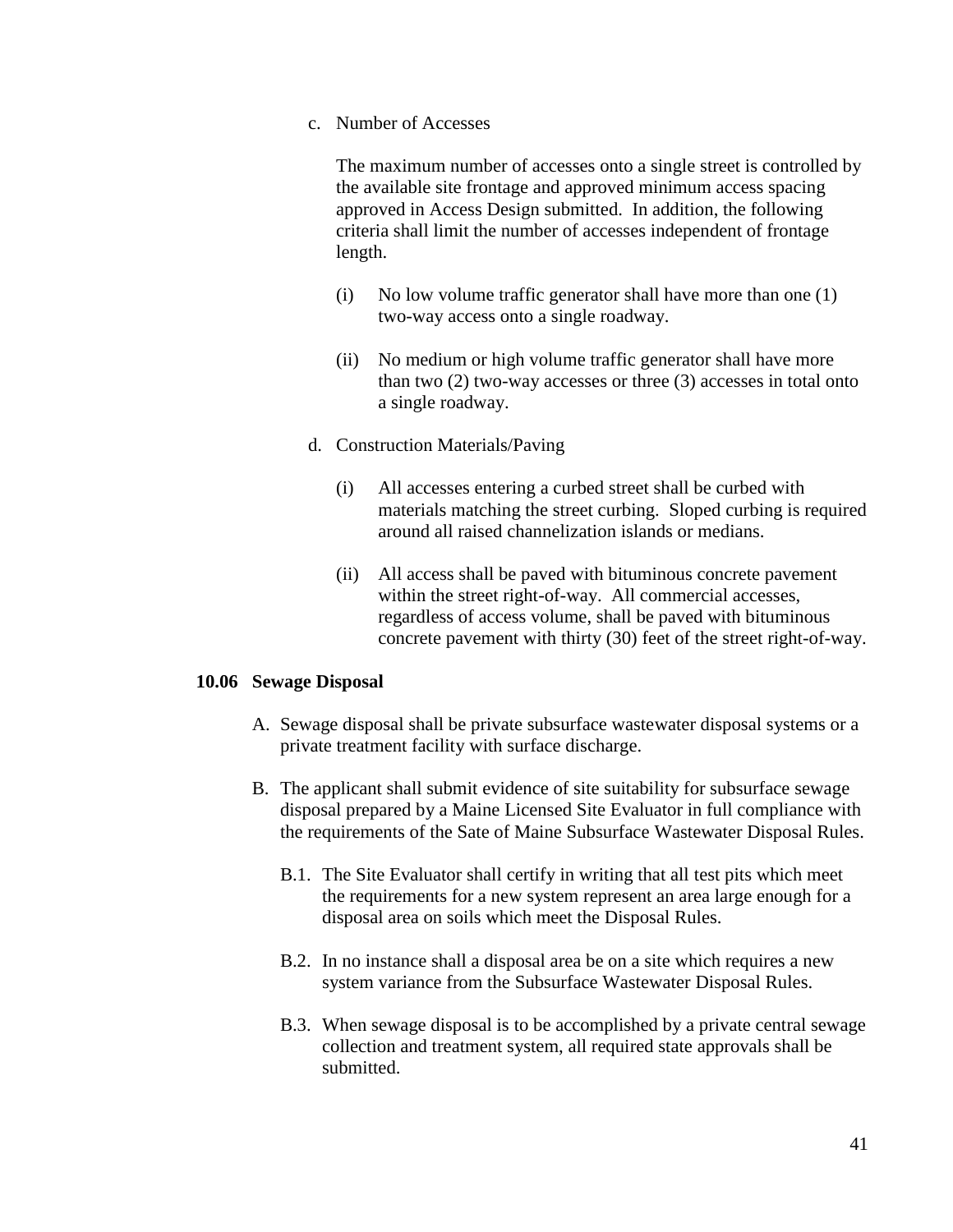#### **10.07 Impact on Municipality's Ability to Dispose of Solid Waste**

If the additional solid waste from the proposed subdivision exceeds the capacity of the municipal waste facility, causes the municipal facility to no longer be in compliance with its license from the Department of Environmental Protection, or causes the Municipality to exceed its contract with a non-municipal facility, the applicant shall make alternate arrangements for the disposal of solid waste. The alternate arrangements shall be at a disposal facility which is in compliance with its license. The Board may not require the alternate arrangement to exceed a period of five (5) years.

### **10.08 Impact on Historic Sites, Wildlife Habitat, Public Access to the Shoreline**

- A.1. If any portion of the subdivision is designated a site of historic or prehistoric importance by the Maine Historic Preservation Commission appropriate measures for the protection of the historic or prehistoric resources shall be included in the plan.
- A.2. Reserved open space land may be dedicated to the Municipality.
- A.3. Any existing public rights of access to the shoreline of a water body shall be maintained by means of easements or rights-of-way, or should be included in the open space with provisions made for continued public access.
- B. Protection of Significant Wildlife Habitat

In any portion of a proposed subdivision which lies within areas identified and mapped as significant wildlife habitat by the Department of Inland Fisheries and Wildlife and the Limington Shoreland Zoning Ordinance the applicant shall provide documentation that there will be no adverse impacts on the habitat and species it supports.

#### **10.09 Conformance with Zoning Ordinance and Other Land Use Ordinances**

All lots shall meet the minimum dimensional requirements of the Zoning Ordinance for the zoning district in which they are located, except as otherwise specified in the Zoning Ordinance or this Ordinance. The proposed subdivision shall meet all applicable performance and design standards specified herein and design criteria from the Zoning Ordinance.

#### **10.10 Impact on Ground Water Quality or Quantity**

- A. Ground Water Quality
	- A.1. When a hydrogeologic assessment is submitted, the assessment shall contain at least the following information: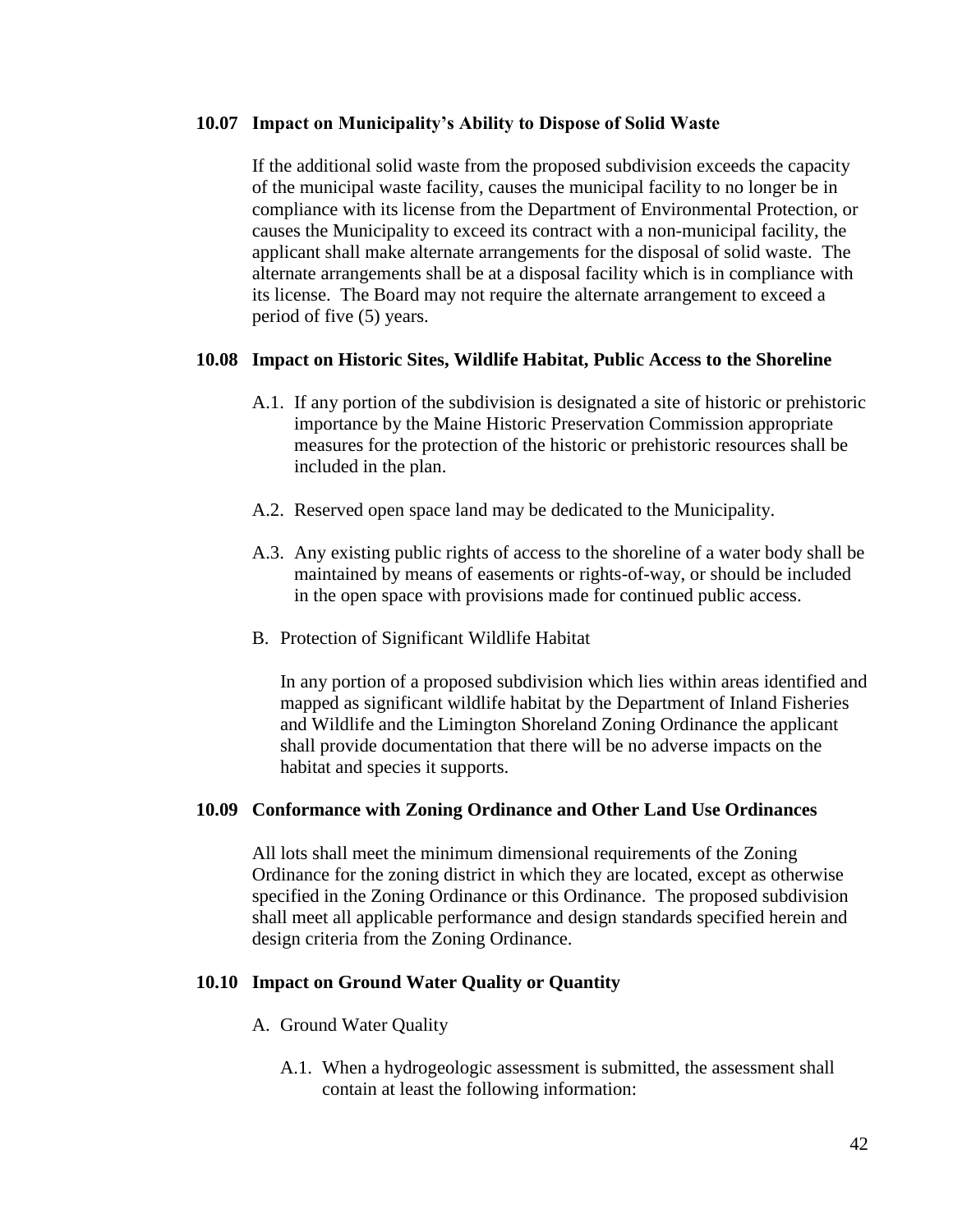- a. A map showing the basic soils types.
- b. The depth to the water table at representative points throughout the subdivision.
- c. Drainage conditions throughout the subdivision.
- d. Data on the existing ground water quality, either from test wells in the subdivision or from existing wells on neighboring properties.
- e. An analysis and evaluation of the effect of the subdivision on ground water resources. In the case of residential developments, the evaluation shall, at a minimum, include a projection of post development nitrate/nitrogen concentrations at any wells within the subdivision or at the subdivision boundaries; or at a distance of one thousand (1,000) feet from potential contamination sources, whichever is a shorter distance.
- f. A map showing the location of any subsurface wastewater disposal systems and drinking water wells within the subdivision and within two hundred (200) feet of the subdivision boundaries.
- A.2. Projections of groundwater quality shall be based on the assumption of drought conditions (assuming 60% of annual average precipitation).
- A.3. No subdivision shall increase any contaminant in the groundwater to more than one half of the Primary Drinking Water Standards. No subdivision shall increase any contaminant concentration in the groundwater to more than the Secondary Drinking Water Standards. See the Maine Safe Water Drinking Act.
- A.4. If groundwater contains contaminants in excess of the primary standards, and the subdivision is to be served by on-site groundwater supplies, the applicant shall demonstrate how water quality will be improved or treated.
- A.5. If groundwater contains contaminants in excess of the secondary standards, the subdivision shall not cause the concentration of the parameters in question to exceed 150% of the ambient concentration.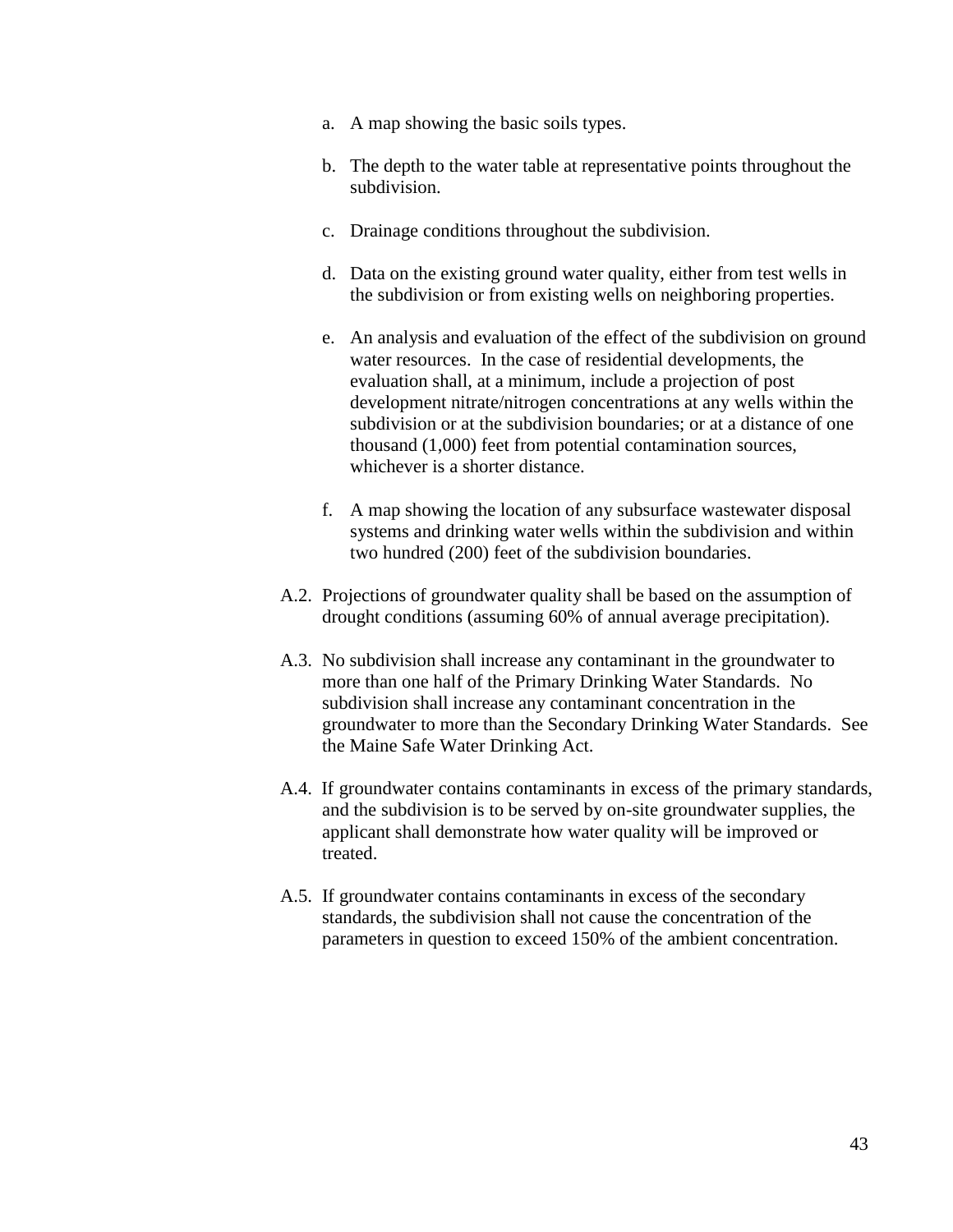A.6. Subsurface wastewater disposal systems and drinking water wells shall be constructed as shown on the map submitted with the assessment. If construction standards for drinking water wells or other measures to reduce groundwater contamination and protect drinking water supplies are recommended in the assessment, those standards shall be included as a note on the Final Plan and as restriction in the deeds to the affected lots.

The Primary and Secondary Drinking Water Standards refer to the Maine Rules Relating to Drinking Water (10-114A C.M.R. 231).

#### **10.11. Impact on Water Quality of Shoreline**

Where a strip of land extending one hundred (100) feet inland from the normal high water line of a great pond or any tributary to a great pond, and seventy-five (75) feet from any other water body or the upland edge of a wetland, a buffer strip of vegetation shall be preserved. The deeds to any lots which include any such land shall contain the following restrictions:

- A. A footpath not to exceed ten (10) feet in width as measured between tree trunks is permitted.
- B. Selective cutting of trees within the buffer strip is permitted provided that a well distributed stand of trees and other vegetation is maintained. Not more than forty percent (40%) of the total volume of trees four (4) inches or more in diameter, measured at four and one half (4 ½) feet above ground level may be removed in any ten (10) year period.
- C. In order to protect water quality and wildlife habitat adjacent to great ponds, and tributaries to great ponds, existing vegetation under three (3) feet in height and other ground cover shall not be removed, except to provide for a footpath or other permitted uses as described above.
- D. Pruning of tree branches, on the bottom third of the tree is permitted.
- **10.12. Identification of Freshwater Wetlands, Rivers, Streams or Brooks** Freshwater wetlands shall be identified in accordance with the current *Corps of Engineers Wetland Delineation Manual*, published by the United States Army Corps of Engineers. Any rivers, streams, or brooks within or abutting the proposed subdivision shall also be identified.

#### **10.13. Storm Water Management**

Adequate provision shall be made for the management of the quantity and quality of all storm water generated within the subdivision, and any drained groundwater through a managements system of swales, culverts, under drains, storm drains and best management practices equivalent to those described in the most recent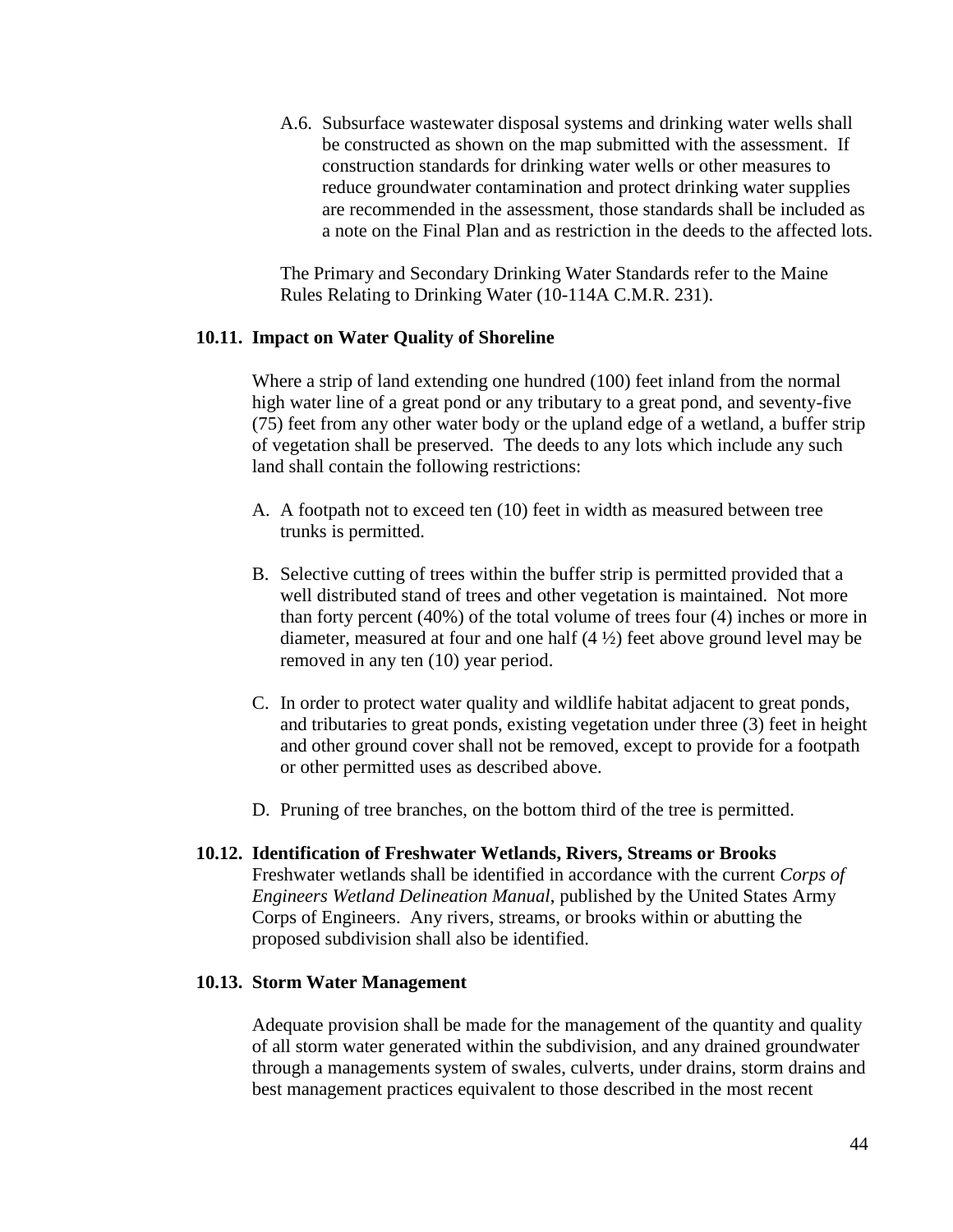version of *Stormwater Management for Maine: Best Management Practices*, published by the Maine Department of Environmental Protection. The storm water management system shall be designed to meet the following standards:

1. Quantity

Peak discharge rates shall be limited to the pre-development levels for the 2 year, 20-year, and 25-year frequency, 24 hour duration storm unless storm water from the subdivision will drain directly into a major water body such as a great pond.

2.Quality

Storm water run off must be treated by the use of best management practices equivalent to those described in the most recent version of *Stormwater Management for Maine: Best Management Practices*, published by the Maine Department of Environmental Protection.

3. Easements

Where necessary to achieve the above standards, there shall be provided easements or drainage rights-of-way with swales, culverts, catch basis, or other means of channeling surface water within the subdivision and over other properties. Wherever the storm drainage system is not within the right-of-way of a public street, perpetual easements shall be provided to the Municipality allowing maintenance and improvement of the system. Drainage easements for existing water courses or proposed drainage ways shall be provided at least thirty (30) feet wide, conforming substantially to the lines of existing drainage.

4. Catch basins

Catch basins shall be installed where necessary and, when located within a street, shall be located at the curb line.

- 5. Storm Drainage Construction Standards
	- A. The minimum pipe size for any storm drainage pipe shall be fifteen (15) inches for driveway entrances and eighteen (18) inches for cross culverts.
- B. Storm drainage pipes shall conform to the requirements of Maine Department of Transportation materials specifications Section 706 for non-metallic pipe and Section 707 for metallic pipe. Plastic (polyethylene) pipes shall not be installed except in closed systems such as street underdrains. Bituminous coated steel pipes shall not be used.
	- C. Where the storm drainage pipe is to be covered by ten (10) feet or more of fill material, pipe material with s fifty (50) year life shall be used. These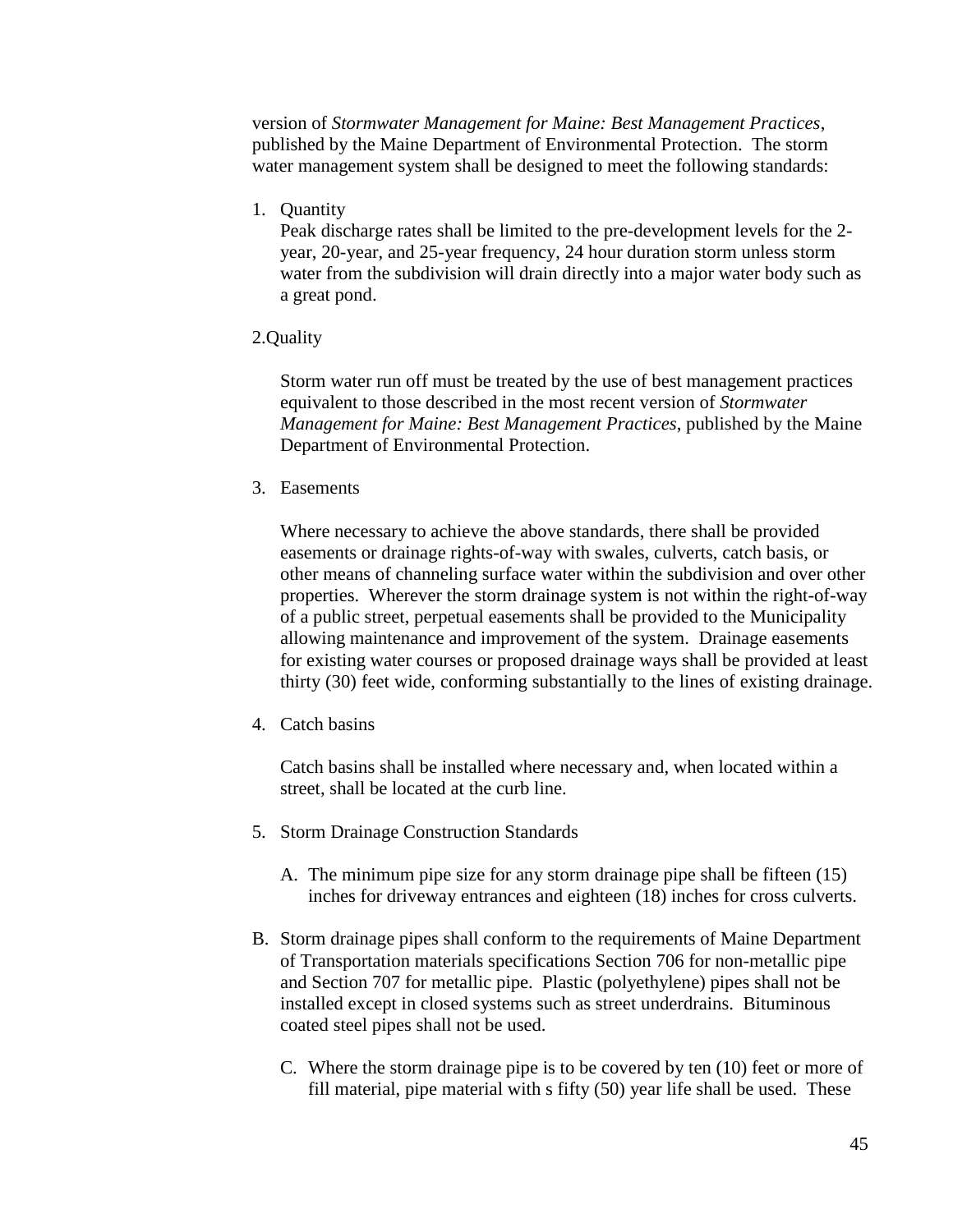materials include concrete pipe, polymer coated galvanized corrugated steel pipe, polyvinylchloride (PVC) pipe, and corrugated aluminum alloy pipe.

#### **10.14. Reservation or Dedication and Maintenance of Open Space and Common Land, Facilities and Services**

- A. All open space common land, facilities and property shall be owned by:
	- A.1. The owners of the lots or dwelling units by means of a lot owners' association;
	- A.2. An association which has as its principal purpose the conservation or preservation of land in essential its natural condition; or
	- A.3. The Municipality.
- B. Further subdivision of the common land or open space and its uses for other than non-commercial recreation, agriculture, or conservation purposes, except for easements for underground utilities, shall be prohibited. Structures and buildings accessory to non-commercial recreational or conservation uses may be erected on the common land. When open space is to be owned by an entity other than the Municipality, there shall be a conservation easement deeded to the Municipality or deed restrictions prohibiting future development.
- C. The common land or open space shall be shown on the Final Plan with appropriate notations on the plan to indicate:
	- C.1. It shall not be used for future building lots; and
	- C.2. Which portions of the open space, if any, may be dedicated for acceptance by the Municipality.
- D. The Final Plan application shall include the following:
	- D.1. Covenants for mandatory membership in the lot owners' association setting forth the owners' rights, interests, and privileges in the association and the common property and facilities, to be included in the deed for each lot or dwelling.
	- D.2. Draft articles of incorporation of the proposed lot owners' association as a not-for-profit corporation; and
	- D.3. Draft bylaws of the proposed lot owners' association specifying the responsibilities and authority of the association, the operating procedures of the association and providing for proper capitalization of the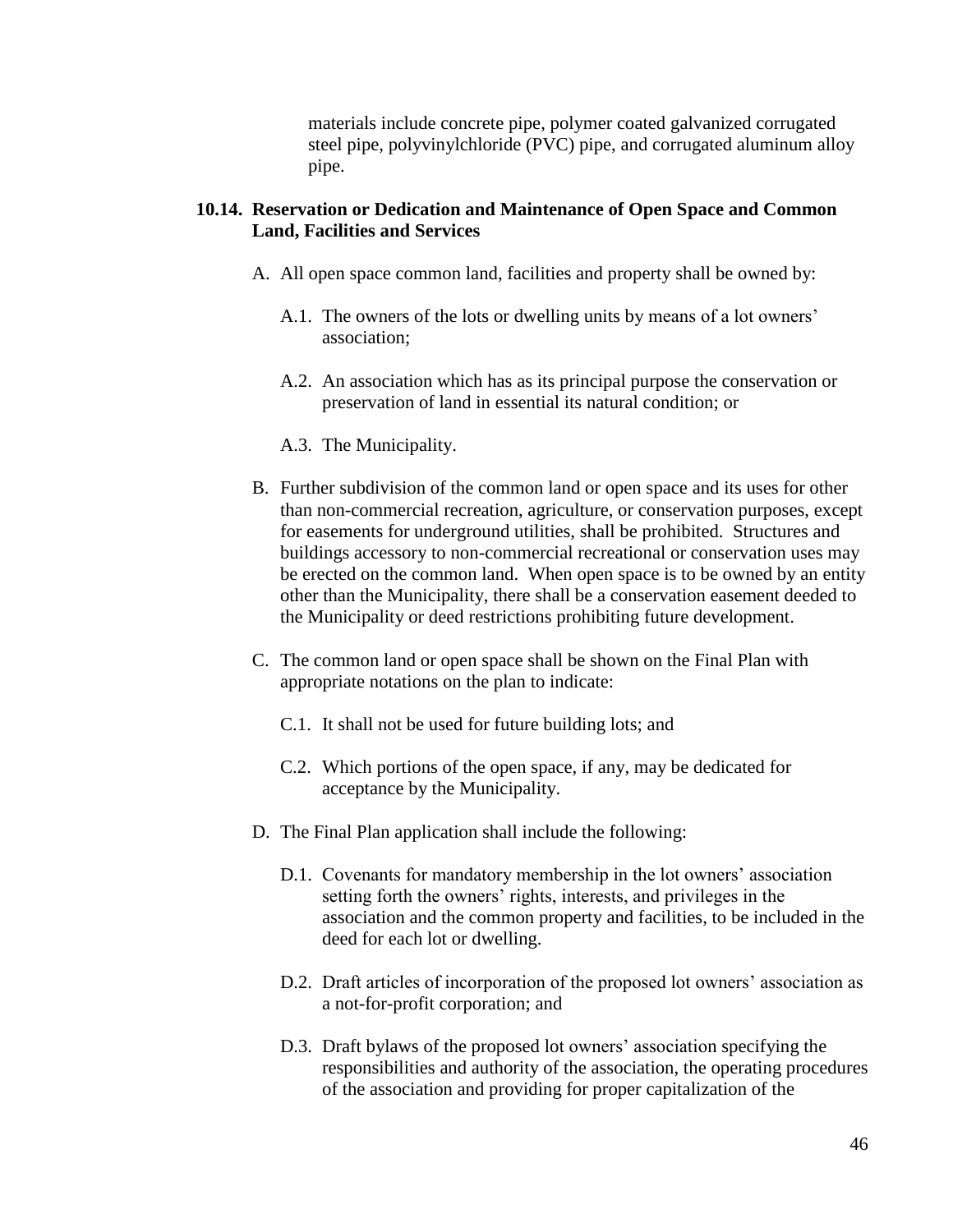association to cover the costs of major repairs, maintenance and replacement of common facilities.

- E. In combination, the documents referenced in paragraph D above shall provide the following:
	- E.1. The homeowners' association shall have the responsibility of maintaining the common property or facilities.
	- E.2. The association shall levy charges against all owners of lots or dwelling units to defray the expenses connected with the maintenance, repair and replacement of common property and facilities and tax assessments.
	- E.3. The association shall have the power to place a lien on the property of members who fail to pay dues or assessments.
	- E.4. The developer or subdivider shall maintain control of the common property and be responsible for its maintenance until development sufficient to support the association has taken place.

#### **10.15. Phosphorus Impacts on Great Ponds**

When the proposed subdivision is within the direct watershed of a great pond and does not qualify for simplified review, the phosphorus control measures shall meet the design criteria in *Phosphorus Control in Lake Watersheds: A Technical Guide for Evaluating New Development*, published by the Maine Department of Environmental Protection.

#### **10.16 Street Design and Construction Standards**

- A. General Requirements
	- A.1. The Board shall not approve any subdivision plan unless proposed streets are designed by a licensed professional engineer licensed in Maine in accordance with any local ordinance or the specifications contained in this Ordinance. Approval of the Final Plan by the Board shall not be deemed to constitute or be evidence of acceptance by the Municipality of any street or easement.
	- A.2. Applicants shall submit to the Board, as part of the Final Plan, detailed construction drawings showing a plan view, profile, and typical cross section of the proposed streets and existing streets with three hundred (300) feel of any proposed intersections. The plan view shall be at a scale of one (1) inch equals nor more than fifty (50) feet. The vertical scale of the profile shall be one (1) inch equals no more than five (5) feet. The plans shall include the following information: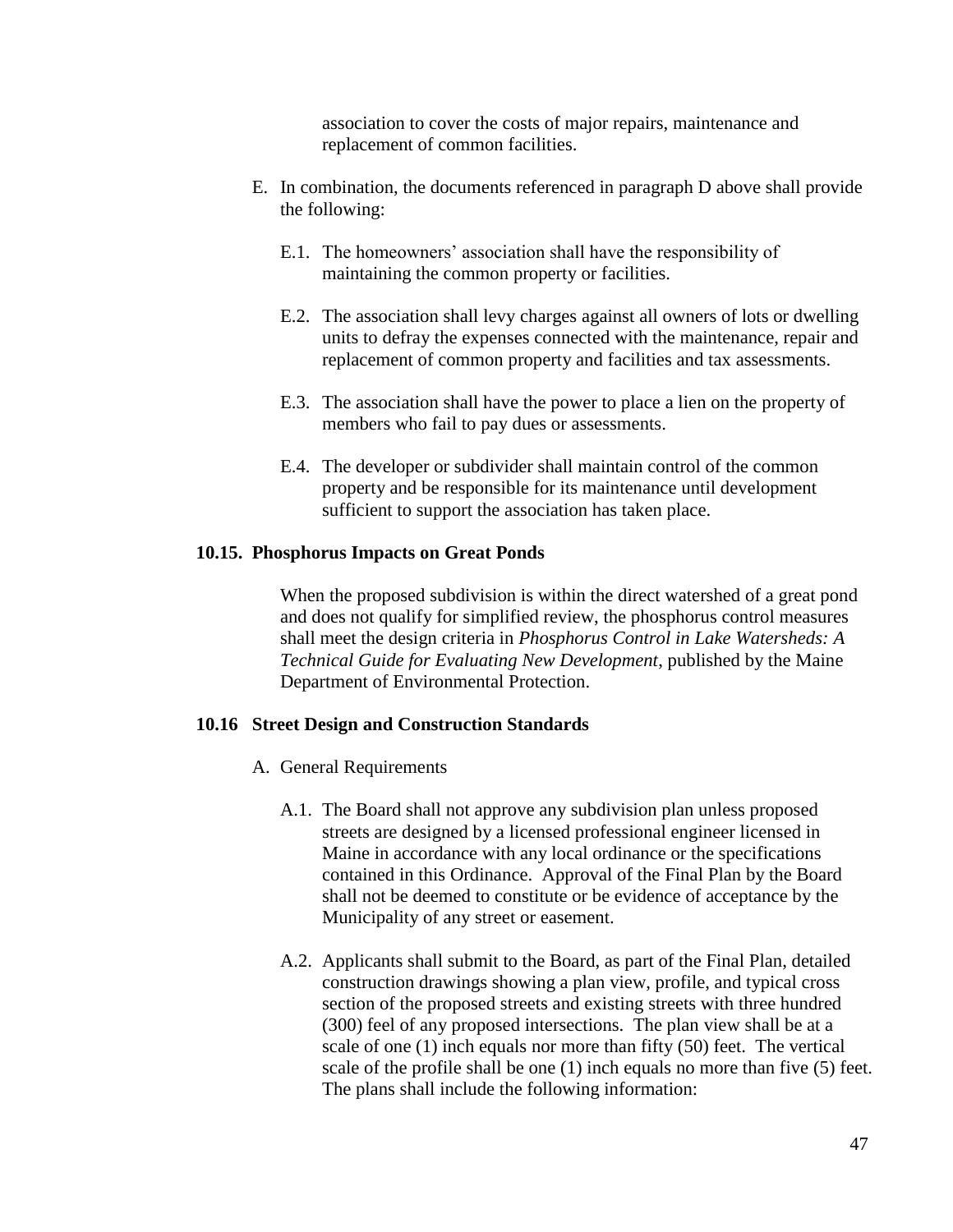- (i) Date, scale, and true north point.
- (ii) Intersections of the proposed street with existing streets.
- (iii) Roadway and right-of-way limits including edge of pavement, edge of shoulder, sidewalks, and curbs.
- (iv) Kind, size, location, material, profile and cross section of all existing and proposed drainage structures and their location with respect to the existing natural waterways and proposed drainage ways.
- (v) Complete curve data shall be indicated for all horizontal and vertical curves.
- (vi) Turning radii at all intersections.
- (vii) Centerline gradients.
- (viii) Size, type and locations of all existing and proposed overhead and underground utilities, to include but not limited to water, sewer, electricity, telephone, lighting, and cable television.
- A.3. Where the applicant proposes improvements within existing public streets, the proposed design and construction details shall be approved in writing by the Road Commissioner or the Maine Department of Transportation, as appropriate.
- A.4. The creation of private way(s) to provide frontage and/or access to any lot in a subdivision is expressly prohibited.
- B. Street Design Standards
	- B.1. These design guidelines shall control the roadway, shoulders, curbs, sidewalks, drainage systems, culverts, and other appurtenances associated with the street, and shall be met by all streets within a subdivision, unless the applicant can provide clear and convincing evidence that an alternate design will meet good engineering practices and will meet the performance and design standards of Article 10.16.
	- B.2. Reserve strips controlling access to streets shall be prohibited except where their control is definitely placed with the Municipality.
	- B.3. Adjacent to areas zoned and designed for commercial use, or where a change of zoning to a zone which permits commercial uses is contemplated by the Municipality, the street right-of-way and/or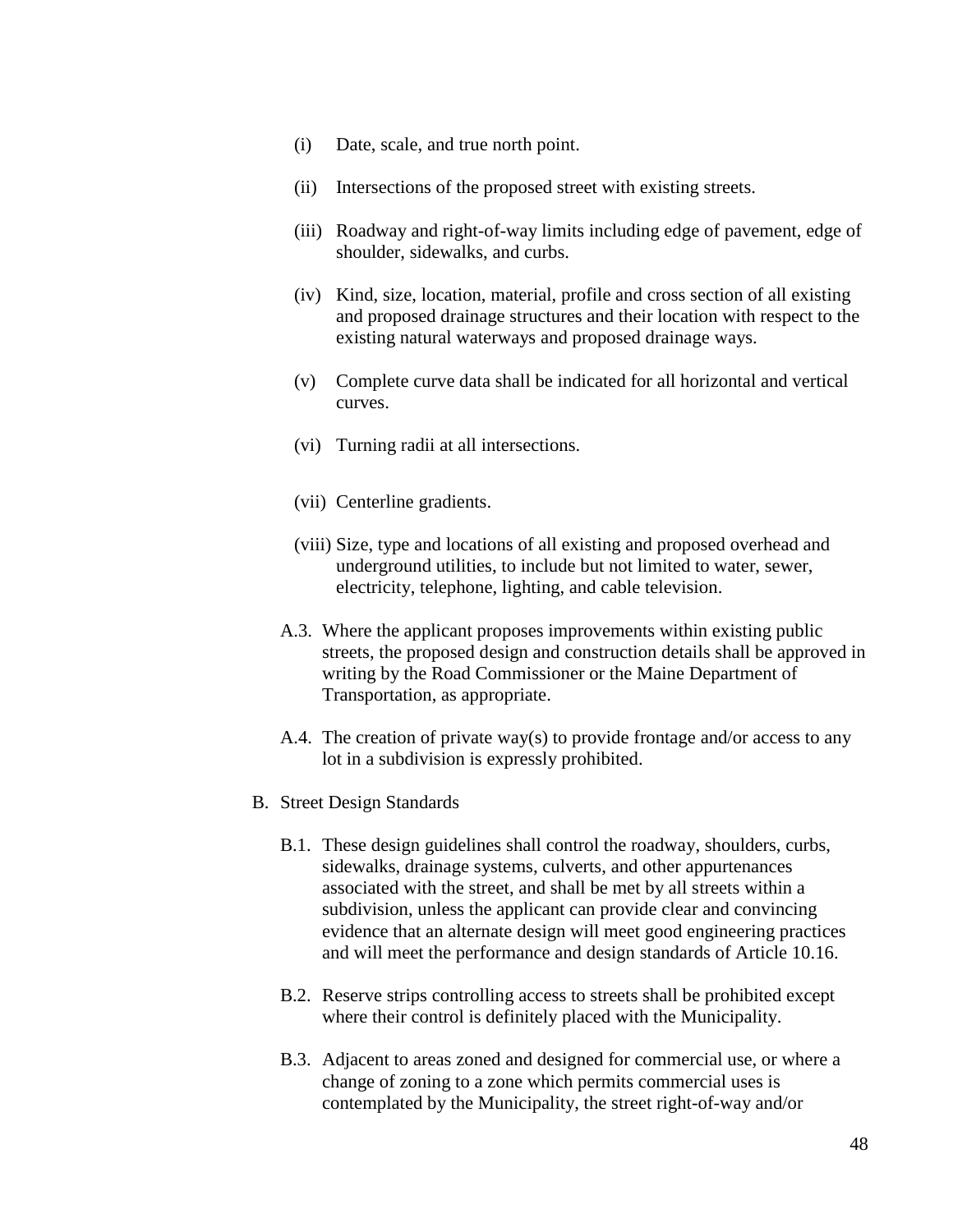pavement width shall be increased on each side by half of the amount necessary to bring the road into conformance with the standards for commercial streets in this Ordinance.

- B.4. Any subdivision expected to generate average daily traffic of two hundred (200) trips per day or more shall have at least two (2) street connections with existing public streets, streets shown on an Official Map, or streets on an approved subdivision plan for which performance guarantees have been filed and accepted.
- B.5. The design standards in the following table apply, according to street classification.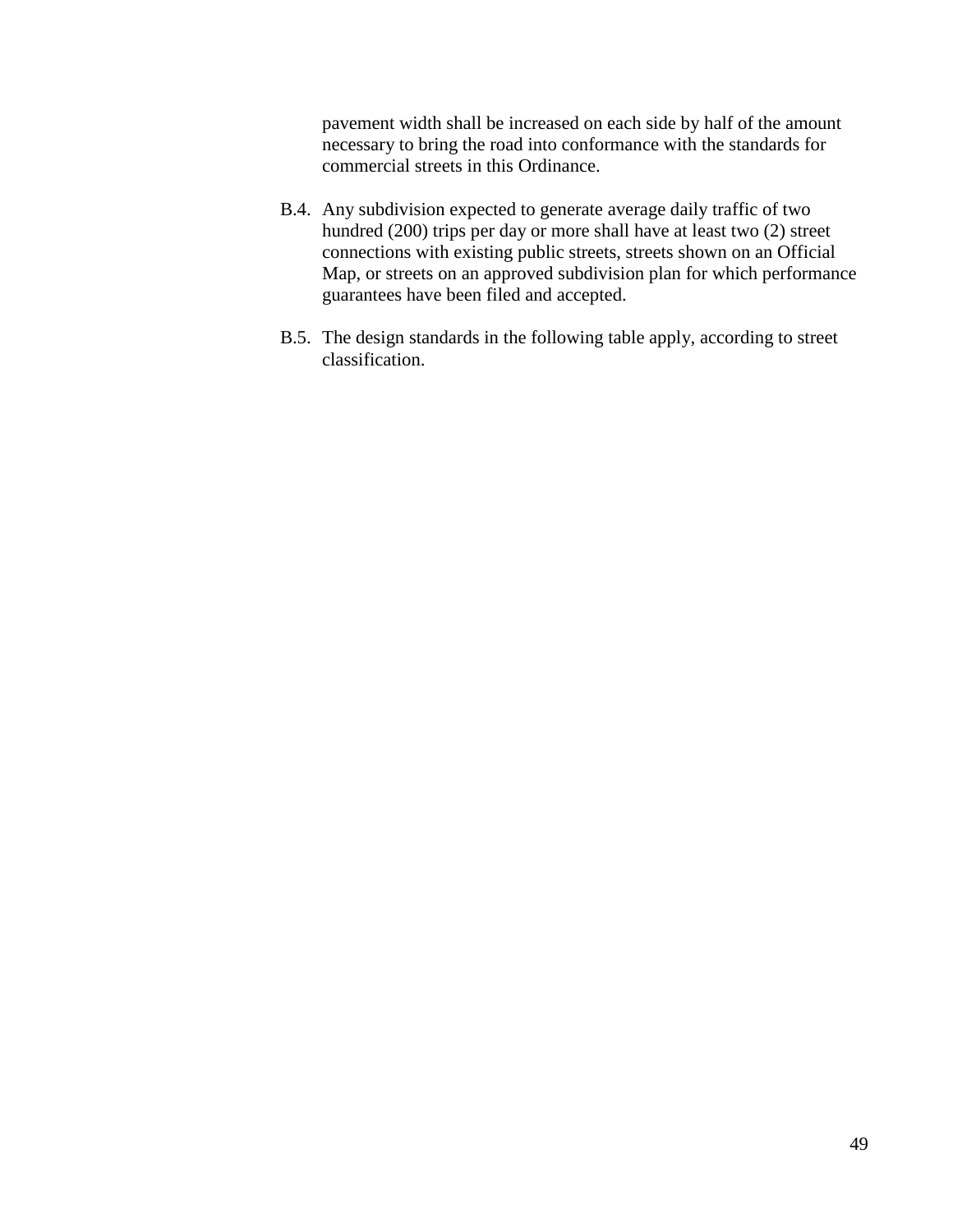## Street Design Standards

| Description                                              | Arterial          | Collector         | Minor             | Industrial<br>Commercial |
|----------------------------------------------------------|-------------------|-------------------|-------------------|--------------------------|
| Minimum Right-of-<br>Way Width                           | 80'               | 50'               | 50'               | 60'                      |
| Minimum Traveled<br>Way Width                            | 44'               | 24'               | 20'               | 30'                      |
| Minimum Width of                                         | 5'                | 3'                | 3'                | 5'                       |
| Shoulders (each side)                                    |                   |                   |                   |                          |
| Maximum Grade Within<br>75 ft. of Intersections          | 3%                | 3%                | 3%                | 3%                       |
| Minimum Right-of-Way<br>Radii at Intersections           | $20^{\circ}$      | 10'               | 10'               | 20'                      |
| Sidewalk Width<br>(where required)                       | 8'                | 5 <sup>2</sup>    | 5'                | 8,                       |
| Minimum Grade                                            | .5%               | .5%               | .5%               | .5%                      |
| Maximum Grade 1                                          | 5%                | 6%                | 8%                | 5%                       |
| Minimum Centerline<br>Radius (without<br>superelevation) | 500 <sup>'</sup>  | 280'              | 280'              | 400 <sup>'</sup>         |
| Minimum Centerline<br>Radius (with<br>Superelevation)    | 350'              | 175'              | 175'              | 300 <sup>'</sup>         |
| Roadway Crown 2                                          | $.25''/\text{ft}$ | $.25''/\text{ft}$ | $.25''/\text{ft}$ | .25''/ft                 |
| Minimum Angle of Street<br>Intersections 4               | 90 <sub>o</sub>   | 90 <sub>o</sub>   | 750               | 90 <sub>o</sub>          |
| Minimum Curb Radii<br>at Intersection *                  | 30'               | 25'               | 20'               | 30'                      |

1Maximum grade may be exceeded for a length of two hundred (200) feet or less. 2Roadway crown is per foot of land width.

3Street intersection angles shall be as close to 90<sup>o</sup> as feasible, but not less than the listed angle. 4Should be based on turning radii of expected commercial vehicles, but not less than thirty (30) feet.

\* Note: Where applicable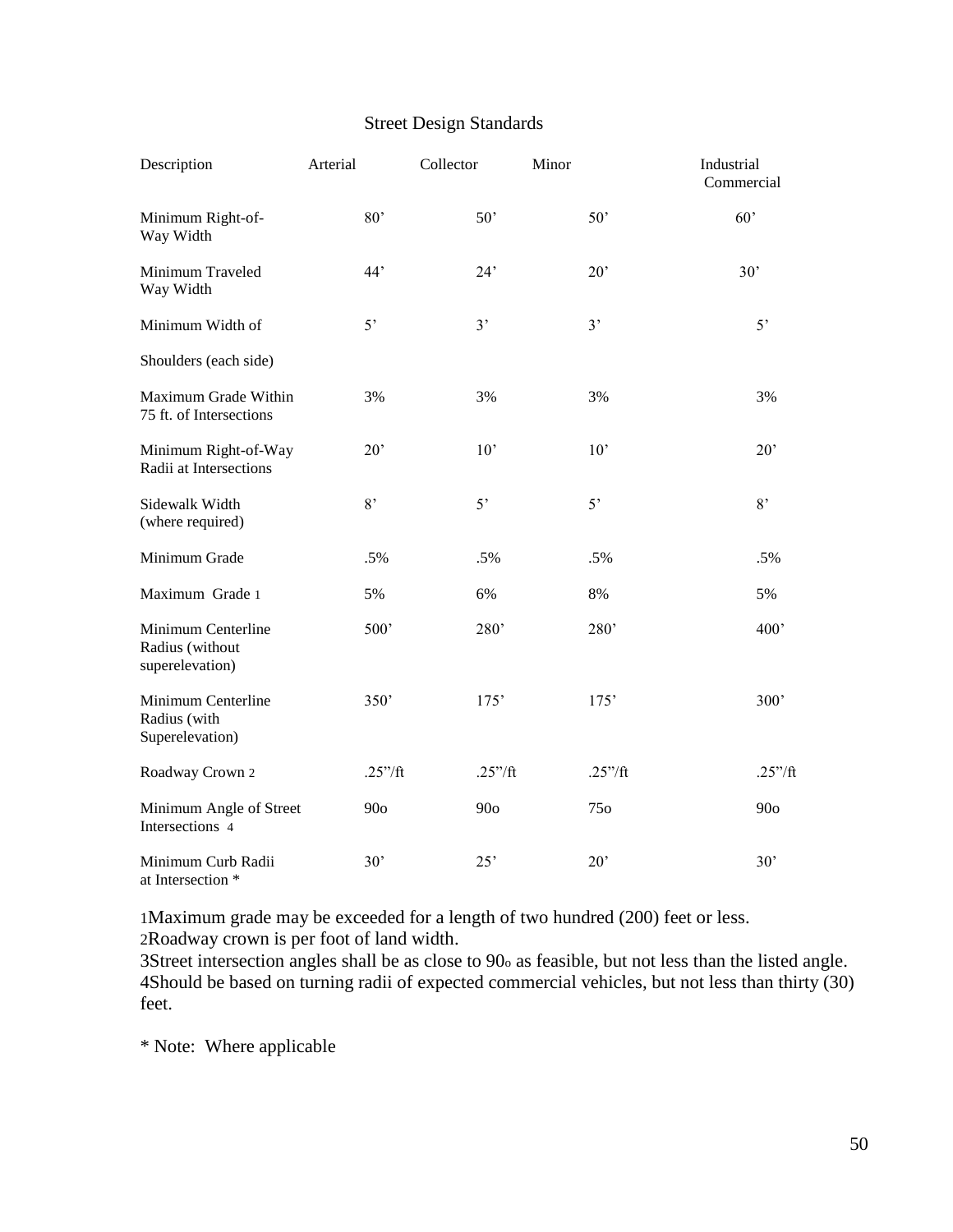- B.6. The centerline of the roadway shall be the centerline of the right-of-way.
- B.7. Dead End Streets. In addition to the design standards in the preceding table, dead end streets shall be constructed to provide a turn-around with the following requirements:
	- a. Hammerhead. Property line: sixty (60) feet; outer edge of pavement: fifty (50) feet; inner edge of pavement: thirty (30) feet. Over all length of road shall not exceed two thousand five hundred (2,500) linear feet. All road surfaces must be asphalt in accordance with NFPA (National Fire Protection Agency) 1 Fire Dept Access.
	- b. Cul-de-sac. Diameter shall be Seventy (70) feet; outer edge of pavement. All road surfaces must be Asphalt (the entire Cul-de-sac). In accordance with NFPA ( National Fire Protection Agency )1 Fire Dept Access.
	- c. Where the road cannot be extended, the Board may require the reservation of a twenty (20) foot easement in line with the street to provide continuation of pedestrian traffic or utilities to the next street.
	- d. The Board may also require the reservation of a fifty (50) foot easement in line with the street to provide continuation of the road where future subdivision is possible.
- C. Grades, Intersections, and Sight Distances
	- C.1. Grades of all streets shall conform in general to the terrain, so that cut and fill are minimized while maintaining the grade standards in the preceding table.
	- C.2. All changes in grade shall be connected by vertical curves in order to provide the following minimum stopping sight distances based on the street design speed.

| Design Speed (mph)           | 20 |     | 30  |     |
|------------------------------|----|-----|-----|-----|
| Stopping Sight Distance (ft) |    | 150 | 200 | 250 |

- C.3. Stopping sight distance shall be calculated with a height of eye at three and one half  $(3 \frac{1}{2})$  feet and the height of object at one half  $(\frac{1}{2})$  foot.
- C.4. Where new street intersections or driveway curb cuts are proposed, sight distances, as measured along the road onto which traffic will be turning, shall be based upon the posted speed limit and conform to the table below. Sight distance shall be measured from the driver's seat of a vehicle standing on that portion of the exit with the front of the vehicle a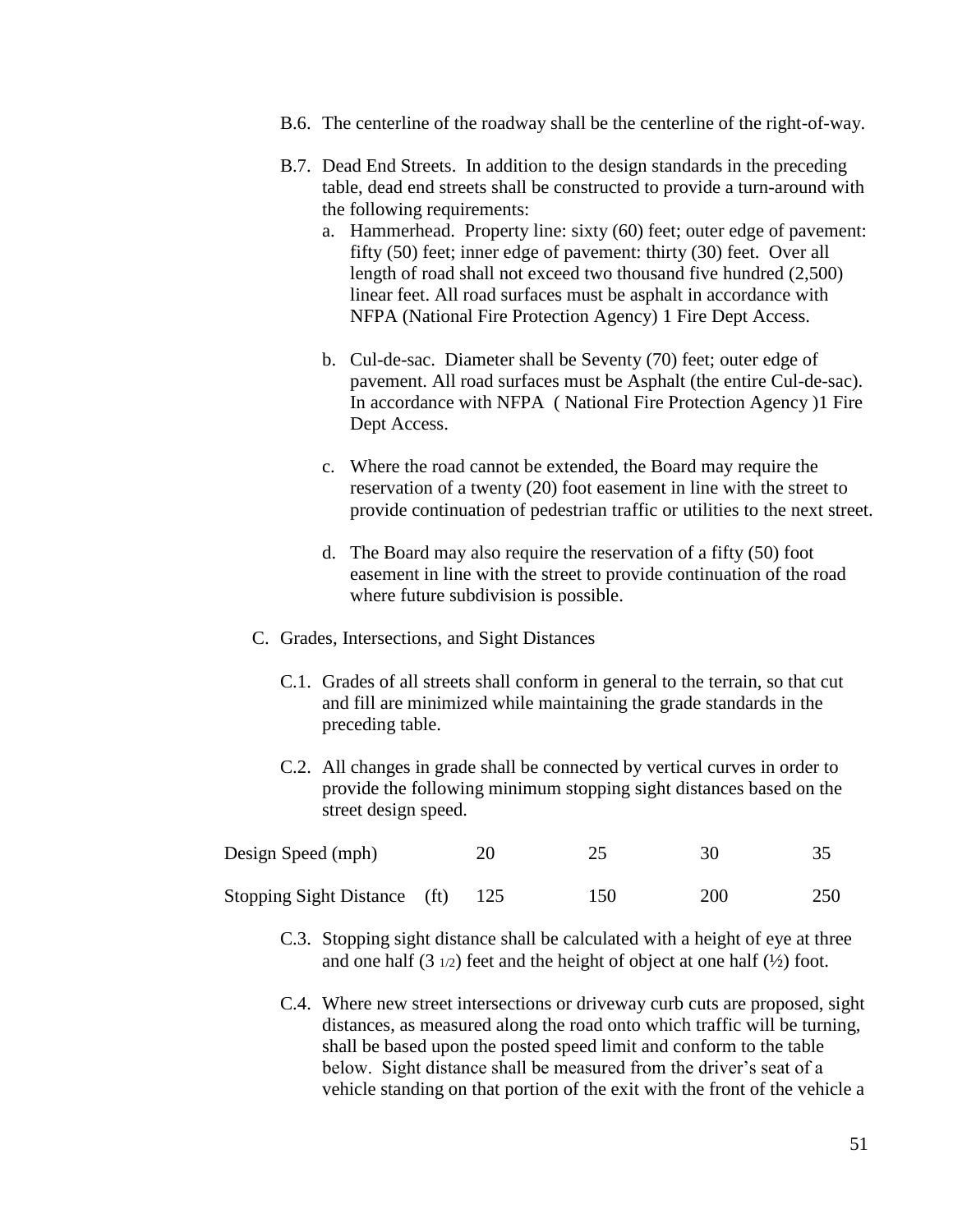minimum of ten (10) feet behind the curb line or edge of shoulder, with the height of the eye three and one half  $(3 \frac{1}{2})$  feet, to the top of an object four and one half  $(4 \frac{1}{2})$  feet above the pavement.

| Posted Speed Limit (mph) 25 30 35 40 45 50 55 |  |                             |  |  |  |
|-----------------------------------------------|--|-----------------------------|--|--|--|
| Sight Distance (ft)                           |  | 250 300 350 400 450 500 550 |  |  |  |

- C.5. Where necessary, corner lots shall be cleared of all growth and sight obstructions, including ground excavation, to achieve the require visibility.
- C.6. Cross (four-cornered) street intersections shall be avoided whenever possible. A minimum distance of one hundred and twenty-five (125) feet shall be maintained between centerlines of minor streets and two hundred (200) feet between collectors or a collector and minor streets.
- D. Sidewalks and Curbs (if required)

Sidewalks and curbs shall be installed within subdivisions where foot traffic to adjoining subdivisions or commercial enterprises can be reasonably anticipated and preferable to vehicular traffic. Where sidewalks exist adjacent to a proposed subdivision, sidewalks shall be installed connecting to existing sidewalks. Where installed, sidewalks shall meet the minimum requirements of: 8" base course gravel and a surface of 2" bituminous concrete.

- E. Street Construction Standards
	- E.1. The minimum thickness of material after compaction shall meet the specification in the following table:

| <b>Street Materials</b>         | Arterial         | Collector         | Minor            | Private<br>Right-of<br>Way | Industrial -<br>Commercial |
|---------------------------------|------------------|-------------------|------------------|----------------------------|----------------------------|
| Aggregate Sub-Base              |                  |                   |                  |                            |                            |
| Course (Maximum sized stone 6") |                  |                   |                  |                            |                            |
| <b>Without Base Gravel</b>      | 24"              | 18"               | 18"              | 15"                        | 24"                        |
| With Base Gravel                | $20$ "           | 15"               | 15"              | 12"                        | $20$ "                     |
| Crushed Aggregate Base          | 4"               | 3"                | 3"               | 3"                         | 4"                         |
| Course (if necessary)           |                  |                   |                  |                            |                            |
| <b>Hot Bituminous Pavement</b>  |                  |                   |                  |                            |                            |
| <b>Total Thickness</b>          | 3"               | 3"                | 3"               | n/a                        | 4"                         |
| <b>Surface Course</b>           | $1\frac{1}{4}$ " | $1\frac{1}{4}$ "  | $1\frac{1}{4}$ " | n/a                        | $1\frac{1}{4}$ "           |
| <b>Base Course</b>              | $1\frac{3}{4}$ " | $1 \frac{3}{4}$ " | $1\frac{3}{4}$ " | n/a                        | $1 \frac{3}{4}$ "          |
| <b>Surface Gravel</b>           | n/a              | n/a               | n/a              | 3"                         | n/a                        |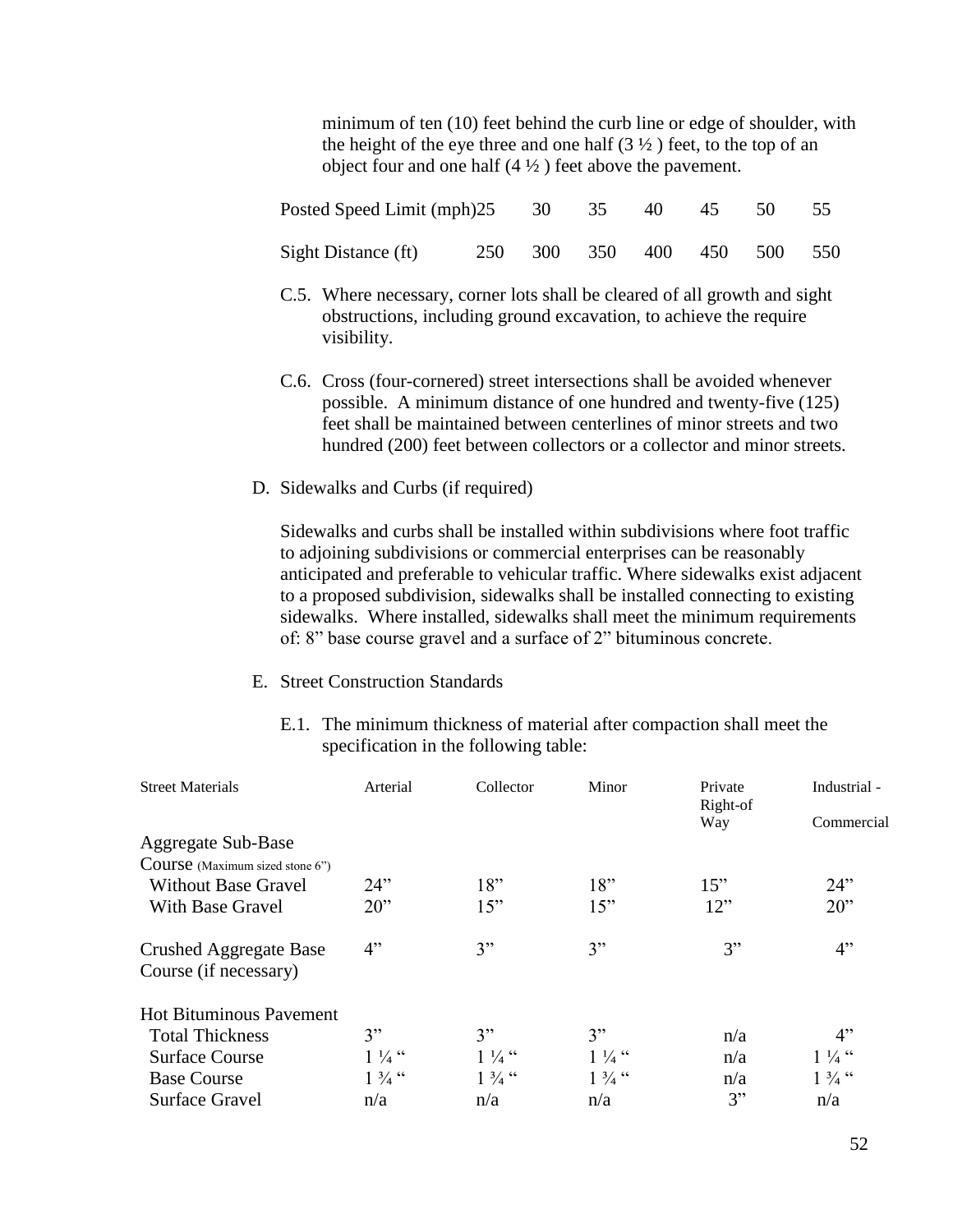Note: Road construction must be designed by a professional engineer licensed in Maine and constructed in accordance with the plans.

#### E.2. Preparation

- 5. The center line and sidelines of the new road shall be staked or flagged at approximately fifty (50) foot intervals.
- 6. Before grading is started, the entire area within the right-of-way necessary for traveled way, shoulders, sidewalks, drainage ways, and utilities shall be cleared of all stumps, roots, brush, and other objectionable material. All shallow ledge, large boulders and tree stumps shall be removed from the cleared area.
- 7. All organic materials or other deleterious material shall be removed to a depth of two (2) feet below the sub-grade of the roadway. Rocks and boulders shall also be removed to a depth of two (2) feet below the sub-grade of the roadway. On soils which have been identified by the engineer as not suitable for roadways, either the subsoil shall be removed from the street site to a depth of two (2) feet below the sub-grade and replaced with material meeting the specifications for gravel aggregate sub-base below, or a Maine Department of Transportation approved stabilization geotextile may be used.
- 8. Except in a ledge cut, side slopes in the right-of-way shall be not steeper than a slope of three (3) feet horizontal to one (1) foot vertical, and shall be graded, loamed, limed, fertilized, and seeded according to the specifications of the erosion and sedimentation control plan.

Where a cut results in exposed ledge, a side slope no steeper than one (1) foot horizontal to four (4) feet vertical is permitted.

5. All underground utilities shall be installed prior to paving to avoid cuts in the pavement. Building sewers and water service connections shall be installed to the edge of the right-of-way prior to paving.

#### E.3 Bases and Pavement

- 1. Bases/Sub-base. (See page 44)
- 2. Pavement Joints. Where pavement joins an existing pavement, the existing pavement shall be cut along a smooth line and form a neat, even, vertical joint.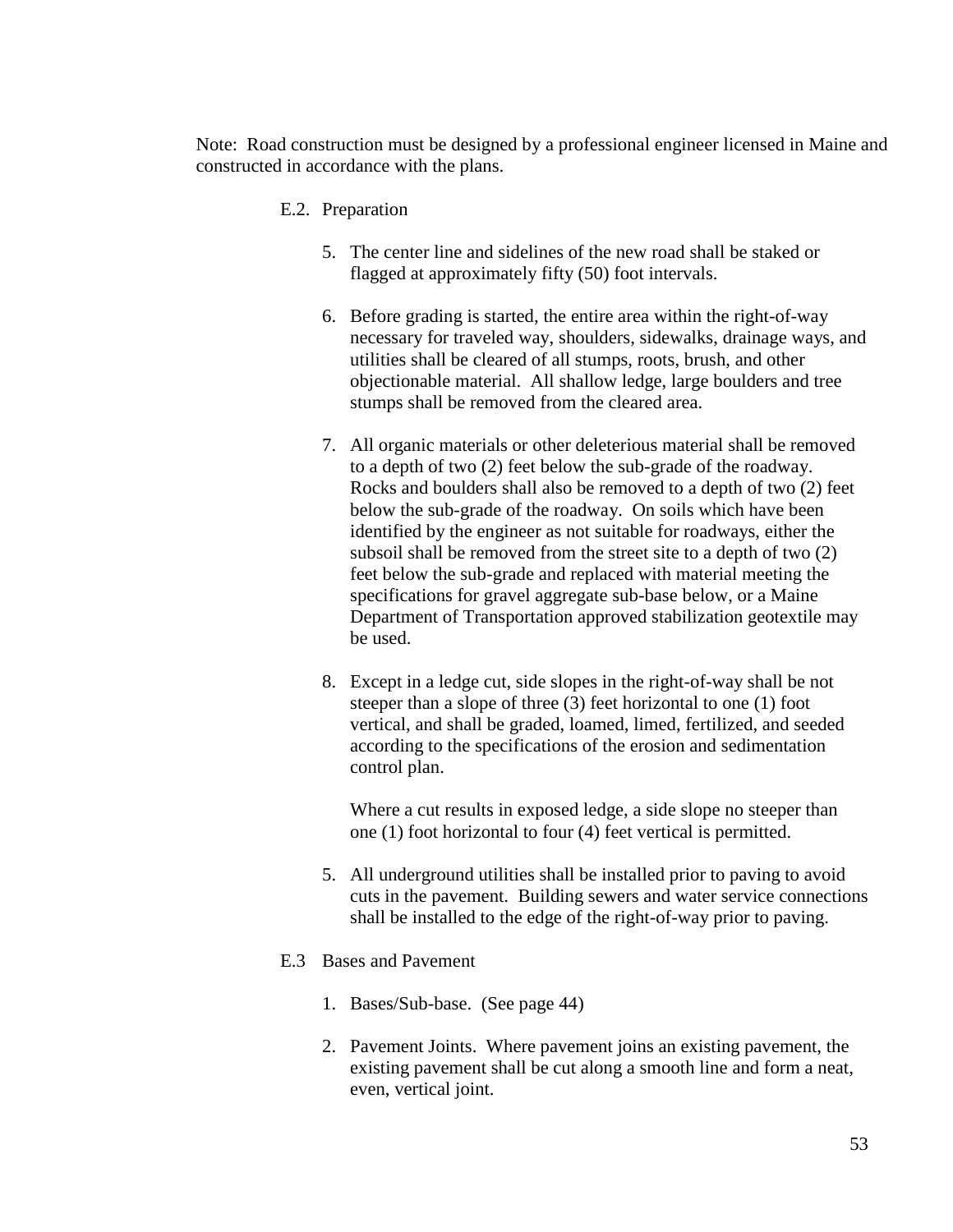- 3. Pavements
	- (i) Minimum standards for the base layer of pavement shall be the Maine Department of Transportation specifications for plant mix grade B with an aggregate size no more than three quarters (3/4) inch maximum and a liquid asphalt content between 4.8% and 6.0% by weight depending on aggregate characteristics. The pavement may be placed provided the air temperature in the shade at the paving location of 40 degrees F or higher (or 35 degrees F only if using a DOT approved warm mix) and the surface to be paved is not frozen or unreasonable wet.
	- (ii) Minimum standards for the surface layer of pavement shall be the Maine Department of Transportation specifications for plant mix Grade C or D with an aggregate size nor more than one half (1/2) inch maximum and a liquid asphalt content between 5.8% and 7.0% by weight depending on aggregate characteristics. The pavement may be placed provided the air temperature in the shade at the paving location of 50<sup>o</sup> F or higher.

E.4. Surface Gravel. Private rights-of-ways need not be paved and may have a gravel surface. Surface ravel shall be placed on top of the aggregate subbase, and shall have no stones larger that two (2) inches in size.

- E.5. If paving is required, then stages of pavement shall be completed in three stages. Occupancy permits may be issued for the first 25% of lots with a gravel sub-base; 75% with pavement base layer; and the final 25% with pavement surface layer.
- F. Clean Up

Following street construction, the developer or contractor shall conduct a thorough clean up of stumps and other debris from the entire street right-ofway. If on-site disposal of the stumps and debris is proposed, the site shall be indicated on the plan, and be suitably covered with fill and topsoil, limed, fertilized and seeded.

G. Sign Off

Completed paved streets shall require a professional engineer's review and approval.

### **10.17. Lots**

A. Where possible, side lot lines shall be perpendicular to the street.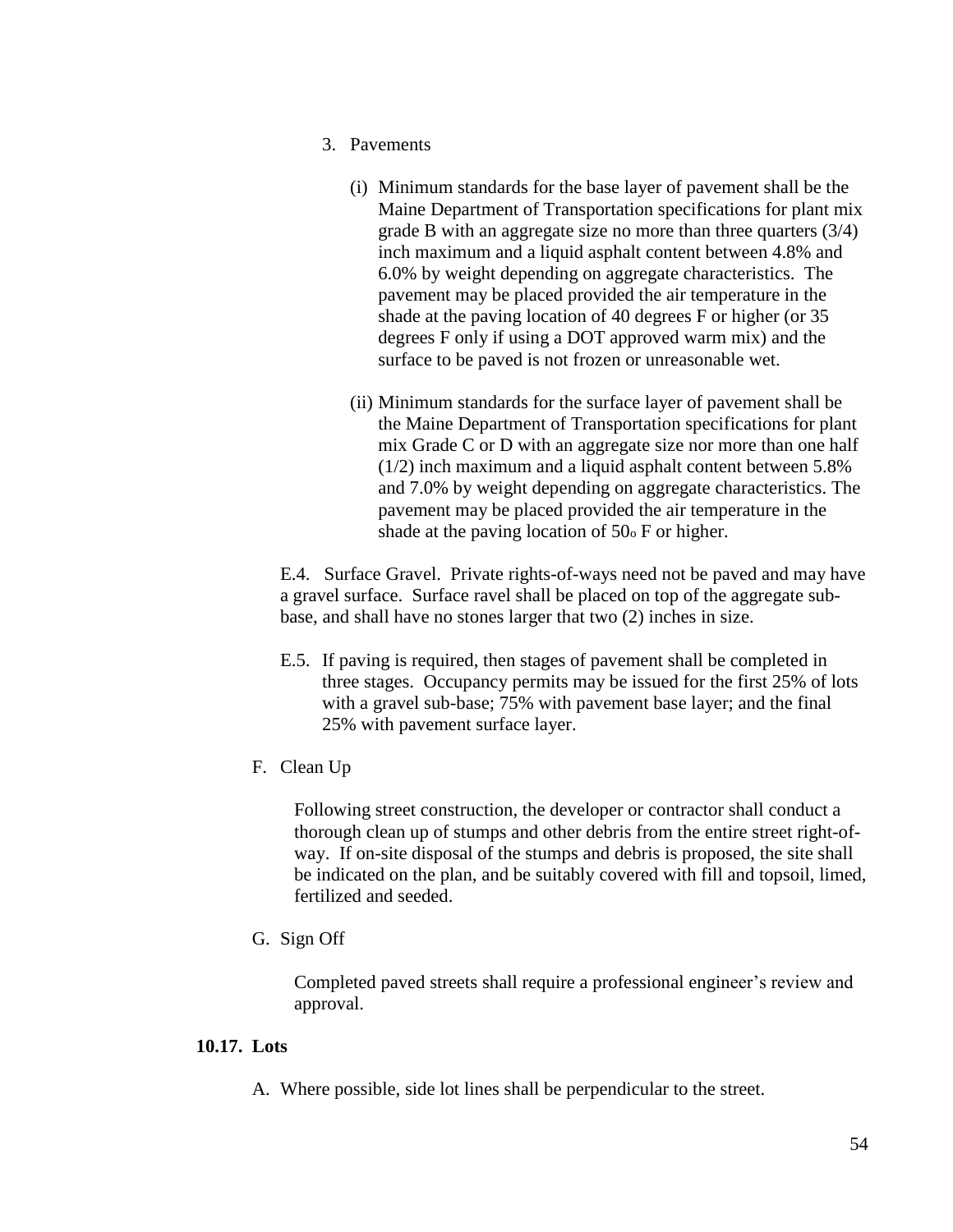- B. The subdivision of tracts into parcels with more than twice the required minimum lot size (see Dimensions Table in the Zoning Ordinance) shall be laid out in such a manner as either to provide for or preclude future division. Deed restrictions and notes on the plan shall either prohibit future divisions of the lots or specify that any future division shall constitute a revision to the plan and shall require approval from the Planning Board, subject to the criteria of the subdivision statute, the standards of this Ordinance and conditions placed on the original approval.
- C. If a lot on one side of a road fails to meet the minimum requirements for lot size, it may not be combined with a lot on the other side of the road to meet the minimum lot size.
- D. Double frontage lots and reverse frontage lots shall be avoided except where essential to provide separation of residential development from traffic arteries or to overcome specific disadvantages of topography and orientation. A planting screen easement of at least ten (10) feet, across which there shall be no right of access, shall be provided along the line of lots abutting such a traffic artery or other disadvantageous use.
- E. The ratio of lot length to width shall not be more than five (5) to one (1).
- F. Flag lots and other odd shaped lots in which narrow strips are joined to other parcels in order to meet minimum lot size requirements are prohibited.

#### **10.18. Utilities**

The Board may approve either underground or overhead utilities.

#### **10.19. Monuments**

- A. The Board may require stone monuments to be set for the corners and angle points.
- B. Stone monuments shall be a minimum of four (4) inches square at the top and four (4) feet in length, and set in the ground four (4) inches above final grade level. After they are set, drilled holes one half (1/2) inch deep shall locate the point or points described above.
- C. All other subdivision boundary corners and angle points, as well as all lot boundary corners, street corners and angle points shall be marked by iron pins, stone, or precast concrete monumentation.
- D. At no point shall the boundary extend more than six hundred (600) feet without monumentation being set to mark the line.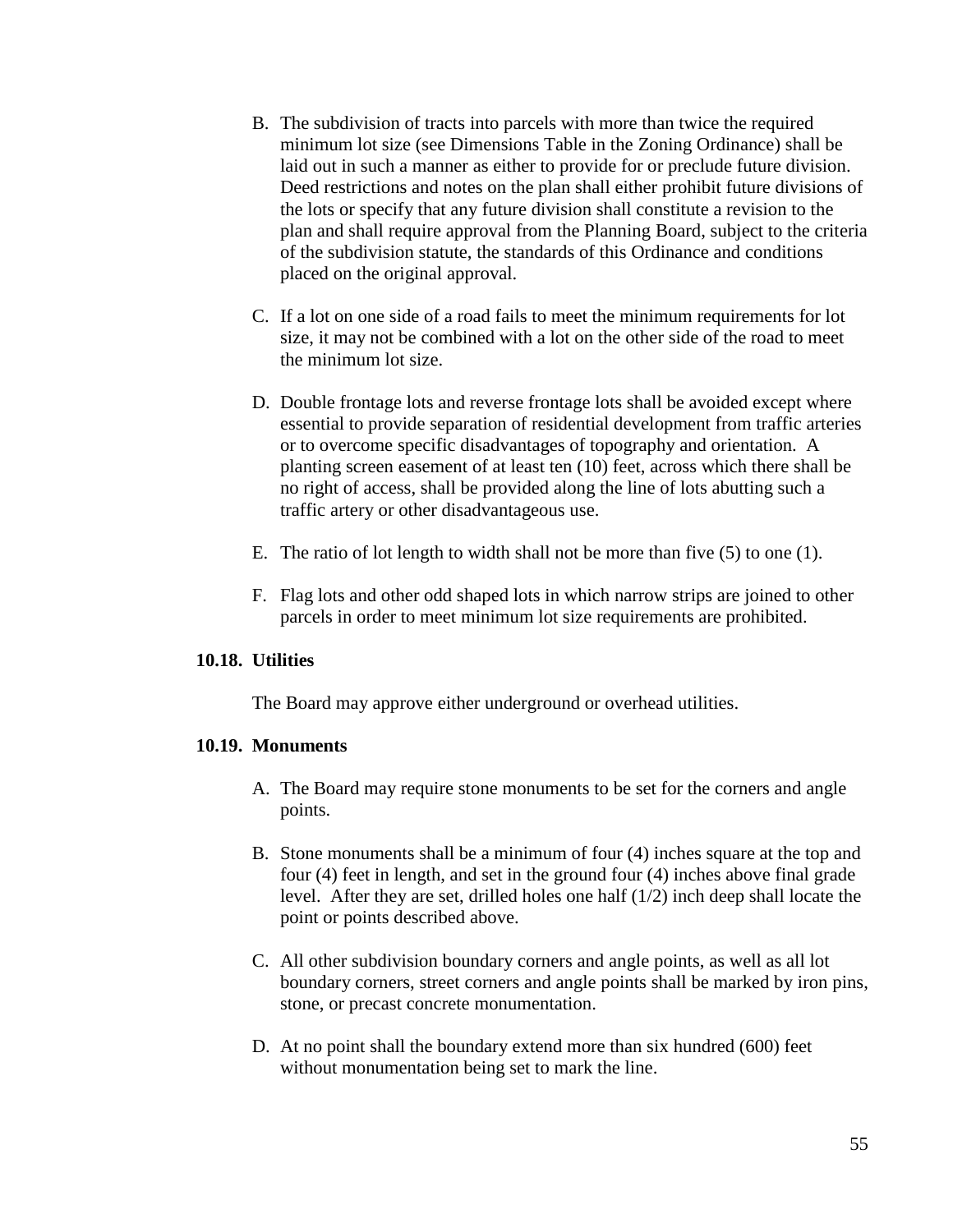#### **10.20. Cluster Developments**

#### **A. Purpose**

The purpose of these provisions is to allow for new concepts of housing development where variations of design may be allowed, provided that the net residential density shall be no greater than is permitted in the district in which the development is proposed. Notwithstanding other provisions of this Ordinance relating to dimensional requirements, the Planning Board, in reviewing and approving proposed residential developments located in the Town, may modify said provisions related to dimensional requirements to permit innovative approaches to housing and environmental design in accordance with the following standards. This shall not be construed as granting variances to relieve hardship.

#### **B. Application Procedure**

The Planning Board may allow subdivided development on reduced lot sizes in return for open space where the Planning Board determines that the benefits of the cluster approach will prevent the loss of natural features without increasing the net density of the development. The developer shall submit a written application to the Planning Board for a cluster development. Two (2) sketch plans shall be submitted with one layout as a standard subdivision and the second as a cluster development indicating open space and significant natural features.

Each lot in the standard subdivision shall meet the minimum lot size and lot width requirements of this Ordinance, and, if not serviced by a public sewer, have an area suitable for subsurface waster water disposal according to the Maine Subsurface Wastewater Disposal Rules. The number of lots in the cluster development shall in no case exceed the number of lots in the standard subdivision.

Within thirty (30) days of receiving the application, the Board shall invite comments on the application from appropriate municipal or quasi-municipal agencies and the abutters. Within sixty (60) days of receiving the application, the Planning Board may determine whether to allow the subdivision to be developed in accordance with the cluster standards of this section based upon findings that a clustered development will permit more efficient creation and utilization of infrastructure and provision of municipal and quasi-municipal services that would a standard subdivision layout.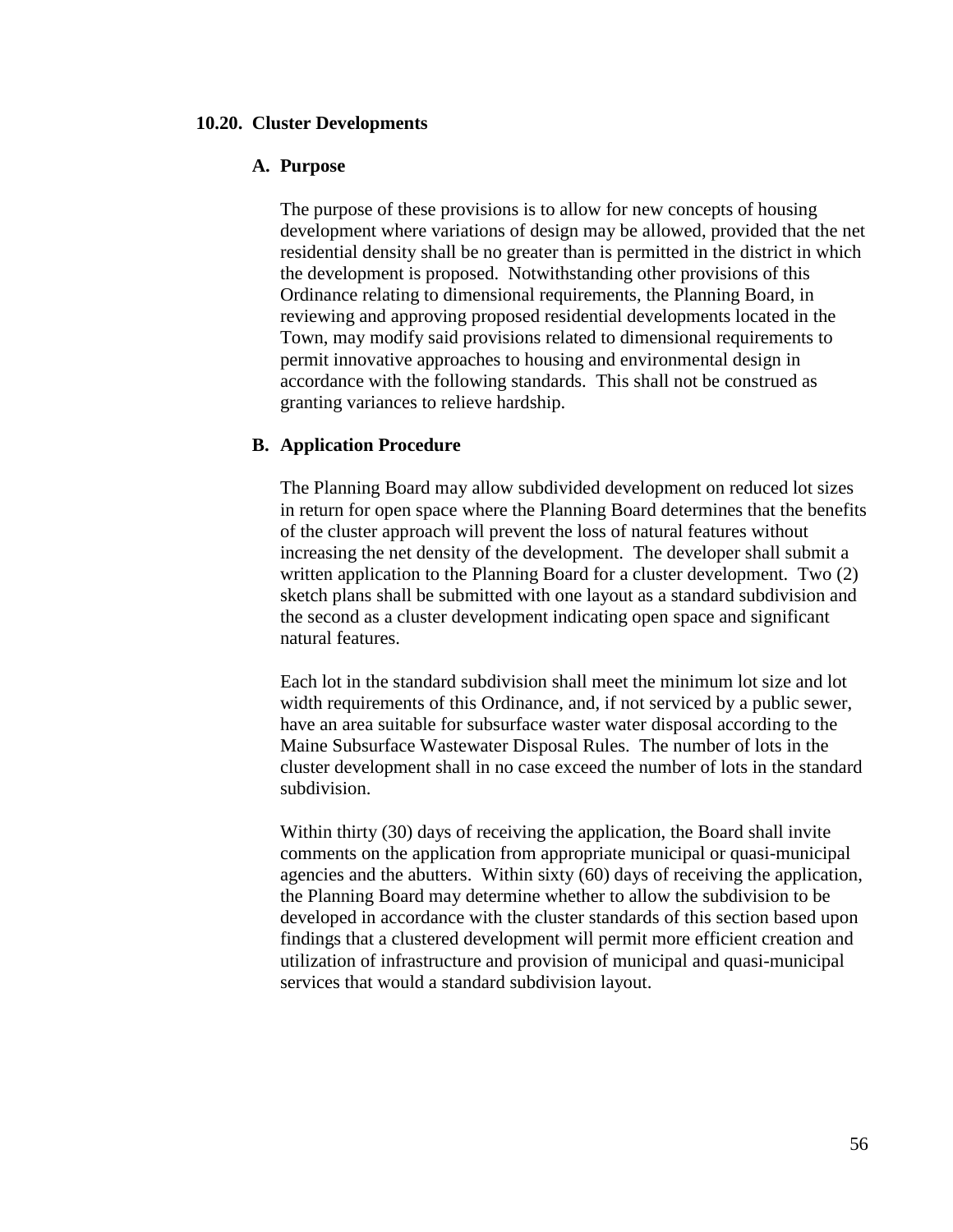#### **C. Basic Requirements for Cluster Developments**

- C.1. Cluster development shall meet all requirements for a subdivision, the street acceptance ordinance and all other applicable Town Ordinances, including the Performance and Design Standards, Article 10, of this Ordinance.
- C.2. Each building shall be an element of an overall plan for site development. Only developments having a total site plan for structures will be considered. The developer shall illustrate the placement of building envelopes and the treatment of spaces, paths, roads, service and parking and in so doing shall take into consideration all requirements of this section and of other relevant sections of this Ordinance.
- C.3. The net residential acreage shall be calculated by taking the total area of the lot and subtracting, in order, the following:
	- C.3.1. Fifteen (15) percent of the area of the lot to account for roads and parking, except that if an applicant demonstrates that a conventional subdivision of the lot would result in a higher net residential density than a cluster subdivision using the fifteen (15) percent reduction prescribed herein, the applicant may subtract a figure equal to the actual area of the lot required for roads and parking in a conventional subdivision instead of the prescribed fifteen (15) percent.
	- C.3.2. Portions of the lot which, because of existing land uses or lack of access, are isolated and unavailable for building purposes or for use in common with the remainder of the lot, as determined by the Planning Board.
	- C.3.3. Portions of the lot shown to be in a floodway as designated in the Flood Boundary and Floodway Map prepared by the Federal Insurance Administration.
	- C.3.4. Portions of the lot which are unsuitable for development in their natural state due to topographical, drainage or subsoil conditions such as but not limited to:
		- C.3.4.A. Slopes greater than twenty (20) percent.
		- C.3.4.B. Wetland s exceeding ten (10) percent of total developed area.
	- C.3.5. Portions of the lot subject to rights of way.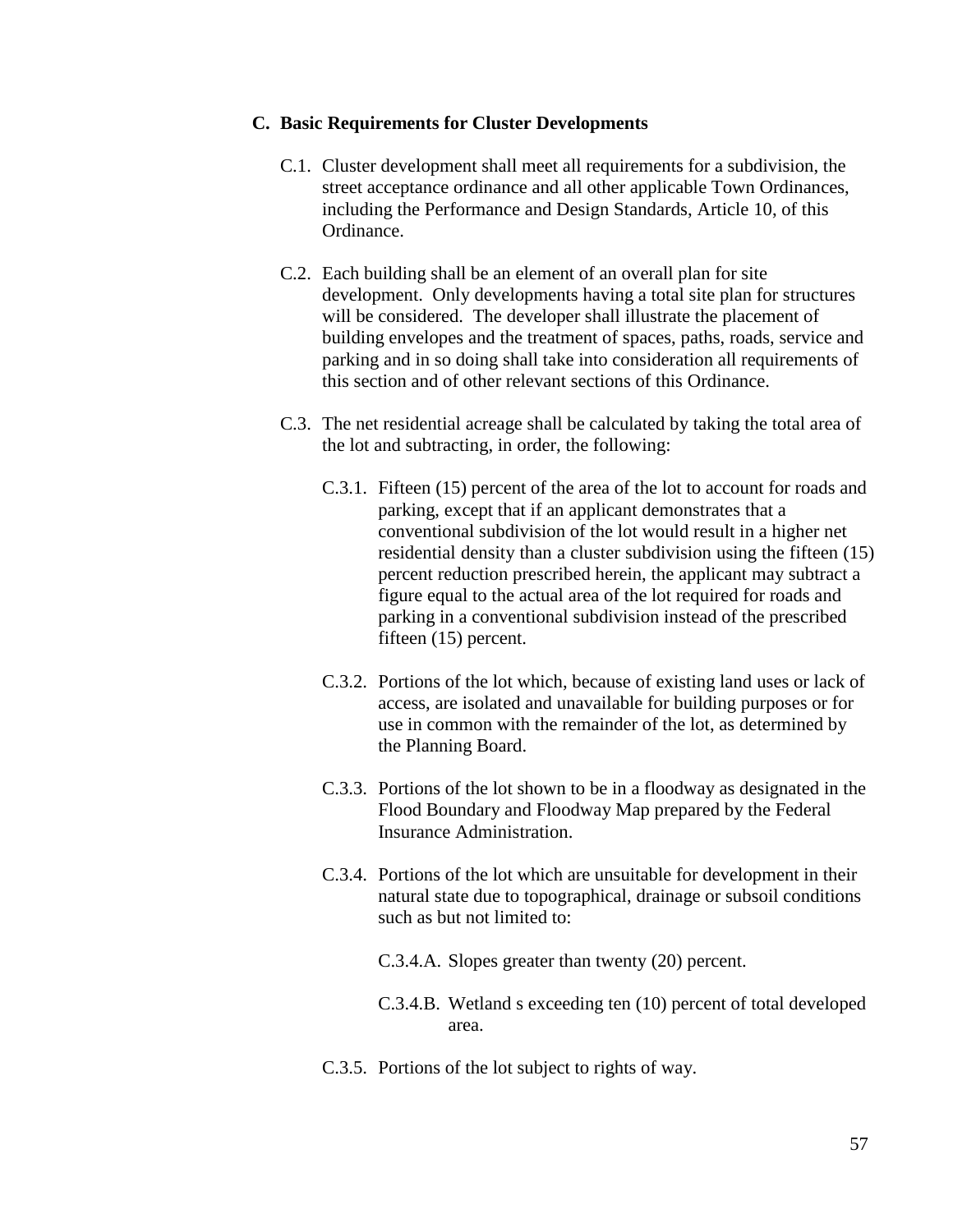- C.3.6. Portions of the lot covered by surface waters.
- C.3.7. Portions of the lot utilized for storm water management facilities.
- C.4. In order to determine the maximum number of dwelling units permitted on a tract of land, the net residential acreage shall be divided by the minimum lot size required in the District.
- C.5. Unless a community sewage collection and treatment system is provided, no lot shall be smaller in area than twenty thousand (20,000) square feet.
- C.6. The total area of common land within the development shall equal or exceed the sum of the areas by which any building lots are reduced below the minimum lot area normally required in the District.
- C.7. No individual lot or dwelling unit shall have direct vehicular access onto a public road existing at the time of the development.
- C.8. Shore frontage shall not be reduced below the minimum normally required in the zone.
- C.9. Where a cluster development abuts a water body, a usable portion of the shoreline, as well as reasonable access to it, shall be a part of the common land.
- C.10.The location of subsurface waste water disposal systems and an equivalent reserve area for replacement systems shall be shown on the plan. The reserve areas shall be restricted so as not to be built upon. The report of a licensed Site Evaluator shall accompany the plan. If the subsurface disposal system is an engineered system, approval from the Department of Human Services, Division of Health Engineering shall be obtained prior to Planning Board approval.

#### **D. Dedication and Maintenance of Common Open Space and Facilities**

- D.1. Common open space shall be dedicated upon approval of the project. There shall be no further subdivision of this land, which shall be used only for non-commercial recreation, agriculture or conservation. However, easements for public utilities, or structures accessory to noncommercial recreation, agriculture or conservation may be permitted.
- D.2. The common open space(s) shall be shown on the development plan and with appropriate notation on the face thereof to indicate that:
	- D.2.A.The common open space shall not be used for future building lots; and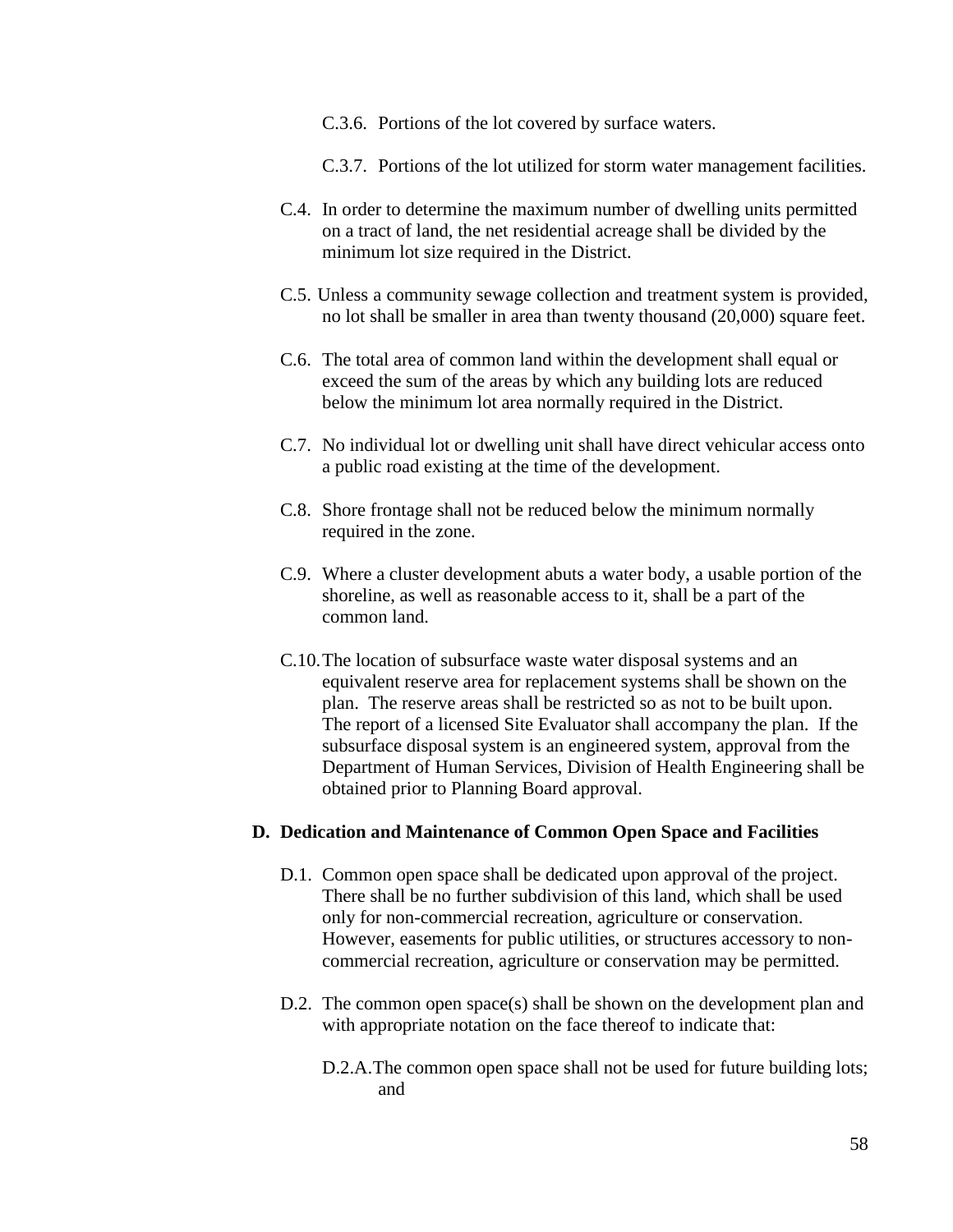- D.2.B. A part or all of the common open space may be dedicated for acceptance by the Town.
- D.3. If any or all of the common open space is to be reserved for use by the residents, the by-laws of the proposed homeowner's association shall specify maintenance responsibilities and shall be submitted to the Planning Board prior to approval.
- D.4. Covenants for mandatory membership in the association, setting forth the owners' rights and interests and privileges in the association and the common land, shall be reviewed by the Planning Board and included in the deed for each lot.
- D.5. This homeowner's association shall have the responsibility of maintaining the common open space(s) and other common facilities, where applicable.
- D.6. The association shall levy annual charges against all property owners to defray the expenses connected with the maintenance of open space, other common and recreational facilities and Town assessments.
- D.7. The developer shall maintain control of such open space(s) and be responsible for their maintenance until development sufficient to support the association has taken place. Such determination shall be made by the Planning Board upon request of the homeowner's association or the developer.

#### **10.21. Multi-Family Development**

- A. Multi-family developments may be approved by the Planning Board in accordance with the Land Use Table of the Zoning Ordinance. All proposals to construct multi-family developments shall also be in conformance with the Performance and Design Standards specified in Article 10 of this Ordinance and the design requirements listed below.
- B. Application for approval shall include: a map of the area; dimensions, boundaries and principle elevations of the land for which approval is sought; the names of all property owners within one hundred (100) feet of the proposed site, as found on the most recent tax list; building layout and general construction plans; a site plan of all driveways and parking areas proposed to be constructed; and other information which addresses all appropriate performance and design standards and all appropriate factors to be considered in evaluating proposals.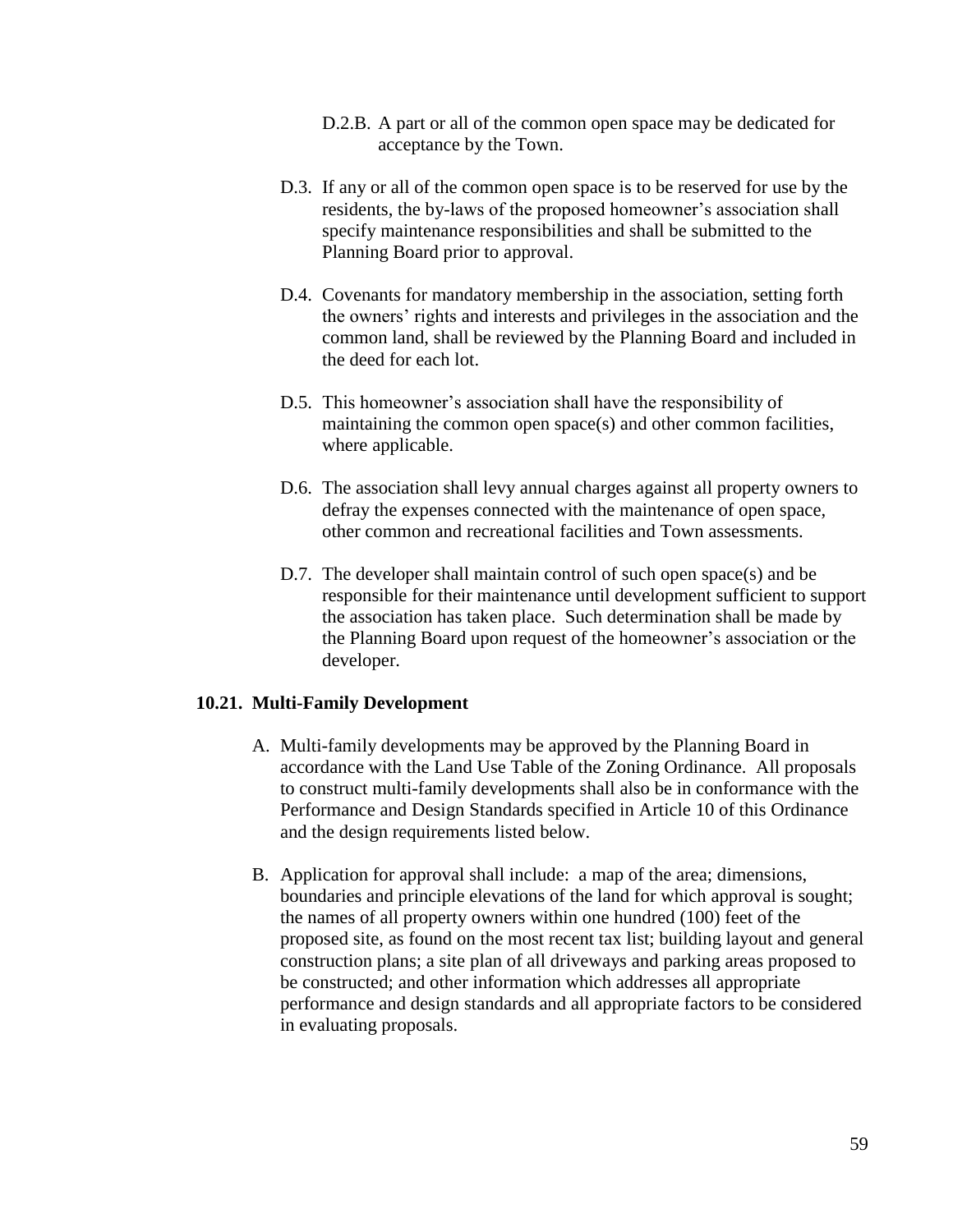#### C. Design Requirements

#### C.1. Density

- C.1.A. The net residential acreage shall be calculated by taking the total area of the land and subtracting, in order, the following:
	- a. Fifteen (15) percent of the area of the lot to account for roads and parking.
	- b. Portions of the lot which, because of existing land uses or lack of access, are isolated and unavailable for building purposes or for use in common with the remainder of the lot, as determined by the Planning Board.
	- c. Portions of the lot shown to be in a floodway or a coastal high hazard zone as designated in the Flood Plain Boundary and Floodway Map prepared by the Federal Insurance Administration.
	- d. Portions of the lot which are unsuitable for development in their natural state due to topographical, drainage or subsoil conditions such as, but not limited to:
		- (i) Slopes greater than twenty (20) percent.
		- (ii) Wetlands exceeding 10% of total development area.
	- e. Portions of the lot subject to rights of way.
	- f. Portions of the lot covered by surface waters
	- g. Portions of the lot utilized for storm water management facilities.
- C.1.B. In order to determine the maximum number of dwelling units permitted on a tract of land, the net residential acreage shall be divided by the minimum lot size required by the District.

### **D. Sewage Disposal**

All residential buildings shall be connected to a properly engineered and approved system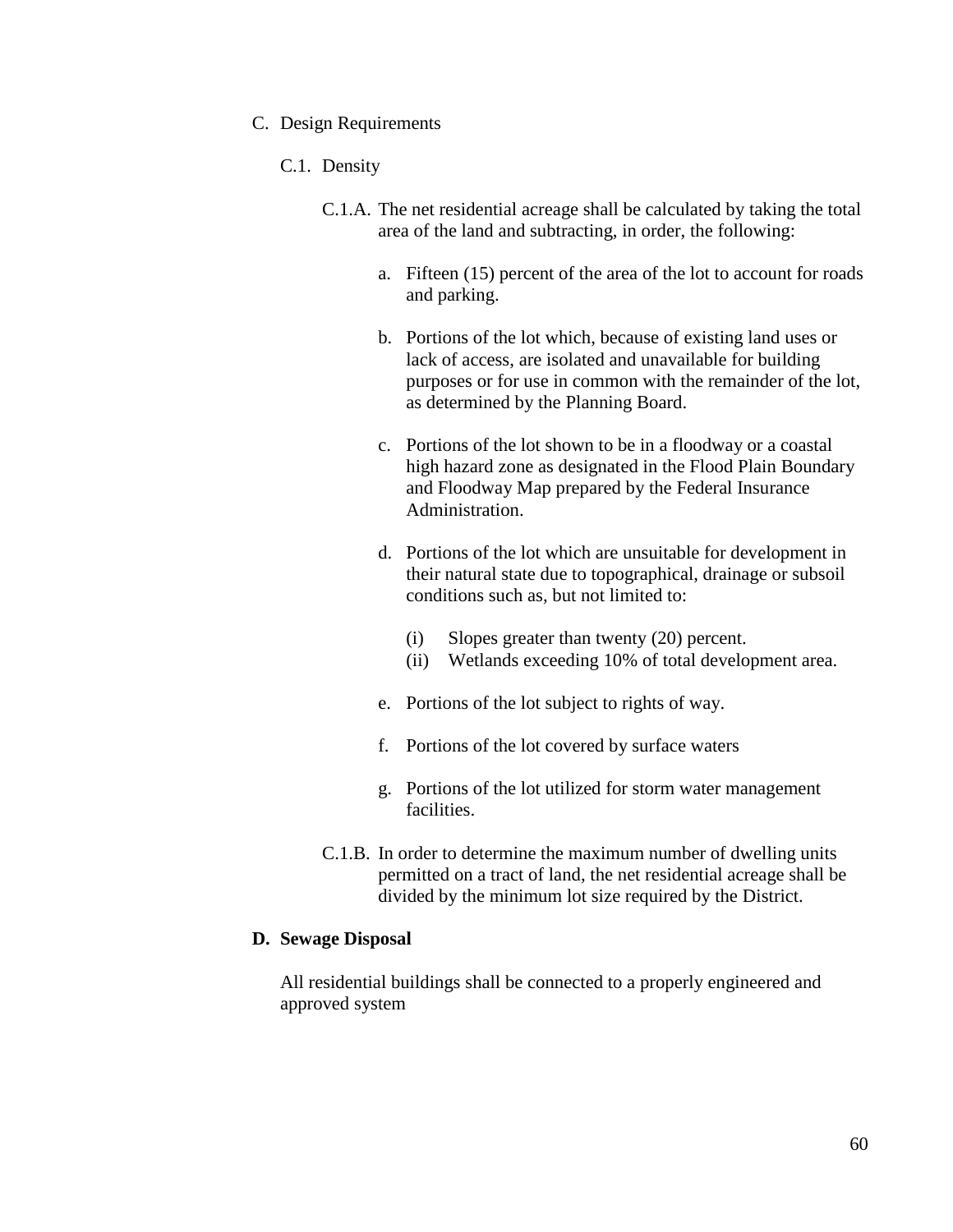## **E. Site Maintenance**

It shall be the responsibility of the owner to provide for rubbish disposal, snow removal, and site maintenance. All outdoor storage areas for waste collection shall be enclosed by a wooden or masonry screen at least six (6) feet in height.

## **F. Buffers**

A fifty (50) foot landscaped buffer shall be provided along all property boundaries.

## **G. Storm Water/Drainage Systems**

Storm water and surface drainage systems shall be designed in accordance with the Town subdivision standards.

## **H. Access, Circulation and Parking**

- H.1. The proposed development shall provide for safe access to and from public or private roads. Safe access shall be assured by providing an adequate number and location of access points, with respect to sight distances, intersections, schools, and other traffic generators. All corner lots shall be kept clear from visual obstructions higher than three (3) feet above ground level, for a distance of twenty-five (25) feet, measured along the intersecting street lines.
- H.2. The proposed development shall not have an unreasonable adverse impact on the public road system, and shall assure safe interior circulation within its site, by separating pedestrian and vehicular traffic and by providing adequate parking and turn around areas.
- H.3. All developments containing fifteen (15) or more dwelling units may be required by the Planning Board to have more than one (1) street access for emergency and safety purposes. No more than two (2) accesses shall be allowed on any single street or roadway.

## **I. Recreation and Open Space**

All multi-family developments of twenty-five (25) dwelling units or more shall provide a developed play area no smaller than five thousand (5,000) square feet. Any development in which occupancy is restricted to the elderly need not provide a play area, but space shall be provided for outdoor recreation.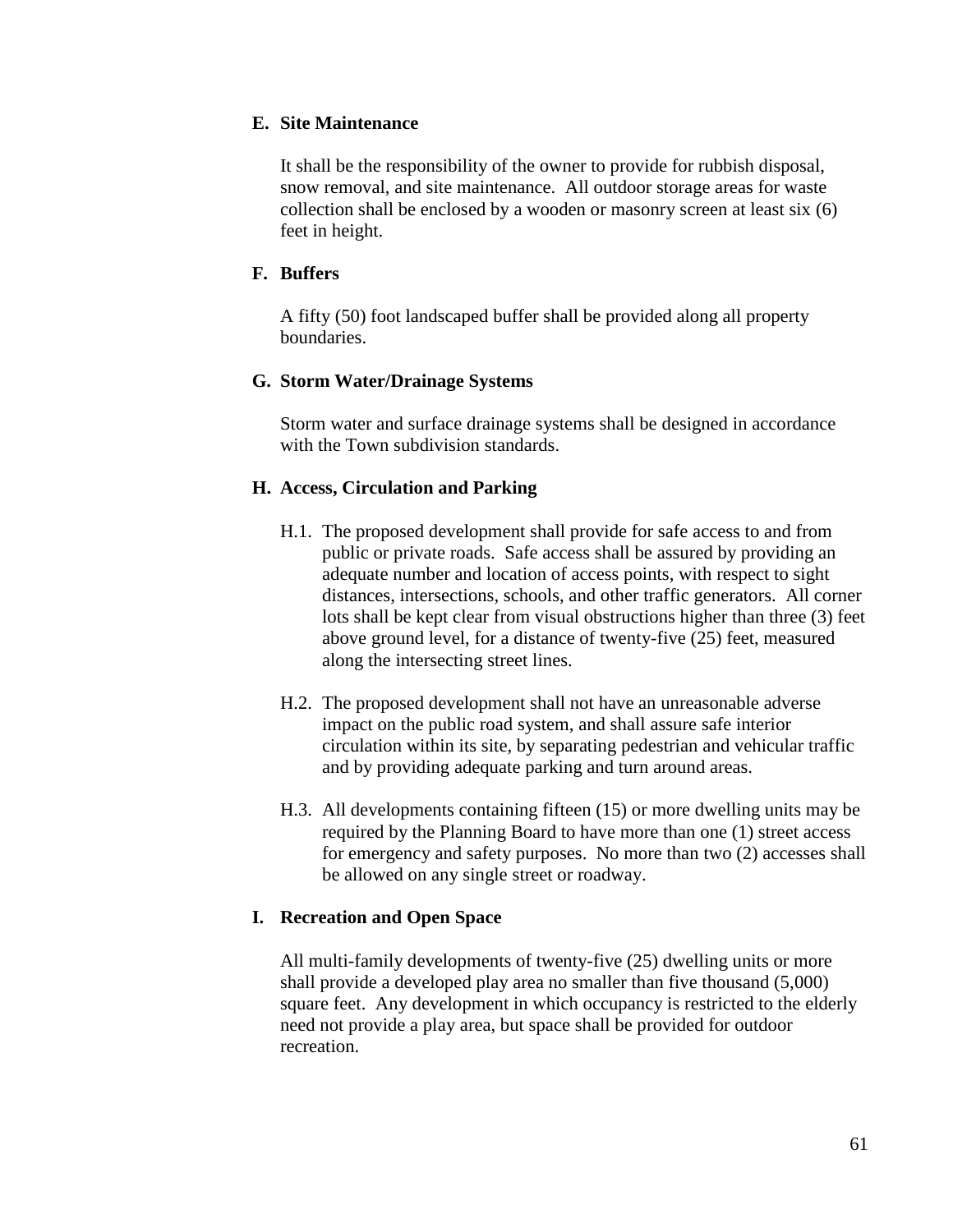## **10.22. Floodplain Management**

Any part of a subdivision located in a special flood hazard area as identified by the Federal Emergency Management Agency must meet the requirements in the Limington Floodplain Management Ordinance.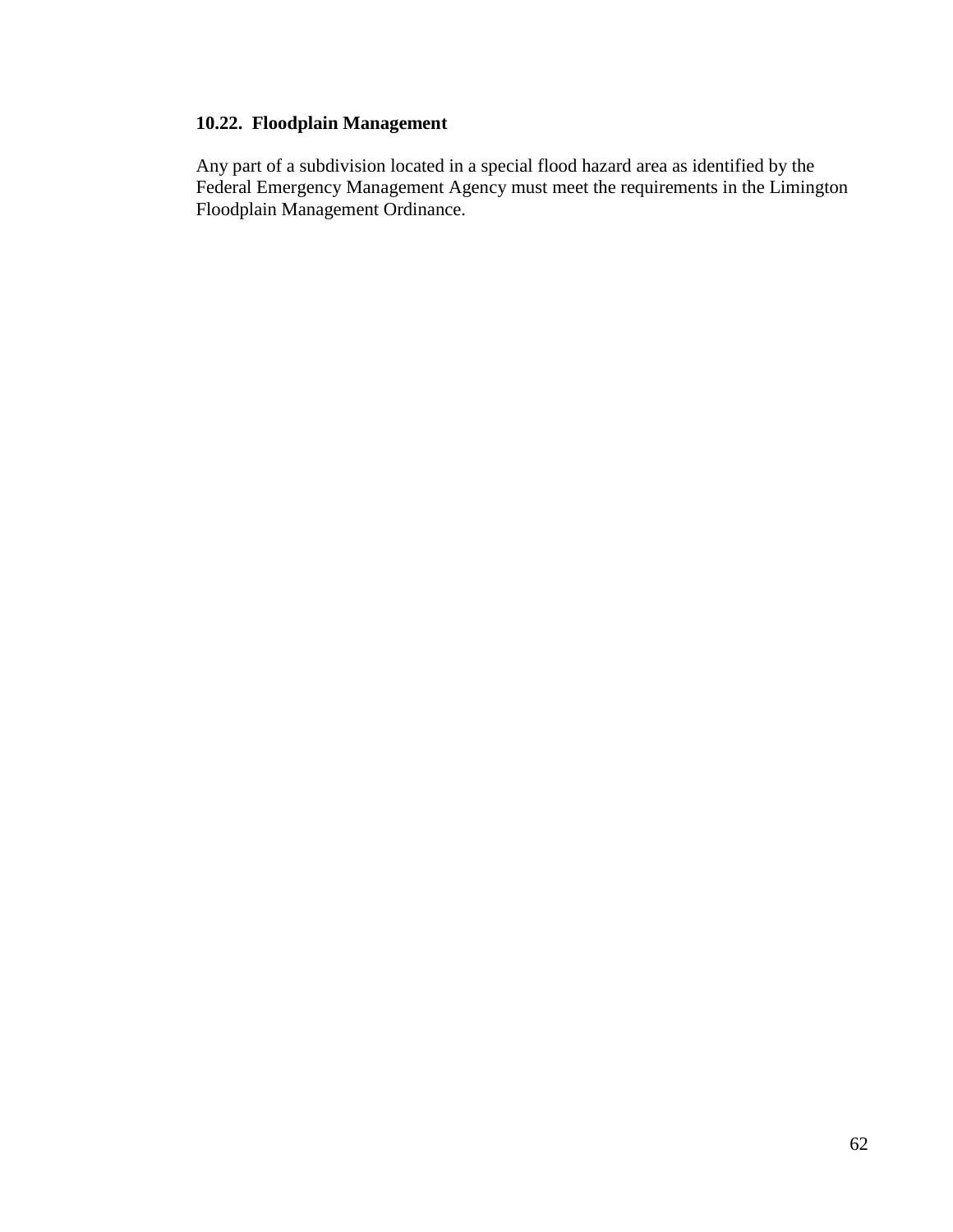### **ARTICLE 11. REVISIONS TO APPROVED SUBDIVISION PLANS**

#### **11.01 Procedure**

An applicant for a revision to a previously approved plan shall, at least two (2) weeks prior to a scheduled meeting of the Board, request to be placed on the Board's agenda. If the revision involves a minor subdivision, the procedure set forth in Article 7 shall be followed. If the revision involves a major subdivision and proposes the creation of additional lots or dwelling units, the procedures for preliminary plan approval set forth in Article 8 shall be followed. If the revision involves only modifications of the approved plan, without the creation of additional lots or dwelling units, the procedures for final plan approval set forth in Article 9 shall be followed.

#### **11.02 Submissions**

The applicant shall submit a copy of the approved plan as well as eight (8) copies of the proposed revisions. The application shall also include enough supporting information to allow the Board to make a determination that the proposed revisions meet the standards of this Ordinance and the criteria of the statute. The revised plan shall indicate that it is the revision of a previously approved and recorded plan and shall show the title of the subdivision and the book and page or cabinet sheet on which the original plan is recorded at the Registry of Deeds.

#### **11.03 Scope of Review**

The Board's scope of review shall be limited to those portions of the plan which are proposed to be changed.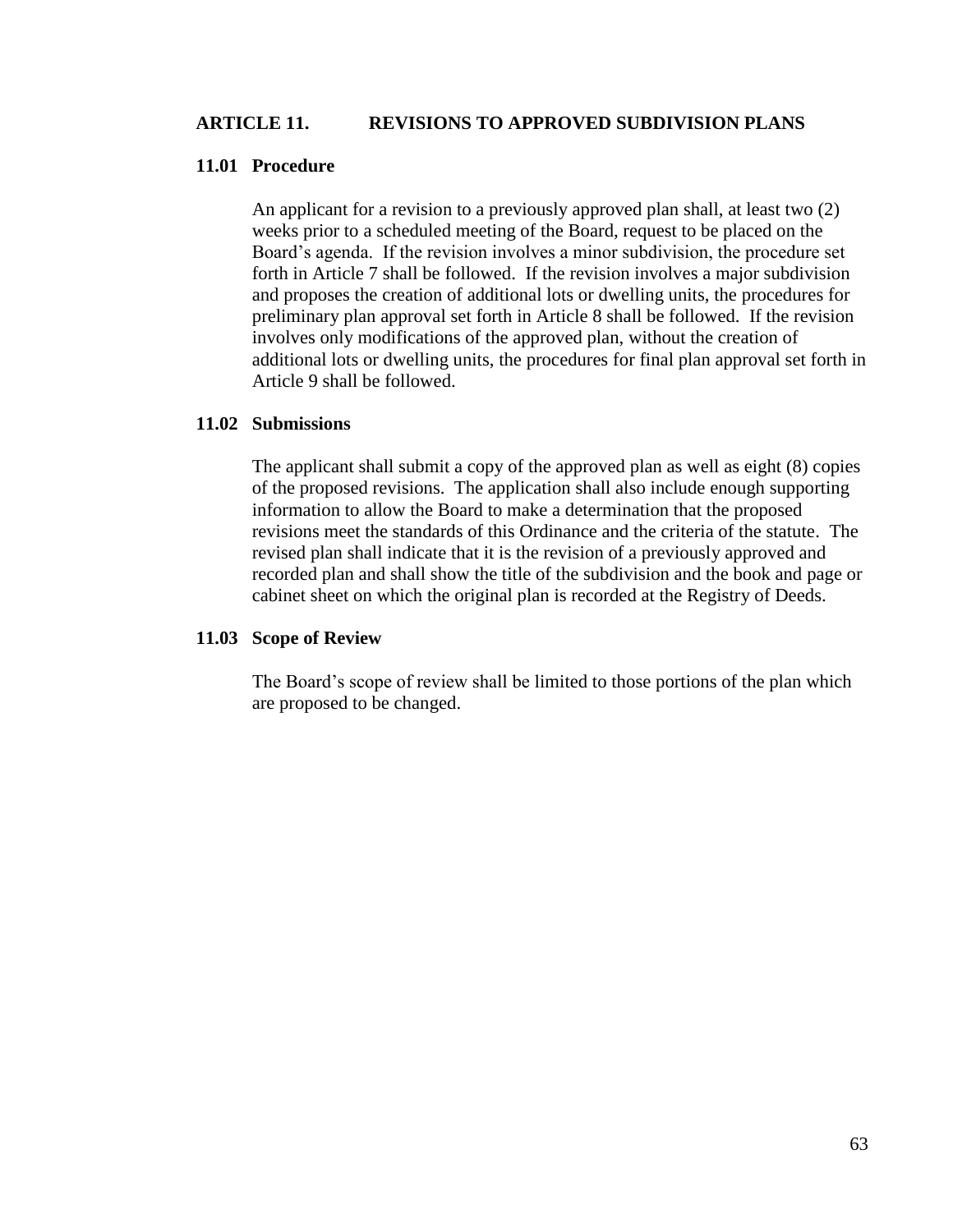#### **ARTICLE 12. PERFORMANCE GUARANTEES**

#### **12.01 Type of Guarantees**

Upon approval of the Final Plan and prior to any construction, the applicant shall provide to the CEO one of the following performance guarantees for an amount adequate to cover the total construction costs of all required improvements, taking into account the time span of the construction schedule and the inflation rate for construction costs:

- A. Either a certified check payable to the municipality or a savings account or certificate of deposit naming the municipality as owner, or the establishment of an escrow account.
- B. A performance bond payable to the municipality issued by a surety company, approved by the municipal officers.
- C. An irrevocable letter of credit from a financial institution establishing funding for the construction of the subdivision from which the municipality may draw if construction is inadequate, approved by the municipal officers.
- D. The Planning Board may choose not to require a performance guarantee for a minor subdivision.
- E. The conditions and the amount of the performance guarantee shall be determined by the Board with advice of the municipal officers and the CEO.

#### **12.02 Contents of Guarantee**

The performance guarantee shall contain a construction schedule, cost estimates for each major phase of construction taking into account inflation, provisions for inspections of each phase of construction, provisions for the release of part or all of the performance guarantee to the developer, and a date after which the applicant will be in default and the municipality shall have access to the funds to finish construction.

#### **12.03 Escrow Account**

A cash contribution to the establishment of an escrow account shall be made by either a certified check made out to the municipality, the direct deposit into a savings account or the purchase of a certificate of deposit into an FDIC insured institution. For any account opened by the applicant, the municipality shall be named as owner or co-owner, and the consent of the municipality shall be required for a withdrawal. Any interest earned on the escrow account shall be returned to the applicant unless the municipality has found it necessary to draw on the account, in which case the interest earned shall be proportionately divided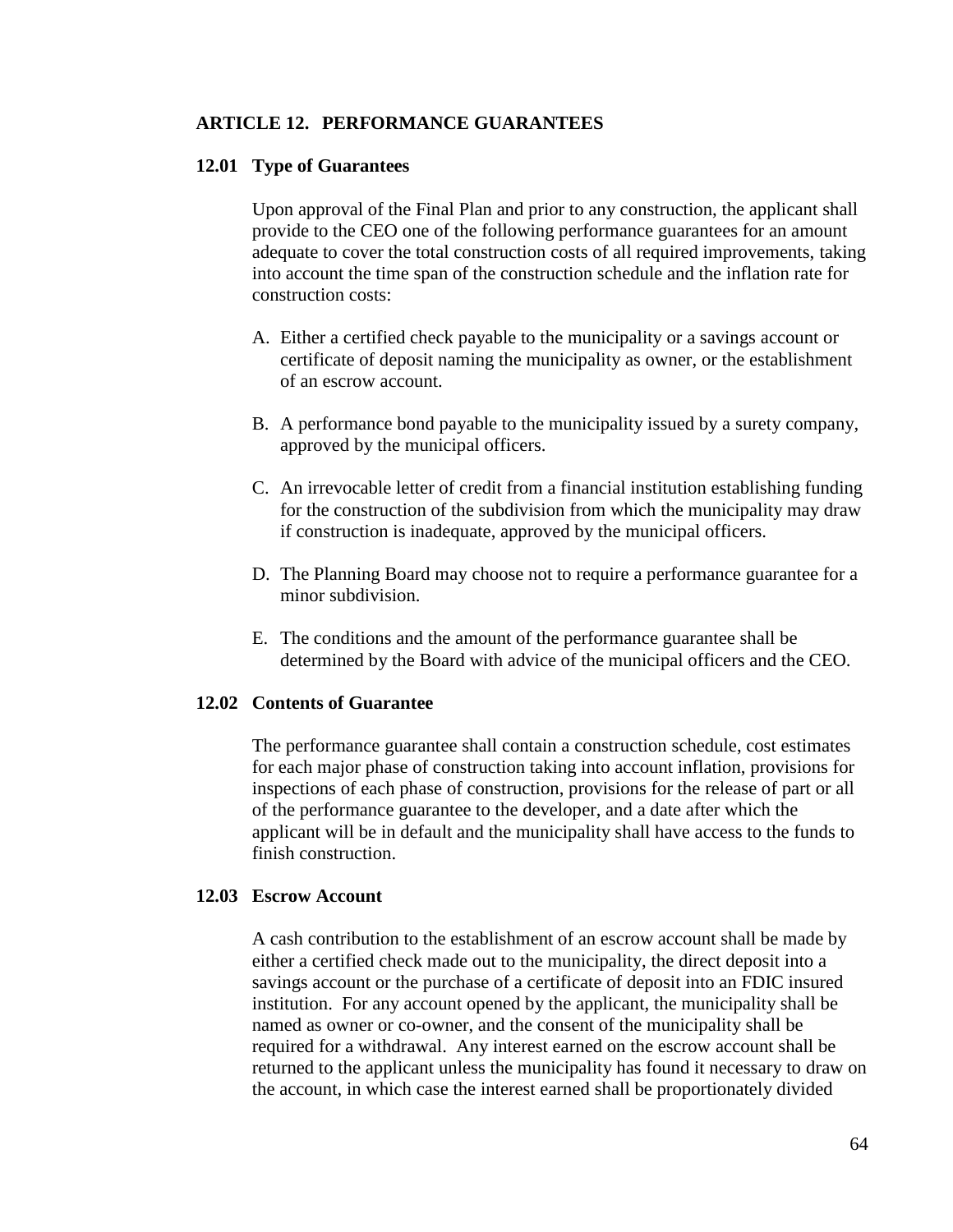between the amount returned to the applicant and the amount withdrawn to complete the required improvements.

#### **12.04 Performance Bond**

A performance bond shall detail the conditions of the bond, the method for release of the bond or portions of the bond to the applicant, and the procedures for collection by the municipality. The bond documents shall specifically reference the subdivision for which approval is sought.

#### **12.05 Letter of Credit**

An irrevocable letter of credit from a bank or other lending institution shall indicate that funds have been set aside for the construction of the subdivision and may not be used for any other project or loan.

#### **12.06 Phasing of Development**

The Planning Board may approve plans to develop a major subdivision in separate and distinct phases. This may be accomplished by limiting final approval to those lots abutting that section of the proposed subdivision street which is covered by a performance guarantee. When development is phased, road construction shall commence from an existing public way. Final approval of lots in subsequent phases shall be given only upon satisfactory completion of all requirements pertaining to previous phases.

#### **12.07 Release of Guarantee**

Prior to the release of any part of the performance guarantee, the CEO shall determine to his satisfaction that the proposed improvements meet or exceed the design and construction requirements for that portion or phase of the subdivision for which the release is requested. Within thirty (30) days of release of guarantee, any unused funds shall be returned to the developer.

#### **12.08 Default**

If upon inspection, the CEO finds that any of the required improvements have not been constructed in accordance with the plans and specifications filed as part of the application, he or she shall so report in writing to the municipal officers, the Planning Board, and the applicant or builder. The municipal officers shall take any steps necessary to preserve the municipality's rights.

#### **12.09 Improvements Guarantee**

Performance guarantees shall be tendered for all improvements required to meet the standards of these regulations and for the construction of the streets, storm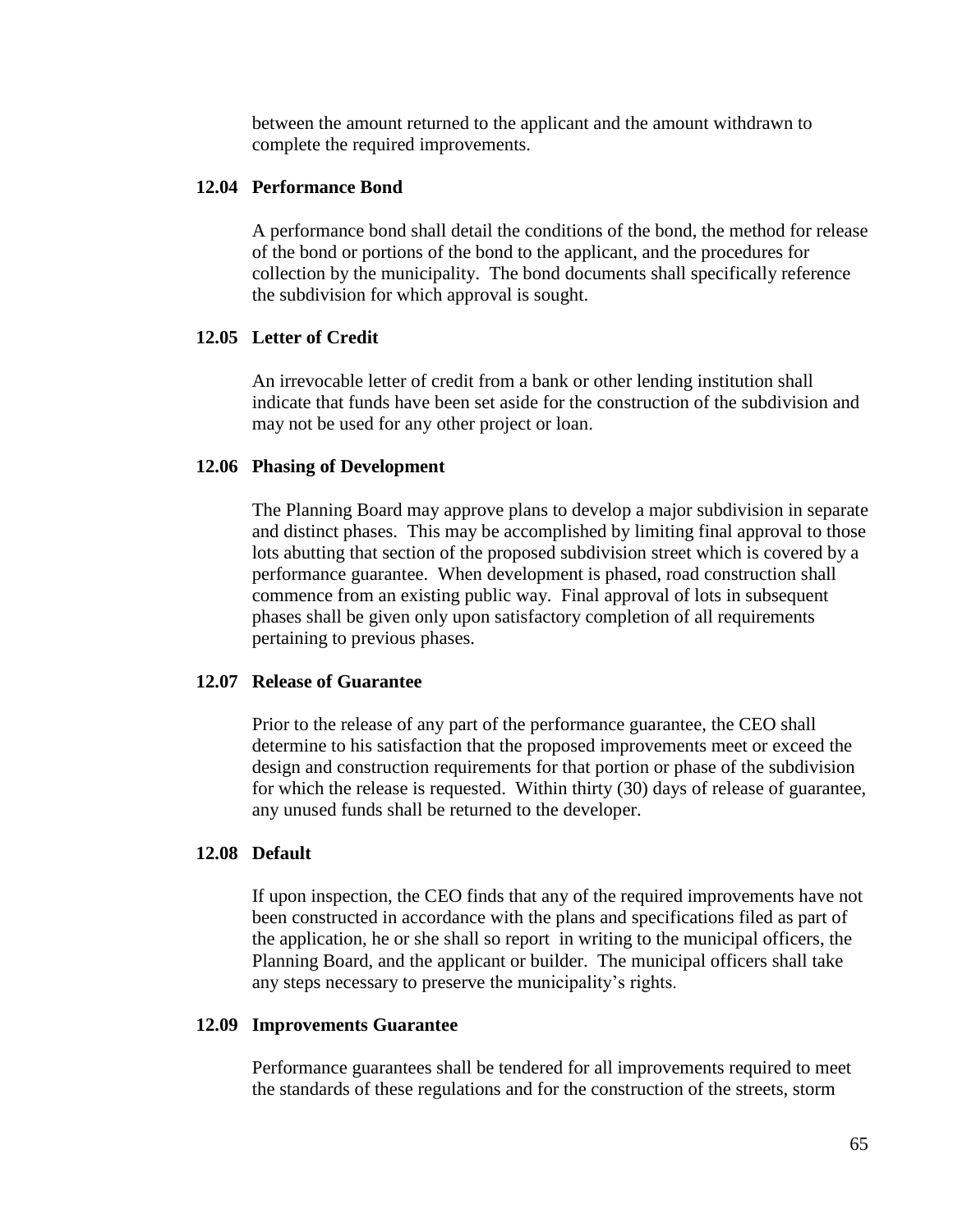water management facilities, public sewage collection or disposal facilities, public water systems, and erosion and sedimentation control measures.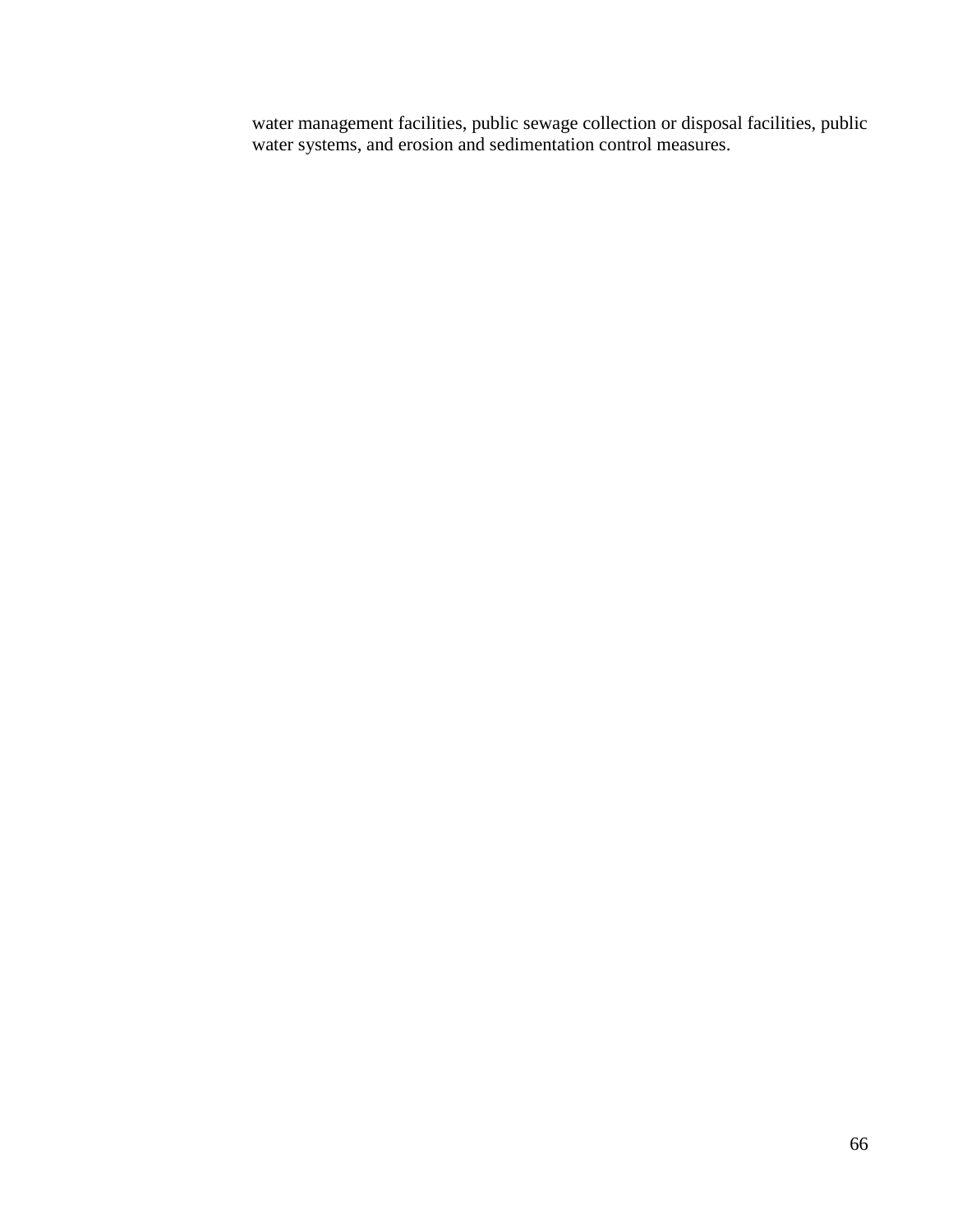#### **ARTICLE 13. INSPECTIONS AND ENFORCEMENT**

#### **13.01 Inspection of Required Improvements**

A. At least five (5) days prior to commencing construction of required improvements, the subdivider or builder shall:

Notify the Code Enforcement Officer (CEO) in writing of the time when (s)he proposes to commence construction of such improvements, so that the CEO can arrange for inspections to assure that all municipal specifications, requirements, and conditions of approval are met during the construction of required improvements, and to assure the satisfactory completion of improvements and utilities required by the Board.

- B. If the CEO finds upon inspection of the improvements that any of the required improvements have not been constructed in accordance with the plans and specifications filed by the subdivider, the CEO shall so report in writing to the municipal officers and the subdivider and builder. The municipal officers shall take any steps necessary to assure compliance with the approved plans.
- C. If at any time it appears necessary or desirable to modify the required improvements before or during the construction of the required improvements, the CEO is authorized to approve minor modifications due to unforeseen circumstances such as encountering hidden outcrops of bedrock, natural springs, etc. The CEO shall issue any approval under this section in writing and shall transmit a copy of the approvals to the Planning Board. Revised plans shall be filed with the Board. For major modifications, such as relocation of rights-of-way, property boundaries, changes of grade by more than one percent (1%) etc., the subdivider shall obtain approval from the Board to modify the plans in accordance with Article 10.
- D. Prior to the sale of any lot, the subdivider shall provide the Board with a letter from a Registered Land Surveyor, stating that all monumentation shown on the plan has been installed.
- E. Upon completion of street construction and prior to a vote by the municipal officers to submit a proposed public way to a town meeting, a written certification signed by a professional engineer shall e submitted to the municipal officers at the expense of the applicant, certifying that the proposed public way meets or exceeds the design and construction requirements of this or any other applicable Ordinance or criteria. If there are any underground utilities, the servicing utility shall certify in writing that they have been installed in a manner acceptable to the utility. "As built" plans shall be submitted to the municipal officers.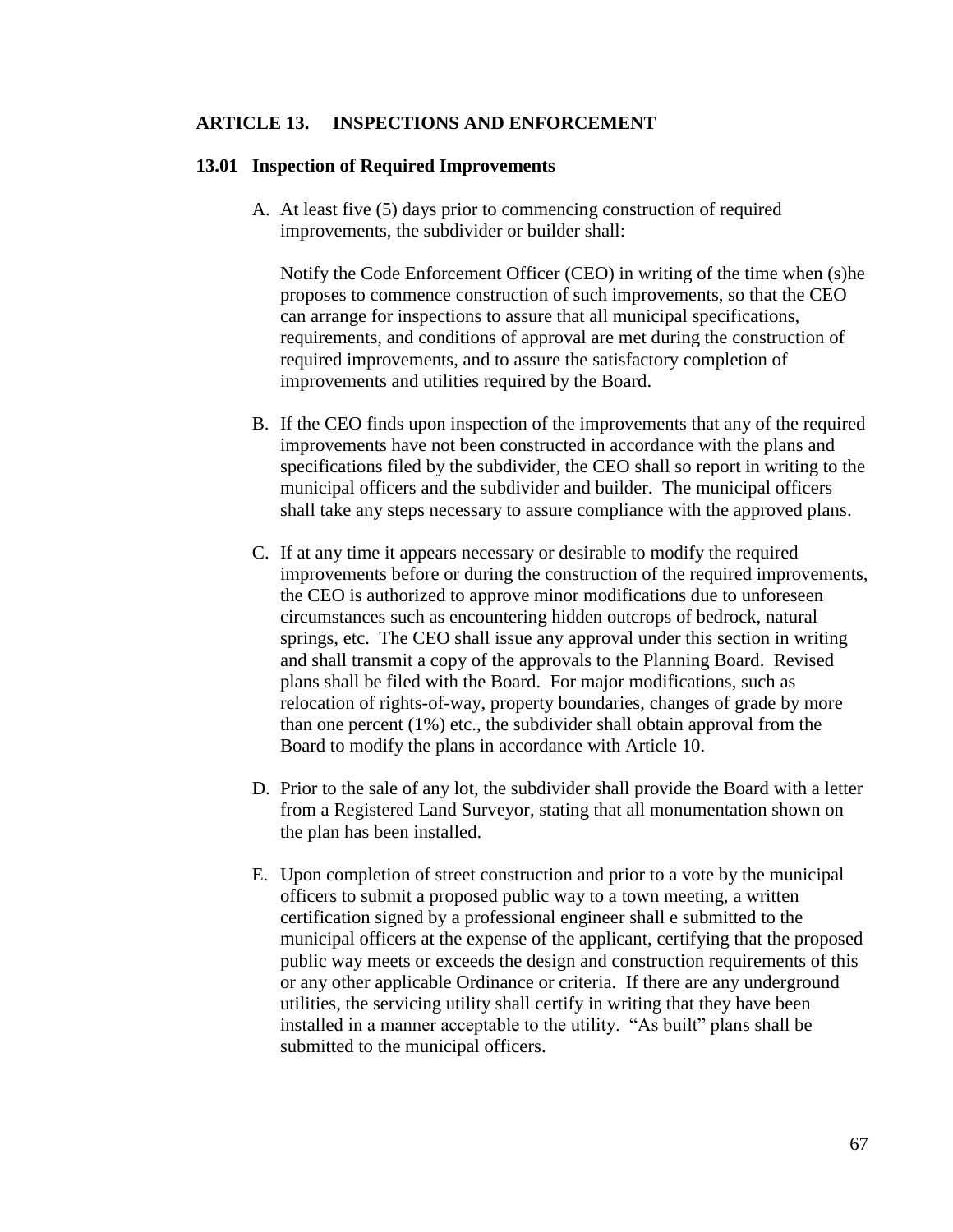- F. The subdivider shall be required to maintain all improvements and provide for snow removal on streets and sidewalks until acceptance of the improvements by the municipality or control is placed with a low owners' association.
- G. If the services of a Licensed Professional Engineer are required, the applicant shall assume the cost of this service.

### **13.02 Violations and Enforcement**

- A. No plan of a division of land within the municipality which would constitute a subdivision shall be recorded in the Registry of Deeds until a Final Plan has been approved by the Planning Board in accordance with this Ordinance.
- B. A person shall not convey, offer or agree to convey any land in a subdivision which has not been approved by the Planning Board and recorded in the Registry of Deeds.
- C. A person shall not sell, lease, or otherwise convey any land in an approved subdivision which is not shown on the plan as a separate lot.
- D. No public utility, water district, sanitary district or any utility company of any kind shall serve any lot in a subdivision for which a Final Plan has not been approved by the Planning Board.
- E. Development of a subdivision without Planning Board approval shall be a violation of law. Development includes grading or construction of roads, grading of land or lots, or construction of buildings which require a plan approved as provided in this Ordinance and recorded in the Registry of Deeds.
- F. Violations of the above provisions of this section are a nuisance and shall be punished in accordance with the provisions of 30-A M.R.S.A., 4452.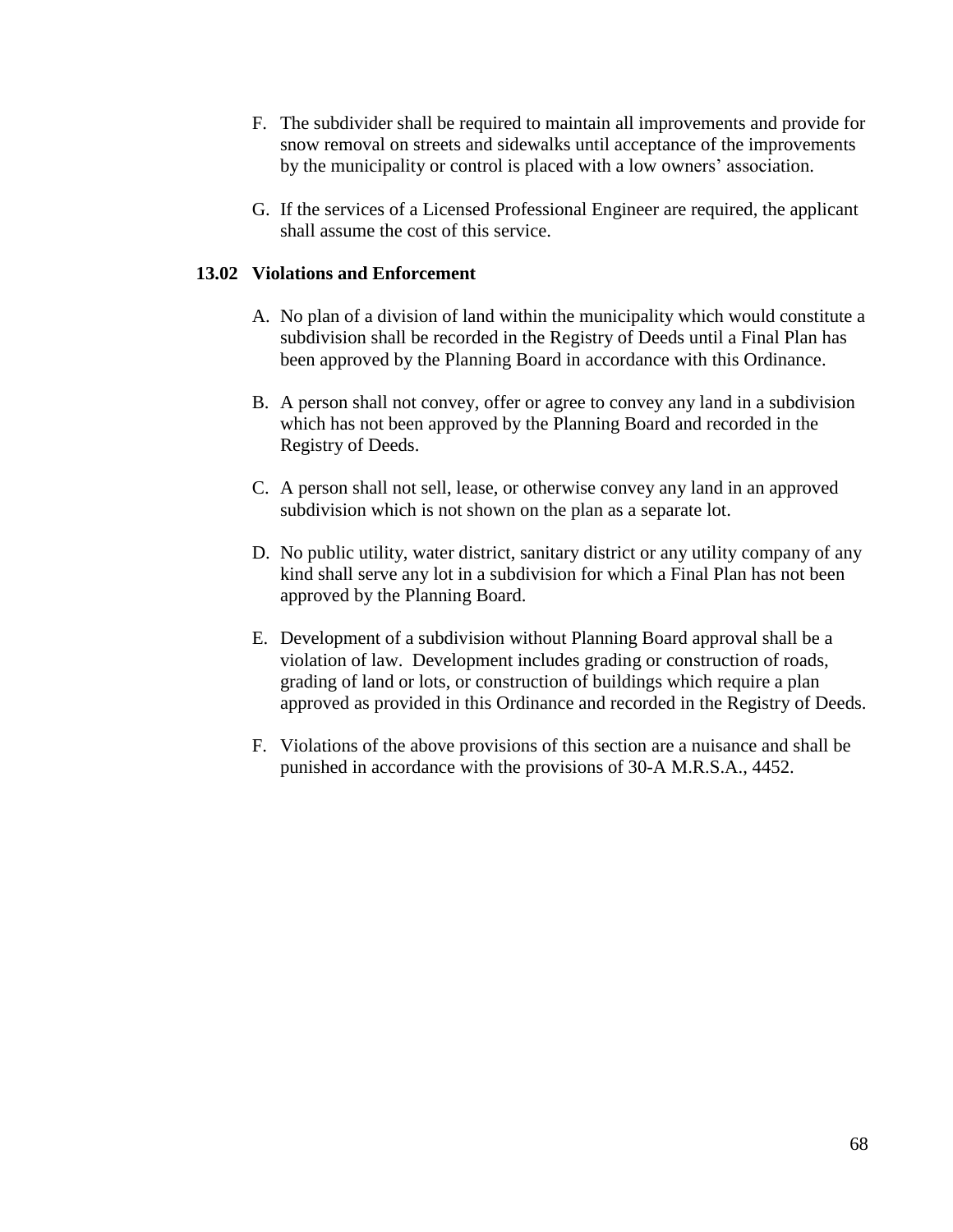# **ARTICLE 14. APPEALS**

An appeal from a decision of the Planning Board may be taken to the Limington Zoning Board of Appeals within thirty (30) days of the date the Board issues its written decision then to the York County District Court if desired.